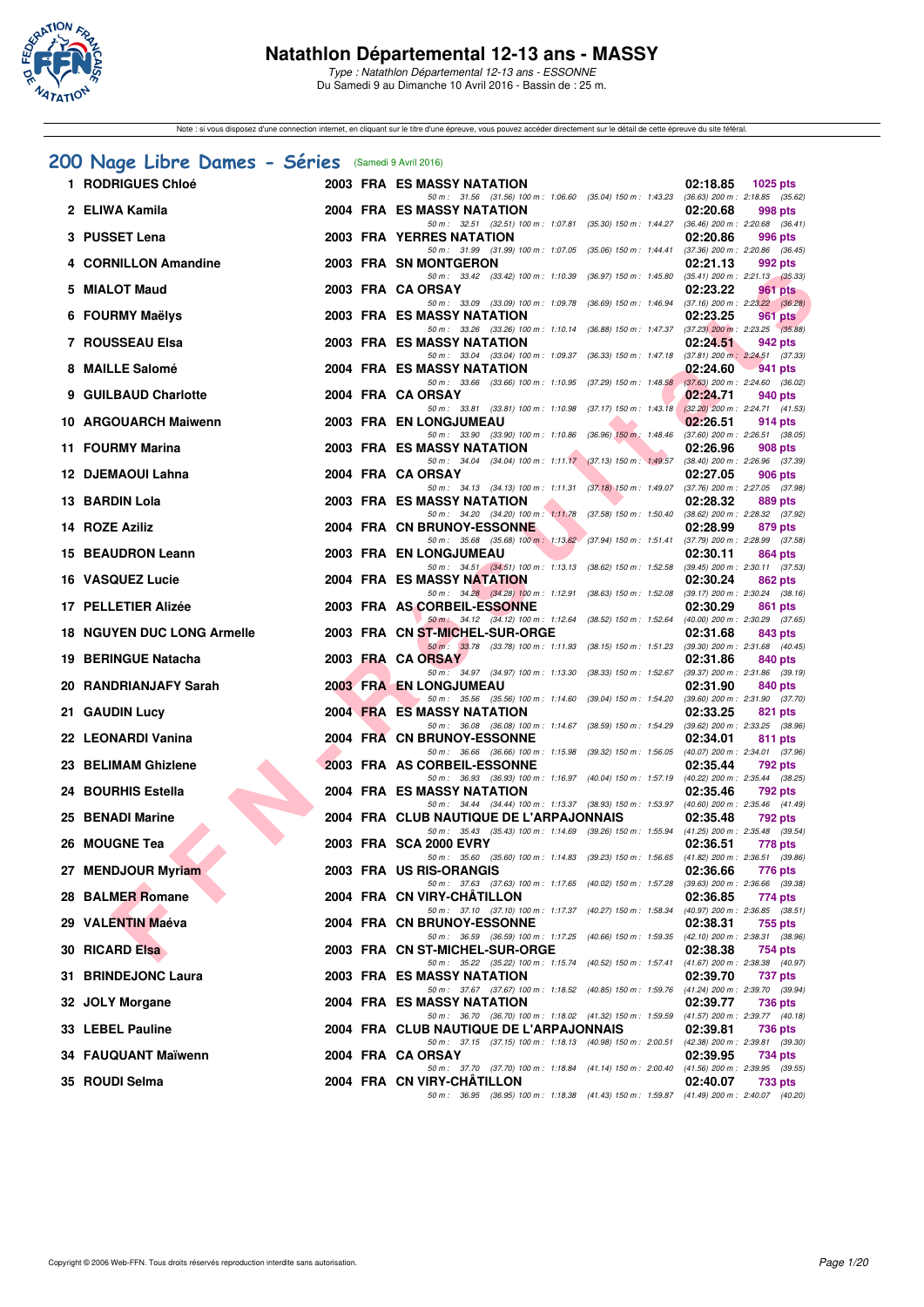

Type : Natathlon Départemental 12-13 ans - ESSONNE Du Samedi 9 au Dimanche 10 Avril 2016 - Bassin de : 25 m.

#### **200 Nage Libre Dames - Séries (suite)**

| <b>35 SAVARY Eolyne</b>                      |  | 2004 FRA CN VIRY-CHATILLON<br>02:40.07<br>733 pts                                                                                                           |
|----------------------------------------------|--|-------------------------------------------------------------------------------------------------------------------------------------------------------------|
| 37 LE CORGUILLE Jade                         |  | 50 m: 37.93 (37.93) 100 m: 1:19.41 (41.48) 150 m: 1:59.66 (40.25) 200 m: 2:40.07 (40.41)<br>2004 FRA CA ORSAY<br>02:40.34<br>729 pts                        |
| 38 GUILLEMONT Camille                        |  | 50 m: 37.31 (37.31) 100 m: 1:17.72 (40.41) 150 m: 2:00.15 (42.43) 200 m: 2:40.34 (40.19)<br>2003 FRA YERRES NATATION<br>02:40.41<br><b>728 pts</b>          |
| 39 REHBINDER Nina                            |  | 50 m: 36.49 (36.49) 100 m: 1:18.09 (41.60) 150 m: 2:00.70 (42.61) 200 m: 2:40.41 (39.71)<br>2004 FRA ES MASSY NATATION<br>02:40.46<br><b>728 pts</b>        |
| 40 HENRIQUES Maily                           |  | 50 m: 36.25 (36.25) 100 m: 1:17.16 (40.91) 150 m: 1:59.24 (42.08) 200 m: 2:40.46 (41.22)<br>2003 FRA CN BRUNOY-ESSONNE<br>02:40.85<br><b>723 pts</b>        |
| 41 TRENIT Axelle                             |  | 50 m: 36.70 (36.70) 100 m: 1:17.37 (40.67) 150 m: 1:59.43 (42.06) 200 m: 2:40.85 (41.42)<br>2004 FRA CA ORSAY<br>02:41.26<br>718 pts                        |
| 42 GAIFFIER Agathe                           |  | 50 m: 38.23 (38.23) 100 m: 1:19.76 (41.53) 150 m: 2:01.42 (41.66) 200 m: 2:41.26 (39.84)<br>2003 FRA CA ORSAY<br>02:41.43<br>$716$ pts                      |
| 43 GRUJARD Jade                              |  | 50 m: 37.47 (37.47) 100 m: 1:18.65 (41.18) 150 m: 2:00.56 (41.91) 200 m: 2:41.43 (40.87)<br>2004 FRA YERRES NATATION<br>02:42.56<br>702 pts                 |
| 44 BASILE Helene                             |  | 50 m: 38.37 (38.37) 100 m: 1:20.78 (42.41) 150 m: 2:03.15 (42.37) 200 m: 2:42.56 (39.41)<br>2004 FRA CN ST-MICHEL-SUR-ORGE<br>02:42.95<br>697 pts           |
| 45 RABEMANANJARA Jade                        |  | 50 m: 37.82 (37.82) 100 m: 1:20.15 (42.33) 150 m: 2:02.70 (42.55) 200 m: 2:42.95 (40.25)<br>2004 FRA CN VIRY-CHATILLON<br>02:43.56<br>689 pts               |
| 46 BEDU Manon                                |  | 50 m: 38.52 (38.52) 100 m: 1:20.52 (42.00) 150 m: 2:02.39 (41.87) 200 m: 2:43.56 (41.17)<br>2003 FRA CN VIRY-CHATILLON<br>02:43.99<br>684 pts               |
| 47 SANCHEZ Clara                             |  | 50 m: 37.75 (37.75) 100 m: 1:19.04 (41.29) 150 m: 2:03.58 (44.54) 200 m: 2:43.99 (40.41)<br>2004 FRA CN BRUNOY-ESSONNE<br>02:44.42<br>679 pts               |
| 48 HADJIDJ Manel                             |  | 50 m: 39.23 (39.23) 100 m: 1:21.26 (42.03) 150 m: 2:03.78 (42.52) 200 m: 2:44.42 (40.64)<br>2004 FRA ES MASSY NATATION<br>02:44.73<br>675 pts               |
| 49 LESPAYANDEL Anna                          |  | 50 m: 37.16 (37.16) 100 m: 1:19.45 (42.29) 150 m: 2:02.30 (42.85) 200 m: 2:44.73 (42.43)<br>2003 FRA US RIS-ORANGIS<br>02:44.87<br>673 pts                  |
| 50 REMILA Lydia                              |  | 50 m: 38.33 (38.33) 100 m: 1:20.85 (42.52) 150 m: 2:04.33 (43.48) 200 m: 2:44.87 (40.54)<br>2003 FRA CN VIRY-CHATILLON<br>02:45.12<br>670 pts               |
| 51 REMILA Myriam                             |  | 50 m: 37.69 (37.69) 100 m: 1:19.93 (42.24) 150 m: 2:03.43 (43.50) 200 m: 2:45.12 (41.69)<br>2003 FRA CN VIRY-CHATILLON<br>02:47.09<br>647 pts               |
| 52 RABARIMAMPIANINA Sendra                   |  | 50 m: 39.01 (39.01) 100 m: 1:21.64 (42.63) 150 m: 2:05.06 (43.42) 200 m: 2:47.09 (42.03)<br>2004 FRA CN ST-MICHEL-SUR-ORGE<br>02:48.81<br><b>626 pts</b>    |
| 53 FIORENTINO Emma                           |  | 50 m: 39.12 (39.12) 100 m: 1:21.53 (42.41) 150 m: 2:05.41 (43.88) 200 m: 2:48.81 (43.40)<br>2004 FRA EN LONGJUMEAU<br>02:50.77<br>604 pts                   |
| 54 GONCALVES Elena                           |  | 50 m : 40.26 (40.26) 100 m : 1:24.59 (44.33) 150 m : 2:09.61 (45.02) 200 m : 2:50.77 (41.16)<br>2004 FRA CN BRUNOY-ESSONNE<br>02:51.92<br>591 pts           |
| 55 BERTELOOT Justine                         |  | 50 m: 40.91 (40.91) 100 m: 1:25.24 (44.33) 150 m: 2:10.34 (45.10) 200 m: 2:51.92 (41.58)<br>2003 FRA SN MONTGERON<br>02:51.96<br>590 pts                    |
| 56 CHERIA Yasmine                            |  | 50 m: 41.84 (41.84) 100 m: 1:25.01 (43.17) 150 m: 2:09.98 (44.97) 200 m: 2:51.96 (41.98)<br>2003 FRA AS CORBEIL-ESSONNE<br>02:54.68<br>560 pts              |
| 57 BROSSEAU Lola                             |  | 50 m: 40.29 (40.29) 100 m: 1:21.75 (41.46) 150 m: 2:11.87 (50.12) 200 m: 2:54.68 (42.81)<br><b>2004 FRA YERRES NATATION</b><br>02:55.22<br>554 pts          |
| 58 NGUEMBO Maureen                           |  | 50 m: 40.49 (40.49) 100 m: 1:25.72 (45.23) 150 m: 2:11.39 (45.67) 200 m: 2:55.22 (43.83)<br>2004 FRA US RIS-ORANGIS<br>02:55.68<br>549 pts                  |
| 59 BOURGEOIS Océanne                         |  | 50 m: 40.81 (40.81) 100 m: 1:26.77 (45.96) 150 m: 2:13.31 (46.54) 200 m: 2:55.68 (42.37)<br>2004 FRA CN BRUNOY-ESSONNE<br>02:56.01<br>545 pts               |
| 60 PARENTE Zoé                               |  | 50 m: 41.01 (41.01) 100 m: 1:24.78 (43.77) 150 m: 2:10.66 (45.88) 200 m: 2:56.01 (45.35)<br>2004 FRA CN BRUNOY-ESSONNE<br>02:56.62<br>538 pts               |
| 61 PARADIS Victoria                          |  | 50 m: 42.03 (42.03) 100 m: 1:26.83 (44.80) 150 m: 2:13.44 (46.61) 200 m: 2:56.62 (43.18)<br>2004 FRA CN VIRY-CHATILLON<br>02:57.30<br>531 pts               |
|                                              |  | 50 m: 40.29 (40.29) 100 m: 1:26.27 (45.98) 150 m: 2:13.26 (46.99) 200 m: 2:57.30 (44.04)<br>2003 FRA US RIS-ORANGIS                                         |
| 62 BENBEHOUCHE Maria<br>63 FERRARIS Ombeline |  | 02:57.43<br>530 pts<br>50 m: 40.86 (40.86) 100 m: 1:26.79<br>(45.93) 150 m : 2:13.85 (47.06) 200 m : 2:57.43 (43.58)                                        |
|                                              |  | 2003 FRA CN VIRY-CHATILLON<br>02:58.55<br>518 pts<br>50 m: 40.44 (40.44) 100 m: 1:27.41<br>$(46.69)$ 200 m : 2:58.55 $(44.45)$<br>$(46.97)$ 150 m : 2:14.10 |
| 64 MENDJOUR Léna                             |  | 2004 FRA US RIS-ORANGIS<br>02:59.56<br>507 pts<br>50 m: 42.69 (42.69) 100 m: 1:29.20<br>$(46.51)$ 150 m : 2:15.82<br>$(46.62)$ 200 m : 2:59.56 $(43.74)$    |
| 65 TARDY Chloé                               |  | 2003 FRA SN MONTGERON<br>03:00.21<br>500 pts<br>50 m: 40.49 (40.49) 100 m: 1:26.99<br>(48.77) 200 m : 3:00.21 (44.45)<br>$(46.50)$ 150 m : 2:15.76          |
| 66 LOPES Mélissa                             |  | 2004 FRA YERRES NATATION<br>03:00.47<br>498 pts<br>(47.87) 200 m : 3:00.47 (44.26)<br>50 m: 41.96 (41.96) 100 m: 1:28.34<br>$(46.38)$ 150 m : 2:16.21       |
| 67 SAUTEREAU Marie                           |  | 2004 FRA COULIS NATATION<br>03:01.54<br>486 pts<br>50 m : 41.33 (41.33) 100 m : 1:28.59<br>$(47.26)$ 150 m : 2:16.18<br>$(47.59)$ 200 m : 3:01.54 $(45.36)$ |
| 68 JOLLIVET Dina                             |  | 2003 FRA EN DRAVEIL<br>03:02.82<br>473 pts<br>50 m: 39.88 (39.88) 100 m: 1:26.41<br>(49.97) 200 m : 3:02.82 (46.44)<br>$(46.53)$ 150 m : 2:16.38            |
| 69 ASHANI Léona                              |  | 2003 FRA CN BRUNOY-ESSONNE<br>03:03.35<br>468 pts<br>50 m: 39.89 (39.89) 100 m: 1:26.82<br>$(46.93)$ 150 m : 2:17.90<br>$(51.08)$ 200 m : 3:03.35 $(45.45)$ |
| 70 LEGOUX Elodie                             |  | 2003 FRA SN MONTGERON<br>03:03.53<br>466 pts<br>50 m : 39.97 (39.97) 100 m : 1:27.78<br>(47.81) 150 m : 2:15.59<br>$(47.81)$ 200 m : 3:03.53 $(47.94)$      |
| 71 CHECLER Solène                            |  | 2004 FRA CN BRUNOY-ESSONNE<br>03:04.91<br>452 pts<br>50 m: 43.84 (43.84) 100 m: 1:32.99 (49.15) 150 m: 2:21.21 (48.22) 200 m: 3:04.91 (43.70)               |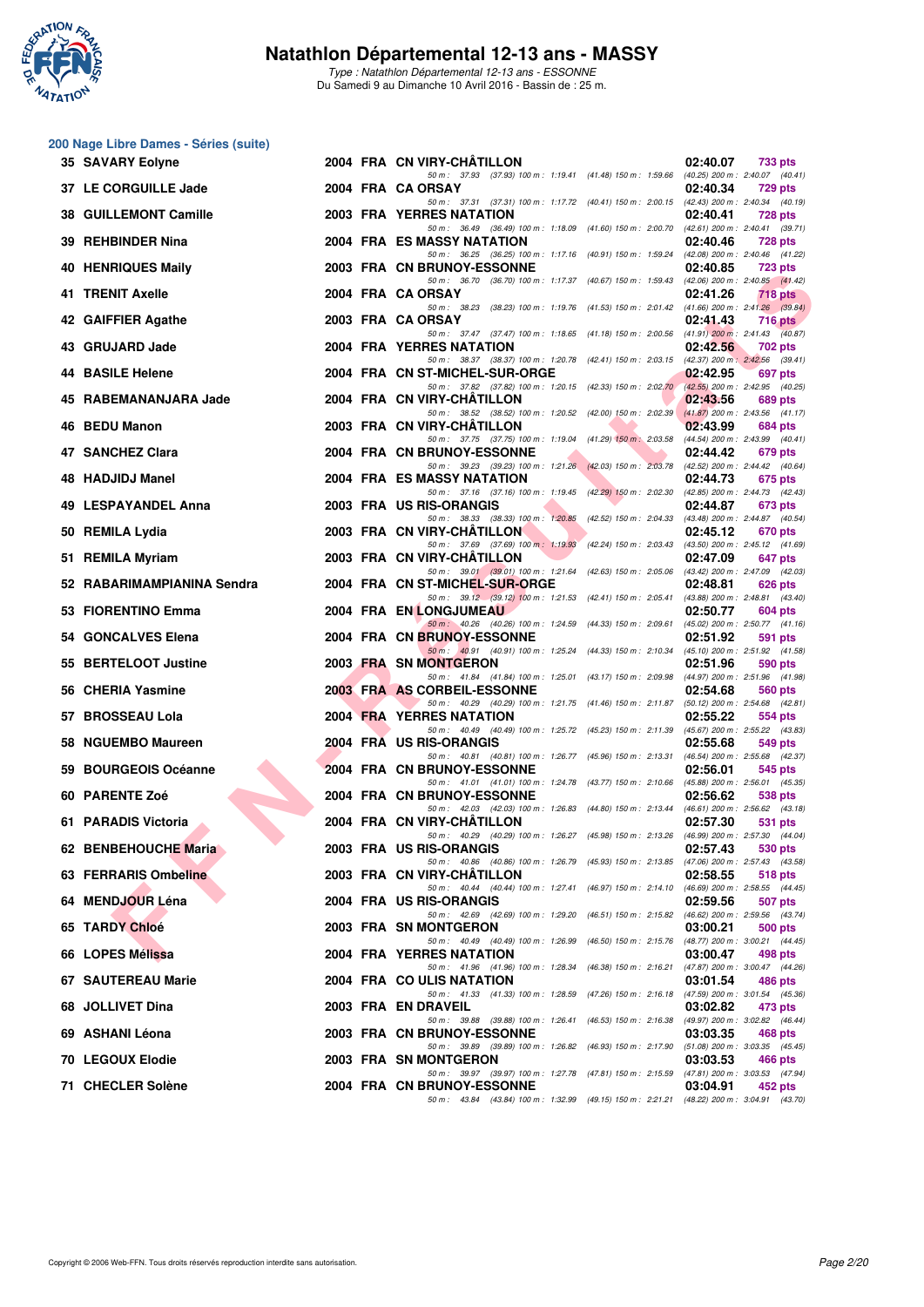

Type : Natathlon Départemental 12-13 ans - ESSONNE Du Samedi 9 au Dimanche 10 Avril 2016 - Bassin de : 25 m.

# **200 Nage Libre Dames - Séries (suite)**

| 72 PEGORARO Ninon       |  | 2004 FRA EN DRAVEIL                                                                        | 03:06.33      | 438 pts        |
|-------------------------|--|--------------------------------------------------------------------------------------------|---------------|----------------|
|                         |  | 50 m: 38.98 (38.98) 100 m: 1:27.20 (48.22) 150 m: 2:17.71 (50.51) 200 m: 3:06.33 (48.62)   |               |                |
| 73 BARBOSA Ornella      |  | 2003 FRA EN DRAVEIL                                                                        | 03:07.18      | 430 pts        |
|                         |  | 50 m: 39.50 (39.50) 100 m: 1:27.16 (47.66) 150 m: 2:18.30 (51.14) 200 m: 3:07.18 (48.88)   |               |                |
| 74 FRAIZE Ophélie       |  | 2004 FRA US RIS-ORANGIS                                                                    | 03:08.04      | 422 pts        |
|                         |  | 50 m: 43.09 (43.09) 100 m: 1:29.39 (46.30) 150 m: 2:17.34 (47.95) 200 m: 3:08.04 (50.70)   |               |                |
| 75 CHERIA Nour          |  | 2003 FRA AS CORBEIL-ESSONNE                                                                | 03:09.37      | 409 pts        |
|                         |  | 50 m: 41.97 (41.97) 100 m: 1:30.46 (48.49) 150 m: 2:21.17 (50.71) 200 m: 3:09.37 (48.20)   |               |                |
| <b>76 POMME Chloe</b>   |  | 2004 FRA BONDOUFLE AMICAL CLUB 03:11.20                                                    |               | 392 pts        |
|                         |  | 50 m: 43.06 (43.06) 100 m: 1:33.87 (50.81) 150 m: 2:21.80 (47.93) 200 m: 3:11.20 (49.40)   |               |                |
| 77 SCARCELLA Océane     |  | 2003 FRA YERRES NATATION                                                                   | 03:12.12      | <b>384 pts</b> |
|                         |  | 50 m: 41.86 (41.86) 100 m: 1:31.81 (49.95) 150 m: 2:24.58 (52.77) 200 m: 3:12.12 (47.54)   |               |                |
| 78 ATTIK Syrine         |  | 2003 FRA EN STE-GENEVIEVE-DES-BOIS 63:12.63                                                |               | 379 pts        |
|                         |  | 50 m: 39.18 (39.18) 100 m: 1:29.06 (49.88) 150 m: 2:23.50 (54.44) 200 m: 3:12.63 (49.13)   |               |                |
| 79 LEMAITRE Camille     |  | 2004 FRA CA ORSAY                                                                          | 03:15.98      | 349 pts        |
|                         |  | 50 m: 45.40 (45.40) 100 m: 1:35.19 (49.79) 150 m: 2:27.17 (51.98) 200 m: 3:15.98 (48.81)   |               |                |
| 80 KODJO KWESI Ludivine |  | 2003 FRA COULIS NATATION                                                                   | $-03:27.05$   | <b>259 pts</b> |
|                         |  | 50 m: 48.97 (48.97) 100 m: 1:44.34 (55.37) 150 m: 2:34.38 (50.04) 200 m: 3:27.05 (52.67)   |               |                |
| 81 SLIMANI Sylia        |  | 2004 FRA US RIS-ORANGIS                                                                    | 03:37.10      | 189 pts        |
|                         |  | 50 m: 47.33 (47.33) 100 m: 1:41.91 (54.58) 150 m: 2:39.35 (57.44) 200 m: 3:37.10 (57.75)   |               |                |
| 82 MOLINIER Emma        |  | 2004 FRA EN STE-GENEVIEVE-DES-BOIS 03:45.89                                                |               | 137 pts        |
|                         |  | 50 m: 48.05 (48.05) 100 m: 1:45.91 (57.86) 150 m: 2:48.30 (1:02.39) 200 m: 3:45.89 (57.59) |               |                |
| --- SAULIN Léa          |  | 2004 FRA CN BRUNOY-ESSONNE                                                                 | <b>DSQ Da</b> |                |

#### **[200 Dos Dames - Séries](http://www.ffnatation.fr/webffn/resultats.php?idact=nat&go=epr&idcpt=38883&idepr=13)** (Samedi 9 Avril 2016)

| <b>IV FUNINE UIIVE</b>                      |  | <b>FRA BUNDOUFLE AMIGAL CLUD</b><br><b>UJ.II.</b> ZU<br><i>งง</i> ∠ µเจ                                                                                    |
|---------------------------------------------|--|------------------------------------------------------------------------------------------------------------------------------------------------------------|
| 77 SCARCELLA Océane                         |  | 50 m: 43.06 (43.06) 100 m: 1:33.87 (50.81) 150 m: 2:21.80 (47.93) 200 m: 3:11.20 (49.40)<br>2003 FRA YERRES NATATION<br>03:12.12<br><b>384 pts</b>         |
| 78 ATTIK Syrine                             |  | 50 m: 41.86 (41.86) 100 m: 1:31.81 (49.95) 150 m: 2:24.58 (52.77) 200 m: 3:12.12 (47.54)<br>2003 FRA EN STE-GENEVIEVE-DES-BOIS<br>03:12.63<br>$379$ pts    |
| 79 LEMAITRE Camille                         |  | 50 m: 39.18 (39.18) 100 m: 1:29.06 (49.88) 150 m: 2:23.50 (54.44) 200 m: 3:12.63 (49.13)<br>2004 FRA CA ORSAY<br>03:15.98<br><b>349 pts</b>                |
|                                             |  | 50 m: 45.40 (45.40) 100 m: 1:35.19 (49.79) 150 m: 2:27.17 (51.98) 200 m: 3:15.98 (48.81)                                                                   |
| 80 KODJO KWESI Ludivine                     |  | 2003 FRA COULIS NATATION<br>03:27.05<br>$259$ pts<br>50 m: 48.97 (48.97) 100 m: 1:44.34 (55.37) 150 m: 2:34.38 (50.04) 200 m: 3:27.05 (52.67)              |
| 81   SLIMANI Sylia                          |  | 2004 FRA US RIS-ORANGIS<br>03:37.10<br>$189$ pts<br>50 m: 47.33 (47.33) 100 m: 1:41.91 (54.58) 150 m: 2:39.35 (57.44) 200 m: 3:37.10 (57.75)               |
| 82 MOLINIER Emma                            |  | 2004 FRA EN STE-GENEVIEVE-DES-BOIS<br>03:45.89<br>137 pts                                                                                                  |
| ---   SAULIN Léa                            |  | 50 m: 48.05 (48.05) 100 m: 1:45.91 (57.86) 150 m: 2:48.30 (1:02.39) 200 m: 3:45.89 (57.59)<br>2004 FRA CN BRUNOY-ESSONNE<br><b>DSQ Da</b>                  |
|                                             |  |                                                                                                                                                            |
| 00 Dos Dames - Séries (Samedi 9 Avril 2016) |  |                                                                                                                                                            |
| 1 FOURMY Marina                             |  | 2003 FRA ES MASSY NATATION<br>02:37.80<br>987 pts                                                                                                          |
| 2 CORNILLON Amandine                        |  | 50 m: 37.52 (37.52) 100 m: 1:18.03 (40.51) 150 m: 1:58.77 (40.74) 200 m: 2:37.80 (39.03)<br>2003 FRA SN MONTGERON<br>02:38.06<br>983 pts                   |
| 3 BONDOUY Noah                              |  | 50 m: 36.90 (36.90) 100 m: 1:17.55 (40.65) 150 m: 1:58.72 (41.17) 200 m: 2:38.06 (39.34)<br>2004 FRA ES MASSY NATATION<br>02:38.67<br>975 pts              |
|                                             |  | 50 m: 37.52 (37.52) 100 m: 1:17.34 (39.82) 150 m: 1:59.12 (41.78) 200 m: 2:38.67 (39.55)                                                                   |
| 4 PUSSET Lena                               |  | <b>2003 FRA YERRES NATATION</b><br>02:41.42<br>940 pts<br>50 m: 38.58 (38.58) 100 m: 1:18.58 (40.00) 150 m: 2:00.28 (41.70) 200 m: 2:41.42 (41.14)         |
| 5 NGUYEN DUC LONG Armelle                   |  | 2003 FRA CN ST-MICHEL-SUR-ORGE<br>02:41.65<br>937 pts                                                                                                      |
| 6 MIALOT Maud                               |  | 50 m: 37.22 (37.22) 100 m: 1:18.11 (40.89) 150 m: 1:59.78 (41.67) 200 m: 2:41.65 (41.87)<br>2003 FRA CA ORSAY<br>02:42.22<br>929 pts                       |
|                                             |  | 50 m: 38.39 (38.39) 100 m: 1:19.31 (40.92) 150 m: 2:01.39 (42.08) 200 m: 2:42.22 (40.83)                                                                   |
| 7 ROUSSEAU Elsa                             |  | <b>2003 FRA ES MASSY NATATION</b><br>02:43.10<br>918 pts<br>50 m: 39.24 (39.24) 100 m: 1:20.29 (41.05) 150 m: 2:02.10 (41.81) 200 m: 2:43.10 (41.00)       |
| 8 ARGOUARCH Maiwenn                         |  | 2003 FRA EN LONGJUMEAU<br>02:44.20<br>904 pts<br>50 m: 38.96 (38.96) 100 m: 1:19.93 (40.97) 150 m: 2:02.87 (42.94) 200 m: 2:44.20 (41.33)                  |
| 9 GUILBAUD Charlotte                        |  | 2004 FRA CA ORSAY<br>02:44.30<br>903 pts                                                                                                                   |
| 10 MAILLE Salomé                            |  | 50 m: 39.53 (39.53) 100 m: 1:20.97 (41.44) 150 m: 2:03.20 (42.23) 200 m: 2:44.30 (41.10)<br><b>2004 FRA ES MASSY NATATION</b><br>02:45.30<br>891 pts       |
|                                             |  | 50 m: 38.46 (38.46) 100 m: 1:20.59 (42.13) 150 m: 2:03.84 (43.25) 200 m: 2:45.30 (41.46)                                                                   |
| 11 ELIWA Kamila                             |  | 2004 FRA ES MASSY NATATION<br>02:45.34<br>890 pts<br>50 m: 38.36 (38.36) 100 m: 1:20.10 (41.74) 150 m: 2:03.31 (43.21) 200 m: 2:45.34 (42.03)              |
| 12 RABEMANANJARA Jade                       |  | 2004 FRA CN VIRY-CHATILLON<br>02:45.81<br>884 pts<br>50 m: 38.32 (38.32) 100 m: 1:20.56 (42.24) 150 m: 2:03.60 (43.04) 200 m: 2:45.81 (42.21)              |
| 13 BEAUDRON Leann                           |  | 2003 FRA EN LONGJUMEAU<br>02:48.05<br>857 pts                                                                                                              |
| 14 RANDRIANJAFY Sarah                       |  | 50 m: 41.03 (41.03) 100 m: 1:23.94 (42.91) 150 m: 2:06.96 (43.02) 200 m: 2:48.05 (41.09)<br>2003 FRA EN LONGJUMEAU<br>02:48.23<br>854 pts                  |
|                                             |  | 50 m: 38.40 (38.40) 100 m: 1:20.86 (42.46) 150 m: 2:04.93 (44.07) 200 m: 2:48.23 (43.30)<br>02:48.66                                                       |
| 15 CHESNEAU Justine                         |  | 2003 FRA ES MASSY NATATION<br>849 pts<br>50 m: 40.31 (40.31) 100 m: 1:22.59 (42.28) 150 m: 2:06.03 (43.44) 200 m: 2:48.66 (42.63)                          |
| 16 BOURHIS Estella                          |  | 2004 FRA ES MASSY NATATION<br>02:50.76<br>824 pts<br>50 m: 40.06 (40.06) 100 m: 1:22.41 (42.35) 150 m: 2:05.97 (43.56) 200 m: 2:50.76 (44.79)              |
| 17 PELLETIER Alizée                         |  | 2003 FRA AS CORBEIL-ESSONNE<br>02:51.68<br>813 pts                                                                                                         |
| 18 MOUNIER IIona                            |  | 50 m: 40.85 (40.85) 100 m: 1:25.19 (44.34) 150 m: 2:09.93 (44.74) 200 m: 2:51.68 (41.75)<br>2004 FRA ES MASSY NATATION<br>02:51.71<br>812 pts              |
| 19 MOUGNE Tea                               |  | 50 m: 41.44 (41.44) 100 m: 1:25.52 (44.08) 150 m: 2:10.14 (44.62) 200 m: 2:51.71 (41.57)<br>2003 FRA SCA 2000 EVRY<br>02:53.08<br>796 pts                  |
|                                             |  | 50 m: 40.32 (40.32) 100 m: 1:23.58 (43.26) 150 m: 2:08.96 (45.38) 200 m: 2:53.08 (44.12)                                                                   |
| 20 GAIFFIER Agathe                          |  | 2003 FRA CA ORSAY<br>02:53.43<br>792 pts<br>50 m: 40.43 (40.43) 100 m: 1:24.12 (43.69) 150 m: 2:08.88 (44.76) 200 m: 2:53.43 (44.55)                       |
| 21 LEBEL Pauline                            |  | 2004 FRA CLUB NAUTIQUE DE L'ARPAJONNAIS<br>02:54.32<br>782 pts                                                                                             |
| 22 BENADI Marine                            |  | 50 m: 41.15 (41.15) 100 m: 1:24.47 (43.32) 150 m: 2:09.74 (45.27) 200 m: 2:54.32 (44.58)<br>2004 FRA CLUB NAUTIQUE DE L'ARPAJONNAIS<br>02:54.86<br>775 pts |
| 23 BALMER Romane                            |  | 50 m: 41.30 (41.30) 100 m: 1:25.52 (44.22) 150 m: 2:10.34 (44.82) 200 m: 2:54.86 (44.52)<br>2004 FRA CN VIRY-CHATILLON<br>02:55.11<br>772 pts              |
|                                             |  | 50 m: 41.22 (41.22) 100 m: 1:25.88 (44.66) 150 m: 2:11.62 (45.74) 200 m: 2:55.11 (43.49)                                                                   |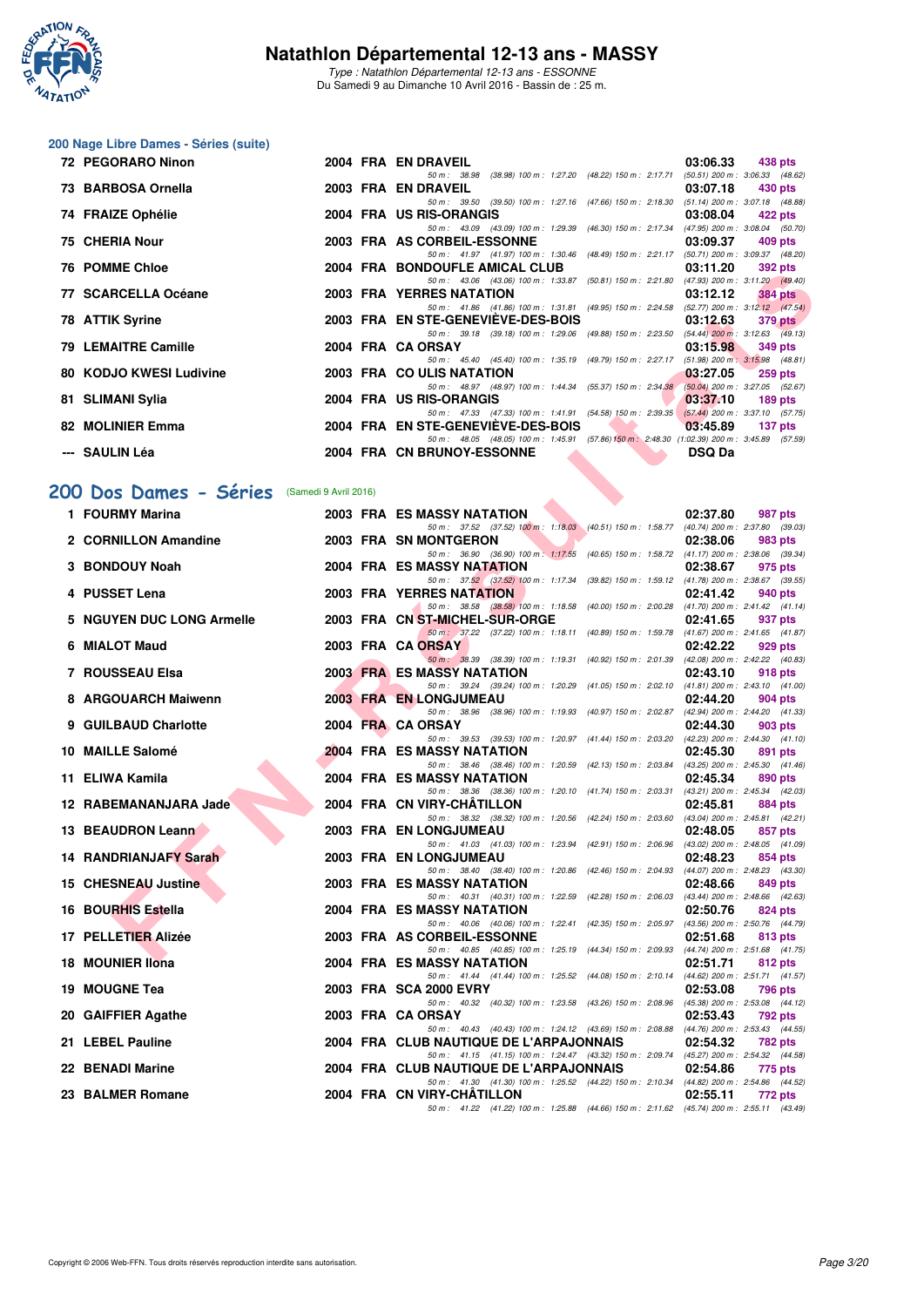

Type : Natathlon Départemental 12-13 ans - ESSONNE Du Samedi 9 au Dimanche 10 Avril 2016 - Bassin de : 25 m.

#### **200 Dos Dames - Séries (suite)**

| 24 BERINGUE Natacha                |  | 2003 FRA CA ORSAY<br>02:55.24<br>771 pts                                                                                                                |         |
|------------------------------------|--|---------------------------------------------------------------------------------------------------------------------------------------------------------|---------|
| 25 FAUQUANT Maïwenn                |  | 50 m: 41.74 (41.74) 100 m: 1:25.90 (44.16) 150 m: 2:10.95 (45.05) 200 m: 2:55.24 (44.29)<br>2004 FRA CA ORSAY<br>02:56.76<br>753 pts                    |         |
| 26 DJEMAOUI Lahna                  |  | 50 m: 43.07 (43.07) 100 m: 1:28.11 (45.04) 150 m: 2:13.02 (44.91) 200 m: 2:56.76 (43.74)<br>2004 FRA CA ORSAY<br>02:57.36<br>746 pts                    |         |
| 27 SAVARY Eolyne                   |  | 50 m: 42.43 (42.43) 100 m: 1:26.53 (44.10) 150 m: 2:12.96 (46.43) 200 m: 2:57.36 (44.40)<br>2004 FRA CN VIRY-CHATILLON<br>02:57.56<br>744 pts           |         |
| 28   ROUDI Selma                   |  | 50 m: 42.75 (42.75) 100 m: 1:28.16 (45.41) 150 m: 2:14.17 (46.01) 200 m: 2:57.56 (43.39)<br>2004 FRA CN VIRY-CHATILLON<br>02:58.72<br><b>731 pts</b>    |         |
| 29 BELIMAM Ghizlene                |  | 50 m: 42.63 (42.63) 100 m: 1:28.63 (46.00) 150 m: 2:14.31 (45.68) 200 m: 2:58.72 (44.41)<br>2003 FRA AS CORBEIL-ESSONNE<br>03:00.53<br><b>711 pts</b>   |         |
| 30 GUILLEMONT Camille              |  | 50 m: 42.87 (42.87) 100 m: 1:28.79 (45.92) 150 m: 2:14.93 (46.14) 200 m: 3:00.53 (45.60)<br>2003 FRA YERRES NATATION<br>03:00.64                        | 709 pts |
| 31 BROSSEAU Lola                   |  | 50 m: 42.83 (42.83) 100 m: 1:28.68 (45.85) 150 m: 2:16.01 (47.33) 200 m: 3:00.64 (44.63)<br>2004 FRA YERRES NATATION<br>03:01.12<br>704 pts             |         |
| 32 BERTELOOT Justine               |  | 50 m: 44.13 (44.13) 100 m: 1:30.28 (46.15) 150 m: 2:17.45 (47.17) 200 m: 3:01.12 (43.67)<br>2003 FRA SN MONTGERON<br>03:02.24<br>692 pts                |         |
| <b>33 BASILE Helene</b>            |  | 50 m: 43.73 (43.73) 100 m: 1:30.98 (47.25) 150 m: 2:17.80 (46.82) 200 m: 3:02.24 (44.44)<br>2004 FRA CN ST-MICHEL-SUR-ORGE<br>03:02.42<br>690 pts       |         |
| 34 TRENIT Axelle                   |  | 50 m: 43.53 (43.53) 100 m: 1:30.71 (47.18) 150 m: 2:17.73 (47.02) 200 m: 3:02.42 (44.69)<br>2004 FRA CA ORSAY<br>03:03.01<br>683 pts                    |         |
| 35   GRUJARD Jade                  |  | 50 m: 44.19 (44.19) 100 m: 1:31.16 (46.97) 150 m: 2:18.42 (47.26) 200 m: 3:03.01 (44.59)<br>2004 FRA YERRES NATATION<br>03:04.78<br>664 pts             |         |
| 36 RABARIMAMPIANINA Sendra         |  | 50 m: 45.95 (45.95) 100 m: 1:34.14 (48.19) 150 m: 2:20.95 (46.81) 200 m: 3:04.78 (43.83)<br>2004 FRA CN ST-MICHEL-SUR-ORGE<br>03:05.33<br>658 pts       |         |
| 37   REHBINDER Nina                |  | 50 m: 44.15 (44.15) 100 m: 1:30.79 (46.64) 150 m: 2:18.70 (47.91) 200 m: 3:05.33 (46.63)<br>2004 FRA ES MASSY NATATION<br>03:05.44<br>657 pts           |         |
| 38 LE CORGUILLE Jade               |  | 50 m: 43.26 (43.26) 100 m: 1:30.62 (47.36) 150 m: 2:18.74 (48.12) 200 m: 3:05.44 (46.70)<br>2004 FRA CA ORSAY<br>03:05.60<br>655 pts                    |         |
| 39   LEGOUX Elodie                 |  | 50 m: 44.60 (44.60) 100 m: 1.31.93 (47.33) 150 m: 2.20.09 (48.16) 200 m: 3.05.60 (45.51)<br>2003 FRA SN MONTGERON<br>03:06.19<br>649 pts                |         |
| 40 REMILA Lydia                    |  | 50 m: 44.06 (44.06) 100 m: 1:30.98 (46.92) 150 m: 2:19.27 (48.29) 200 m: 3:06.19 (46.92)<br>2003 FRA CN VIRY-CHATILLON<br>03:08.65<br><b>623 pts</b>    |         |
| 41 PARADIS Victoria                |  | 50 m: 43.72 (43.72) 100 m: 1:32.53 (48.81) 150 m: 2:21.15 (48.62) 200 m: 3:08.65 (47.50)<br>2004 FRA CN VIRY-CHATILLON<br>03:08.84<br>621 pts           |         |
| 42 TARDY Chloé                     |  | 50 m: 45.88 (45.88) 100 m: 1:34.29 (48.41) 150 m: 2:22.69 (48.40) 200 m: 3:08.84 (46.15)<br>2003 FRA SN MONTGERON<br>03:11.16<br>597 pts                |         |
| 43 FIORENTINO Emma                 |  | 50 m: 44.59 (44.59) 100 m: 1:34.15 (49.56) 150 m: 2:25.00 (50.85) 200 m: 3:11.16 (46.16)<br>2004 FRA EN LONGJUMEAU<br>03:12.96<br>579 pts               |         |
| 44 LOPES Mélissa                   |  | 50 m: 45.38 (45.38) 100 m: 1:34.90 (49.52) 150 m: 2:25.20 (50.30) 200 m: 3:12.96 (47.76)<br><b>2004 FRA YERRES NATATION</b><br>03:13.66<br>572 pts      |         |
| 45 REMILA Myriam                   |  | 50 m: 45.21 (45.21) 100 m: 1:35.63 (50.42) 150 m: 2:26.34 (50.71) 200 m: 3:13.66 (47.32)<br>2003 FRA CN VIRY-CHATILLON<br>03:14.13<br>567 pts           |         |
| 46 JOLLIVET Dina                   |  | 50 m: 46.09 (46.09) 100 m: 1:35.01 (48.92) 150 m: 2:24.91 (49.90) 200 m: 3:14.13 (49.22)<br>2003 FRA EN DRAVEIL<br>03:14.33<br>565 pts                  |         |
| 47 BEDU Manon                      |  | 50 m: 47.22 (47.22) 100 m: 1:35.81 (48.59) 150 m: 2:25.53 (49.72) 200 m: 3:14.33 (48.80)<br>2003 FRA CN VIRY-CHATILLON<br>03:19.00<br><b>520 pts</b>    |         |
| <b>48 SAUTEREAU Marie</b>          |  | 50 m: 46.97 (46.97) 100 m: 1:38.60 (51.63) 150 m: 2:31.06 (52.46) 200 m: 3:19.00 (47.94)<br>2004 FRA COULIS NATATION                                    |         |
|                                    |  | 03:19.99<br>510 pts<br>50 m: 47.50 (47.50) 100 m: 1:40.23 (52.73) 150 m: 2:33.84 (53.61) 200 m: 3:19.99 (46.15)                                         |         |
| 49 PEGORARO Ninon                  |  | 2004 FRA EN DRAVEIL<br>03:20.56<br>505 pts<br>50 m: 46.58 (46.58) 100 m: 1:37.18 (50.60) 150 m: 2:28.63 (51.45) 200 m: 3:20.56 (51.93)                  |         |
| 50 CHERIA Yasmine                  |  | 2003 FRA AS CORBEIL-ESSONNE<br>03:22.43<br>487 pts<br>50 m: 49.31 (49.31) 100 m: 1:42.03 (52.72) 150 m: 2:34.53 (52.50) 200 m: 3:22.43 (47.90)          |         |
| 51 FERRARIS Ombeline               |  | 2003 FRA CN VIRY-CHATILLON<br>03:23.10<br>481 pts<br>50 m: 48.68 (48.68) 100 m: 1:40.10 (51.42) 150 m: 2:31.82 (51.72) 200 m: 3:23.10 (51.28)           |         |
| 52 SCARCELLA Océane                |  | 2003 FRA YERRES NATATION<br>03:25.54<br>459 pts<br>50 m: 49.92 (49.92) 100 m: 1:41.84 (51.92) 150 m: 2:34.56 (52.72) 200 m: 3:25.54 (50.98)             |         |
| 53 LEMAITRE Camille                |  | 2004 FRA CA ORSAY<br>03:25.96<br>455 pts<br>50 m: 49.38 (49.38) 100 m: 1:42.12 (52.74) 150 m: 2:35.40 (53.28) 200 m: 3:25.96 (50.56)                    |         |
| 54 KODJO KWESI Ludivine            |  | 2003 FRA COULIS NATATION<br>03:35.08<br><b>378 pts</b><br>50 m: 52.37 (52.37) 100 m: 1:47.06 (54.69) 150 m: 2:41.79 (54.73) 200 m: 3:35.08 (53.29)      |         |
| 55 ATTIK Syrine                    |  | 2003 FRA EN STE-GENEVIEVE-DES-BOIS<br>03:36.70<br>365 pts<br>50 m: 48.49 (48.49) 100 m: 1:43.16 (54.67) 150 m: 2:40.75 (57.59) 200 m: 3:36.70 (55.95)   |         |
| 56 POMME Chloe                     |  | 2004 FRA BONDOUFLE AMICAL CLUB<br>03:50.44<br>263 pts<br>50 m: 54.95 (54.95) 100 m: 1:54.02 (59.07) 150 m: 2:55.73 (1:01.71) 200 m: 3:50.44 (54.71)     |         |
| 57 MOLINIER Emma                   |  | 2004 FRA EN STE-GENEVIEVE-DES-BOIS<br>03:51.12<br>259 pts<br>50 m: 52.21 (52.21) 100 m: 1:59.18 (1:06.97) 150 m: 2:51.32 (52.14) 200 m: 3:51.12 (59.80) |         |
| ---  KADI Elissa                   |  | 2004 FRA US RIS-ORANGIS<br><b>DNF</b>                                                                                                                   |         |
| --- RICARD Elsa<br>--- CHERIA Nour |  | 2003 FRA CN ST-MICHEL-SUR-ORGE<br><b>DSQ Vi</b><br>2003 FRA AS CORBEIL-ESSONNE<br><b>DSQ Vi</b>                                                         |         |
|                                    |  |                                                                                                                                                         |         |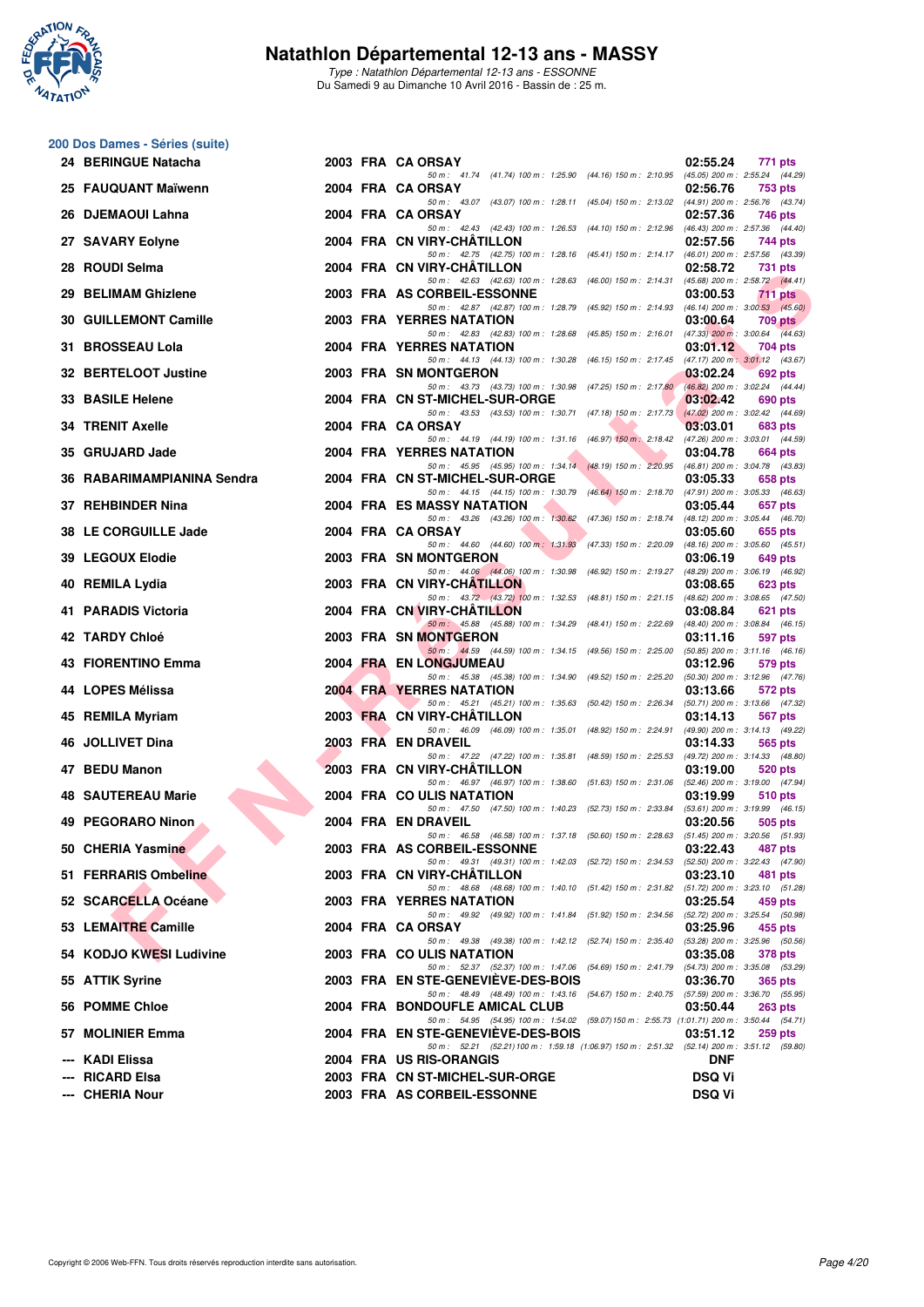

Type : Natathlon Départemental 12-13 ans - ESSONNE Du Samedi 9 au Dimanche 10 Avril 2016 - Bassin de : 25 m.

# **200 Dos Dames - Séries (suite)**

#### **--- BARBOSA Ornella 2003 FRA EN DRAVEIL DSQ Vi**

|     | 100 Brasse Dames - Séries (Dimanche 10 Avril 2016) |  |                                         |                  |              |                                                                          |
|-----|----------------------------------------------------|--|-----------------------------------------|------------------|--------------|--------------------------------------------------------------------------|
|     | 1 NGUYEN DUC LONG Armelle                          |  | 2003 FRA CN ST-MICHEL-SUR-ORGE          |                  |              | 01:23.40<br>997 pts                                                      |
|     | 2 CORNILLON Amandine                               |  | 2003 FRA SN MONTGERON                   | 50 m : 39.58     |              | (39.58) 100 m: 1:23.40 (43.82)<br>01:23.78<br>989 pts                    |
|     | 3 PELLETIER Alizée                                 |  | 2003 FRA AS CORBEIL-ESSONNE             | 50 m: 39.02      |              | (39.02) 100 m: 1:23.78 (44.76)<br>01:23.84<br><b>987 pts</b>             |
|     | <b>3 RODRIGUES Chloé</b>                           |  | <b>2003 FRA ES MASSY NATATION</b>       | 50 m: 39.91      |              | (39.91) 100 m: 1:23.84 (43.93)<br>01:23.84<br>987 pts                    |
|     | 5 VASQUEZ Lucie                                    |  | <b>2004 FRA ES MASSY NATATION</b>       | 50 m: 40.30      |              | $(40.30)$ 100 m : 1:23.84 $(43.54)$<br>01:26.08<br>938 pts               |
|     | 6 DJEMAOUI Lahna                                   |  | 2004 FRA CA ORSAY                       | 50 m : 40.30     |              | $(40.30)$ 100 m : 1:26.08 $(45.78)$                                      |
|     |                                                    |  |                                         | 50 m: 40.90      |              | 01:26.73<br>924 pts<br>$(40.90)$ 100 m : 1:26.73 $(45.83)$               |
|     | 7 BARDIN Lola                                      |  | 2003 FRA ES MASSY NATATION              | 50 m: 41.19      |              | 01:26.95<br>919 pts<br>$(41.19)$ 100 m : 1:26.95 $(45.76)$               |
|     | 8 CHESNEAU Justine                                 |  | 2003 FRA ES MASSY NATATION              | 50 m: 41.39      |              | 01:27.83<br>900 pts<br>$(41.39)$ 100 m : 1:27.83 $(46.44)$               |
| 9.  | RANDRIANJAFY Sarah                                 |  | 2003 FRA EN LONGJUMEAU                  | 50 m: 42.01      |              | 01:28.46<br>886 pts<br>(42.01) 100 m: 1:28.46 (46.45)                    |
| 10. | <b>MAILLE Salomé</b>                               |  | <b>2004 FRA ES MASSY NATATION</b>       | 50 m: 41.29      |              | 01:28.55<br>885 pts<br>(41.29) 100 m: 1:28.55 (47.26)                    |
| 11. | <b>ROUSSEAU Elsa</b>                               |  | <b>2003 FRA ES MASSY NATATION</b>       |                  |              | 01:29.14<br>872 pts                                                      |
|     | 12 ROUDI Selma                                     |  | 2004 FRA CN VIRY-CHÂTILLON              | 50 m: 40.48      |              | (40.48) 100 m: 1:29.14 (48.66)<br>01:29.17<br>871 pts                    |
|     | 13 PUSSET Lena                                     |  | <b>2003 FRA YERRES NATATION</b>         |                  | 50 m: 42.55  | (42.55) 100 m: 1:29.17 (46.62)<br>01:29.95<br>855 pts                    |
|     | <b>14 GUILBAUD Charlotte</b>                       |  | 2004 FRA CA ORSAY                       | 50 m: 42.03      |              | (42.03) 100 m: 1:29.95 (47.92)<br>01:30.17<br>851 pts                    |
|     | <b>15 ARGOUARCH Maiwenn</b>                        |  | 2003 FRA EN LONGJUMEAU                  | 50 m: 43.20      |              | (43.20) 100 m: 1:30.17 (46.97)<br>01:30.55<br>843 pts                    |
|     | <b>16 BALMER Romane</b>                            |  | 2004 FRA CN VIRY-CHÂTILLON              | $50 m$ : $42.00$ |              | (42.00) 100 m : 1:30.55 (48.55)                                          |
|     |                                                    |  |                                         |                  | 50 m : 43.37 | 01:31.75<br>818 pts<br>(43.37) 100 m: 1:31.75 (48.38)                    |
| 17  | <b>MIALOT Maud</b>                                 |  | 2003 FRA CA ORSAY                       |                  |              | 01:31.80<br>817 pts<br>50 m: 43.45 (43.45) 100 m: 1:31.80 (48.35)        |
| 18. | <b>GRUJARD Jade</b>                                |  | <b>2004 FRA YERRES NATATION</b>         |                  | 50 m : 49.20 | 01:31.95<br>814 pts<br>(49.20) 100 m: 1:31.95 (42.75)                    |
| 19  | <b>CHERIA Yasmine</b>                              |  | 2003 FRA AS CORBEIL-ESSONNE             |                  | 50 m : 43.17 | 01:32.08<br>811 pts<br>$(43.17)$ 100 m : 1:32.08 $(48.91)$               |
|     | 20 FOURMY Maëlys                                   |  | 2003 FRA ES MASSY NATATION              |                  | 50 m : 44.11 | 01:32.29<br>807 pts<br>(44.11) 100 m: 1:32.29 (48.18)                    |
|     | 21 BELIMAM Ghizlene                                |  | 2003 FRA AS CORBEIL-ESSONNE             |                  |              | 01:32.32<br>806 pts                                                      |
|     | 22 FOURMY Marina                                   |  | <b>2003 FRA ES MASSY NATATION</b>       |                  | 50 m : 44.07 | (44.07) 100 m: 1:32.32 (48.25)<br>01:33.22<br>788 pts                    |
| 23. | <b>BASILE Helene</b>                               |  | 2004 FRA CN ST-MICHEL-SUR-ORGE          |                  |              | 50 m: 44.12 (44.12) 100 m: 1:33.22 (49.10)<br>01:33.30<br><b>787 pts</b> |
| 24. | <b>GAUDIN Lucy</b>                                 |  | <b>2004 FRA ES MASSY NATATION</b>       | 50 m: 44.69      |              | $(44.69)$ 100 m : 1:33.30 $(48.61)$<br>01:33.64<br>780 pts               |
|     | 25 BENADI Marine                                   |  | 2004 FRA CLUB NAUTIQUE DE L'ARPAJONNAIS |                  | 50 m : 44.59 | $(44.59)$ 100 m : 1:33.64 $(49.05)$<br>01:34.05<br>772 pts               |
|     | 26 MOUGNE Tea                                      |  | 2003 FRA SCA 2000 EVRY                  |                  |              | 50 m: 44.32 (44.32) 100 m: 1:34.05 (49.73)<br>01:34.18                   |
|     |                                                    |  |                                         | 50 m: 43.63      |              | 769 pts<br>$(43.63)$ 100 m : 1:34.18 $(50.55)$                           |
|     | 27 VALENTIN Maéva                                  |  | 2004 FRA CN BRUNOY-ESSONNE              |                  | 50 m : 45.69 | 01:34.24<br>768 pts<br>(45.69) 100 m: 1:34.24 (48.55)                    |
|     | 28 BROSSEAU Lola                                   |  | 2004 FRA YERRES NATATION                |                  | 50 m : 44.53 | 01:34.79<br>757 pts<br>(44.53) 100 m: 1:34.79 (50.26)                    |
|     | 29 BERINGUE Natacha                                |  | 2003 FRA CA ORSAY                       |                  | 50 m : 44.61 | 01:35.09<br>751 pts<br>$(44.61)$ 100 m : 1:35.09 (50.48)                 |
|     | 30 FAUQUANT Maïwenn                                |  | 2004 FRA CA ORSAY                       |                  |              | 01:35.13<br>751 pts<br>50 m: 45.22 (45.22) 100 m: 1:35.13 (49.91)        |
|     | 31 HENRIQUES Maily                                 |  | 2003 FRA CN BRUNOY-ESSONNE              |                  |              | 01:35.37<br>746 pts                                                      |
|     | 31 LEBEL Pauline                                   |  | 2004 FRA CLUB NAUTIQUE DE L'ARPAJONNAIS |                  |              | 50 m : 44.98 (44.98) 100 m : 1:35.37 (50.39)<br>01:35.37<br>746 pts      |
|     | 33 BOURHIS Estella                                 |  | 2004 FRA ES MASSY NATATION              |                  | 50 m : 45.18 | (45.18) 100 m: 1:35.37 (50.19)<br>01:35.88<br><b>736 pts</b>             |
|     | 34 BERTELOOT Justine                               |  | 2003 FRA SN MONTGERON                   |                  | 50 m : 45.44 | (45.44) 100 m: 1:35.88 (50.44)<br>01:35.90<br>736 pts                    |

50 m : 44.99 (44.99) 100 m : 1:35.90 (50.91)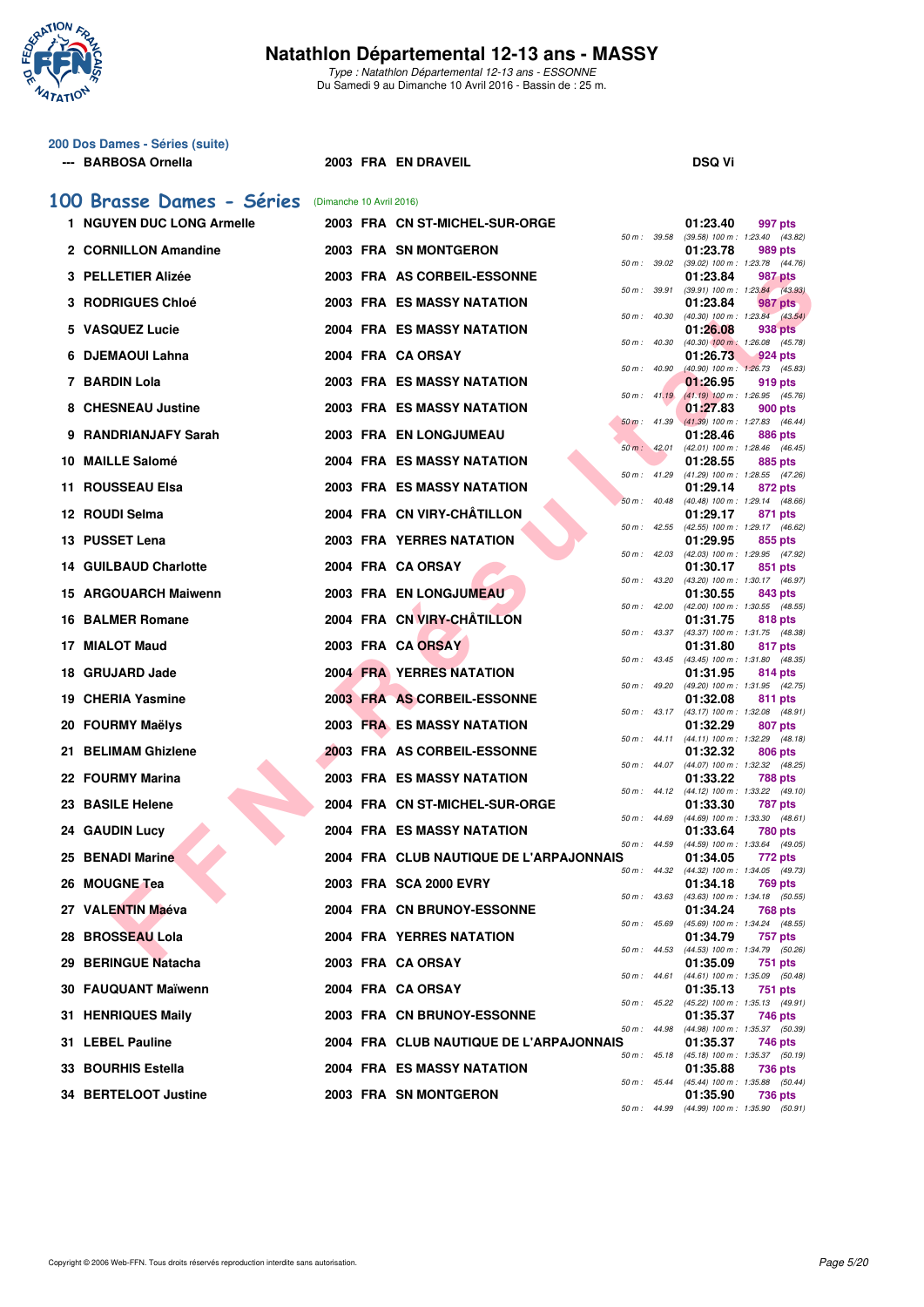

Type : Natathlon Départemental 12-13 ans - ESSONNE Du Samedi 9 au Dimanche 10 Avril 2016 - Bassin de : 25 m.

# **100 Brasse Dames - Séries (suite)**

| 35 RABEMANANJARA Jade        |  | 2004 FRA CN VIRY-CHÂTILLON         |                |                  | 01:36.31 | 728 pts                                                      |
|------------------------------|--|------------------------------------|----------------|------------------|----------|--------------------------------------------------------------|
| 36 REHBINDER Nina            |  | 2004 FRA ES MASSY NATATION         |                | 50 m : 44.59     | 01:36.62 | $(44.59)$ 100 m : 1:36.31 $(51.72)$<br>722 pts               |
| 37 GAIFFIER Agathe           |  | 2003 FRA CA ORSAY                  |                | 50 m : 46.70     | 01:36.64 | (46.70) 100 m: 1:36.62 (49.92)<br><b>721 pts</b>             |
| 38 LEONARDI Vanina           |  | 2004 FRA CN BRUNOY-ESSONNE         |                | 50 m: 46.40      | 01:36.70 | (46.40) 100 m: 1:36.64 (50.24)<br><b>720 pts</b>             |
| 39 MOUNIER IIona             |  | 2004 FRA ES MASSY NATATION         |                | 50 m: 47.46      | 01:36.84 | (47.46) 100 m : 1:36.70 (49.24)<br>718 pts                   |
| 40 SAULIN Léa                |  | 2004 FRA CN BRUNOY-ESSONNE         |                | 50 m: 46.28      | 01:36.90 | (46.28) 100 m : 1:36.84 (50.56)<br>716 pts                   |
| 41 LESPAYANDEL Anna          |  | 2003 FRA US RIS-ORANGIS            |                | 50 m: 46.33      | 01:36.92 | $(46.33)$ 100 m : 1:36.90 $(50.57)$                          |
|                              |  |                                    |                | 50 m : 46.38     |          | <b>716 pts</b><br>$(46.38)$ 100 m : 1:36.92 $(50.54)$        |
| <b>42 CHERIA Nour</b>        |  | 2003 FRA AS CORBEIL-ESSONNE        |                | 50 m: 47.46      | 01:37.98 | 696 pts<br>(47.46) 100 m: 1:37.98 (50.52)                    |
| 43 ROZE Aziliz               |  | 2004 FRA CN BRUNOY-ESSONNE         |                |                  | 01:38.51 | 686 pts<br>50 m: 47.11 (47.11) 100 m: 1:38.51 (51.40)        |
| 44 PARADIS Victoria          |  | 2004 FRA CN VIRY-CHÂTILLON         |                | $50 m$ : $47.16$ | 01:38.92 | 678 pts<br>$(47.16)$ 100 m : 1:38.92 $(51.76)$               |
| 45 ELIWA Kamila              |  | 2004 FRA ES MASSY NATATION         | $50 m$ : 46.65 |                  | 01:39.02 | 677 pts<br>(46.65) 100 m: 1:39.02 (52.37)                    |
| 46 HADJIDJ Manel             |  | 2004 FRA ES MASSY NATATION         | $50 m$ :       |                  | 01:39.91 | 660 pts<br>47.82 (47.82) 100 m : 1:39.91 (52.09)             |
| 47 BRINDEJONC Laura          |  | <b>2003 FRA ES MASSY NATATION</b>  |                |                  | 01:40.09 | 657 pts                                                      |
| <b>48 GUILLEMONT Camille</b> |  | <b>2003 FRA YERRES NATATION</b>    |                | 50 m: 47.77      | 01:40.18 | (47.77) 100 m: 1:40.09 (52.32)<br>655 pts                    |
| 49 BEAUDRON Leann            |  | <b>2003 FRA EN LONGJUMEAU</b>      |                |                  | 01:40.71 | 50 m: 47.06 (47.06) 100 m: 1:40.18 (53.12)<br><b>646 pts</b> |
| 50 ADAM Ysaline              |  | 2004 FRA SN MONTGERON              |                | 50 m : 47.90     | 01:40.95 | (47.90) 100 m: 1:40.71 (52.81)<br>641 pts                    |
| 51 TRENIT Axelle             |  | 2004 FRA CA ORSAY                  |                | 50 m: 46.68      | 01:41.60 | (46.68) 100 m: 1:40.95 (54.27)<br>630 pts                    |
| 52 JOLY Morgane              |  | <b>2004 FRA ES MASSY NATATION</b>  |                | $50 m$ : 48.49   | 01:41.70 | $(48.49)$ 100 m : 1:41.60 $(53.11)$<br>628 pts               |
| 53 SAUTEREAU Marie           |  | 2004 FRA CO ULIS NATATION          |                | 50 m : 48.27     | 01:42.02 | (48.27) 100 m: 1:41.70 (53.43)<br>622 pts                    |
| 54 BEDU Manon                |  | 2003 FRA CN VIRY-CHÂTILLON         |                |                  | 01:42.17 | 50 m: 48.75 (48.75) 100 m: 1:42.02 (53.27)                   |
|                              |  |                                    |                | 50 m : 47.84     |          | 619 pts<br>(47.84) 100 m: 1:42.17 (54.33)                    |
| 55 RABARIMAMPIANINA Sendra   |  | 2004 FRA CN ST-MICHEL-SUR-ORGE     |                |                  | 01:42.33 | 617 pts<br>50 m: 49.11 (49.11) 100 m: 1:42.33 (53.22)        |
| 56 SAVARY Eolyne             |  | 2004 FRA CN VIRY-CHÂTILLON         |                |                  | 01:42.47 | 614 pts<br>50 m: 48.21 (48.21) 100 m: 1:42.47 (54.26)        |
| 57 ATTIK Syrine              |  | 2003 FRA EN STE-GENEVIÈVE-DES-BOIS |                |                  | 01:42.76 | 609 pts<br>50 m: 47.76 (47.76) 100 m: 1:42.76 (55.00)        |
| 58 PEGORARO Ninon            |  | 2004 FRA EN DRAVEIL                |                | 50 m: 47.78      | 01:43.56 | 595 pts<br>(47.78) 100 m: 1:43.56 (55.78)                    |
| 59 SANCHEZ Clara             |  | 2004 FRA CN BRUNOY-ESSONNE         |                | 50 m : 49.04     | 01:43.85 | 590 pts<br>(49.04) 100 m: 1:43.85 (54.81)                    |
| 60 RICARD Elsa               |  | 2003 FRA CN ST-MICHEL-SUR-ORGE     |                |                  | 01:44.22 | 584 pts                                                      |
| 61 NGUEMBO Maureen           |  | 2004 FRA US RIS-ORANGIS            |                | 50 m : 48.79     | 01:44.52 | (48.79) 100 m: 1:44.22 (55.43)<br>578 pts                    |
| 62 REMILA Lydia              |  | 2003 FRA CN VIRY-CHATILLON         |                |                  | 01:45.14 | 50 m : 49.65 (49.65) 100 m : 1:44.52 (54.87)<br>568 pts      |
| 62 MENDJOUR Myriam           |  | 2003 FRA US RIS-ORANGIS            |                | 50 m : 49.90     | 01:45.14 | (49.90) 100 m : 1:45.14 (55.24)<br>568 pts                   |
| 64 REMILA Myriam             |  | 2003 FRA CN VIRY-CHÂTILLON         |                |                  | 01:45.49 | 50 m: 49.43 (49.43) 100 m: 1:45.14 (55.71)<br>562 pts        |
| 65 KADI Elissa               |  | 2004 FRA US RIS-ORANGIS            |                | 50 m : 50.46     | 01:46.02 | (50.46) 100 m: 1:45.49 (55.03)<br>553 pts                    |
| 66 FIORENTINO Emma           |  | 2004 FRA EN LONGJUMEAU             |                | 50 m : 50.04     | 01:46.21 | (50.04) 100 m: 1:46.02 (55.98)<br>550 pts                    |
| 67 BENBEHOUCHE Maria         |  |                                    |                |                  |          | 50 m : 50.32 (50.32) 100 m : 1:46.21 (55.89)                 |
|                              |  | 2003 FRA US RIS-ORANGIS            |                |                  | 01:46.31 | 548 pts<br>50 m: 50.05 (50.05) 100 m: 1:46.31 (56.26)        |
| 68 LEGOUX Elodie             |  | 2003 FRA SN MONTGERON              |                | 50 m : 49.89     | 01:46.45 | 546 pts<br>(49.89) 100 m: 1:46.45 (56.56)                    |
| 69 BOURGEOIS Océanne         |  | 2004 FRA CN BRUNOY-ESSONNE         |                | 50 m : 52.06     | 01:47.18 | 534 pts<br>(52.06) 100 m: 1:47.18 (55.12)                    |
| 70 MOLINIER Emma             |  | 2004 FRA EN STE-GENEVIÈVE-DES-BOIS |                |                  | 01:47.57 | 527 pts                                                      |

|          |       | 01:36.62                      | 722 pts            |                |
|----------|-------|-------------------------------|--------------------|----------------|
| 50 m :   | 46.70 | $(46.70)$ 100 m :             | 1:36.62            | (49.92)        |
|          |       | 01:36.64                      | 721                | pts            |
| $50 m$ : | 46.40 | $(46.40) 100 m$ :             | 1:36.64            | (50.24)        |
|          |       | 01:36.70                      | <b>720 pts</b>     |                |
| $50 m$ : | 47.46 | $(47.46) 100 m$ :             | 1:36.70            | (49.24)        |
|          |       | 01:36.84                      | 718 pts            |                |
| 50 m :   | 46.28 | $(46.28) 100 m$ :             | 1:36.84            | (50.56)        |
|          |       | 01:36.90                      | <b>716 pts</b>     |                |
| $50 m$ : | 46.33 | $(46.33) 100 m$ :             | 1:36.90            | (50.57)        |
|          |       | 01:36.92                      | 716                | pts            |
| $50 m$ : | 46.38 | $(46.38)$ 100 m :             | 1:36.92            | (50.54)        |
|          |       | 01:37.98                      | 696                | pts            |
| 50 m :   | 47.46 | $(47.46) 100 m$ :             | 1:37.98            | (50.52)        |
|          |       | 01:38.51                      | <b>686 pts</b>     |                |
| 50 m :   | 47.11 | $(47.11) 100 m$ :             | 1:38.51            | (51.40)        |
|          |       | 01:38.92                      | 678 pts            |                |
| $50 m$ : | 47.16 | $(47.16) 100 m$ :             | 1:38.92            | (51.76)        |
|          |       | 01:39.02                      | 677                | pts            |
| $50 m$ : | 46.65 | $(46.65) 100 m$ :             | 1:39.02            | (52.37)        |
|          |       | 01:39.91                      | <b>660 pts</b>     |                |
| $50 m$ : | 47.82 | (47.82) 100 m :               | 1:39.91            | (52.09)        |
|          |       | 01:40.09                      | 657 pts            |                |
| $50 m$ : | 47.77 | (47.77) 100 m :               | 1:40.09            | (52.32)        |
|          |       | 01:40.18                      | 655                | pts            |
| 50 m :   | 47.06 | (47.06) 100 m :               | 1:40.18            | (53.12)        |
|          |       | 01:40.71                      | 646                | pts            |
| $50 m$ : | 47.90 | (47.90) 100 m :               | 1:40.71            | (52.81)        |
|          |       | 01:40.95                      | 641                | pts            |
| $50 m$ : | 46.68 | $(46.68) 100 m$ :             | 1:40.95            | (54.27)        |
|          |       | 01:41.60                      | 630 pts            |                |
| 50 m :   | 48.49 | (48.49) 100 m :               | 1:41.60            | (53.11)        |
|          |       | 01:41.70                      | <b>628 pts</b>     |                |
| $50 m$ : | 48.27 | (48.27) 100 m :               | 1:41.70            | (53.43)        |
|          |       | 01:42.02                      | 622 pts            |                |
| $50 m$ : | 48.75 | (48.75) 100 m :               | 1:42.02            | (53.27)        |
|          |       | 01:42.17                      | 619 pts            |                |
| 50 m :   | 47.84 | (47.84) 100 m :               | 1:42.17            | (54.33)        |
|          |       | 01:42.33                      | 617                |                |
| $50 m$ : | 49.11 | $(49.11) 100 m$ :             | 1:42.33            | pts<br>(53.22) |
|          |       | 01:42.47                      | 614 pts            |                |
| $50 m$ : | 48.21 | $(48.21)$ 100 m :             | 1:42.47            | (54.26)        |
|          |       | 01:42.76                      | 609                | pts            |
| 50 m :   | 47.76 | (47.76) 100 m :               | 1:42.76            | (55.00)        |
|          |       | 01:43.56                      | 595                | pts            |
| $50 m$ : | 47.78 | (47.78) 100 m :               | 1:43.56            | (55.78)        |
|          |       | 01:43.85                      | 590                | pts            |
| $50 m$ : | 49.04 | (49.04) 100 m :               | 1:43.85            | (54.81)        |
|          |       | 01:44.22                      | 584 pts            |                |
| $50 m$ : | 48.79 | (48.79) 100 m :               | 1:44.22            | (55.43)        |
|          |       | 01:44.52                      | 578                | pts            |
| 50 m :   | 49.65 | (49.65) 100 m :               | 1:44.52            | (54.87)        |
|          |       | 01:45.14                      | 568 pts            |                |
| 50 m :   | 49.90 | (49.90) 100 m :               | 1:45.14            | (55.24)        |
|          |       | 01:45.14                      | 568 pts            |                |
| $50 m$ : | 49.43 | $(49.43) 100 m$ :             | 1:45.14            | (55.71)        |
|          |       | 01:45.49                      | <b>562 pts</b>     |                |
| $50 m$ : | 50.46 | (50.46) 100 m :               | 1:45.49            | (55.03)        |
|          |       | 01:46.02                      | 553 pts            |                |
| $50 m$ : | 50.04 | $(50.04) 100 m$ :             | 1:46.02            | (55.98)        |
|          |       | 01:46.21                      | 550 pts            |                |
| $50 m$ : | 50.32 | (50.32) 100 m :               | 1:46.21            | (55.89)        |
|          |       |                               |                    |                |
|          | 50.05 | 01:46.31                      | 548 pts            |                |
| $50 m$ : |       | (50.05) 100 m :<br>01:46.45   | 1:46.31            | (56.26)        |
|          |       |                               | 546 pts            |                |
| $50 m$ : | 49.89 | (49.89) 100 m :               | 1:46.45            | (56.56)        |
|          |       | 01:47.18                      | 534 pts<br>1:47.18 |                |
| $50 m$ : | 52.06 | $(52.06)$ 100 m :<br>01:47.57 |                    | (55.12)        |
|          |       |                               | 527                | pts            |
| $50 m$ : | 50.24 | $(50.24)$ 100 m :             | 1:47.57            | (57.33)        |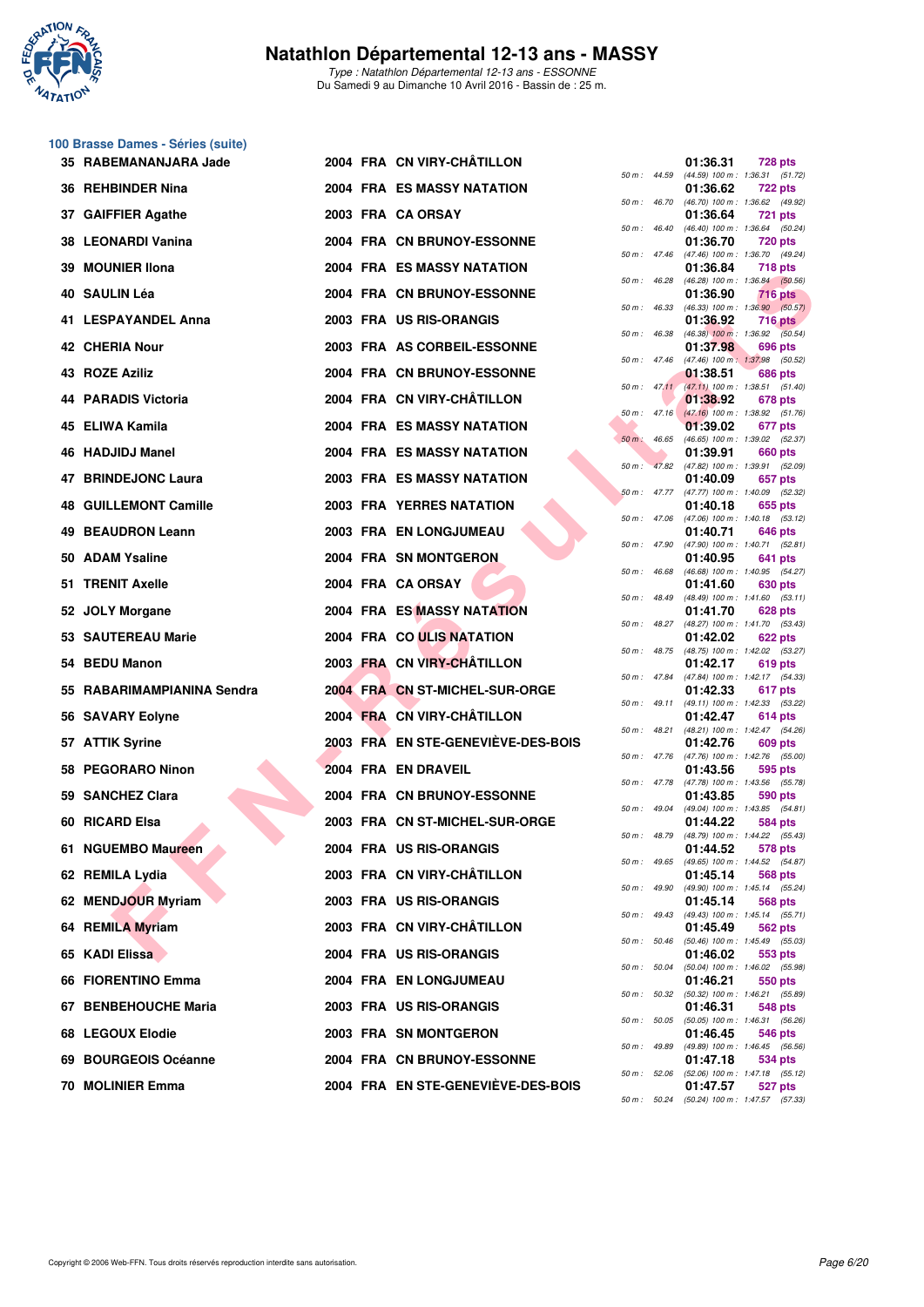

Type : Natathlon Départemental 12-13 ans - ESSONNE Du Samedi 9 au Dimanche 10 Avril 2016 - Bassin de : 25 m.

# **100 Brasse Dames - Séries (suite)**

| <b>71 LANGLET Isaline</b>  |  | 2003 FRA SN MONTGERON             |             | 01:47.99                                                      | 520 pts |  |
|----------------------------|--|-----------------------------------|-------------|---------------------------------------------------------------|---------|--|
|                            |  |                                   | 50 m: 50.08 | $(50.08)$ 100 m : 1:47.99 (57.                                |         |  |
| 72 GONCALVES Elena         |  | 2004 FRA CN BRUNOY-ESSONNE        |             | 01:48.72 509 pts                                              |         |  |
|                            |  |                                   |             | 50 m: 50.93 (50.93) 100 m: 1:48.72 (57.                       |         |  |
| 73 LOPES Mélissa           |  | 2004 FRA YERRES NATATION          |             | 01:49.53                                                      | 496 pts |  |
|                            |  |                                   |             | 50 m: 51.12 (51.12) 100 m: 1:49.53 (58.                       |         |  |
| 74 TARDY Chloé             |  | 2003 FRA SN MONTGERON             |             | 01:49.80                                                      | 491 pts |  |
|                            |  |                                   |             | 50 m : 50.99 (50.99) 100 m : 1:49.80 (58.                     |         |  |
| 75 PRIOUL Eirine           |  | 2004 FRA EN LONGJUMEAU            |             | 01:50.31                                                      | 483 pts |  |
|                            |  |                                   |             | 50 m: 52.31 (52.31) 100 m: 1:50.31 (58.                       |         |  |
| 76 JOLLIVET Dina           |  | 2003 FRA EN DRAVEIL               |             | 01:50.34 483 pts                                              |         |  |
|                            |  |                                   |             | 50 m : 52.75 (52.75) 100 m : 1:50.34 (57.                     |         |  |
| 77 SLIMANI Sylia           |  | 2004 FRA US RIS-ORANGIS           |             | 01:50.59 479 pts                                              |         |  |
|                            |  |                                   |             | 50 m : 52.90 (52.90) 100 m : 1:50.59 (57.                     |         |  |
| 78 CHECLER Solène          |  | 2004 FRA CN BRUNOY-ESSONNE        |             | 01:52.08 456 pts                                              |         |  |
|                            |  |                                   |             | 50 m : 54.30 (54.30) 100 m : 1:52.08 (57.                     |         |  |
| 79 PARENTE Zoé             |  | 2004 FRA CN BRUNOY-ESSONNE        |             | $01:52.43$ 451 pts                                            |         |  |
|                            |  |                                   |             | 50 m: 53.27 (53.27) 100 m: 1:52.43 (59.                       |         |  |
| 80 ASHANI Léona            |  | 2003 FRA CN BRUNOY-ESSONNE        |             | 01:52.48 450 pts                                              |         |  |
|                            |  |                                   |             | 50 m: 52.75 (52.75) 100 m: 1:52.48 (59.                       |         |  |
| 81 POMME Chloe             |  | 2004 FRA BONDOUFLE AMICAL CLUB    |             | 01:52.66 447 pts                                              |         |  |
| 82 KODJO KWESI Ludivine    |  |                                   |             | 50 m : 53.48 (53.48) 100 m : 1:52.66 (59.                     |         |  |
|                            |  | 2003 FRA COULIS NATATION          |             | 01:54.04 427 pts                                              |         |  |
| 83 SCARCELLA Océane        |  | <b>2003 FRA YERRES NATATION</b>   |             | 50 m: 55.95 (55.95) 100 m: 1:54.04 (58.                       |         |  |
|                            |  |                                   |             | 01:54.44 421 pts<br>50 m: 53.02 (53.02) 100 m: 1:54.44 (1:01. |         |  |
| <b>84 LEMAITRE Camille</b> |  | 2004 FRA CA ORSAY                 |             | 01:54.61                                                      | 418 pts |  |
|                            |  |                                   |             | 50 m: 54.99 (54.99) 100 m: 1:54.61 (59.                       |         |  |
| 85 MENDJOUR Léna           |  | 2004 FRA US RIS-ORANGIS           |             |                                                               |         |  |
|                            |  |                                   |             | 01:56.34 394 pts                                              |         |  |
| --- BONDOUY Noah           |  | <b>2004 FRA ES MASSY NATATION</b> |             | 50 m: 55.88 (55.88) 100 m: 1:56.34 (1:00.<br>DSQ Vi           |         |  |
|                            |  |                                   |             |                                                               |         |  |
| --- LE CORGUILLE Jade      |  | 2004 FRA CA ORSAY                 |             | <b>DNS</b> dec                                                |         |  |
|                            |  |                                   |             |                                                               |         |  |

|    | FRIUDL EINIG                     |                       | <b>FRA EN LUNGUUMEAU</b>                |              |              | 01.JU.JI<br>אוע טס <del>וי</del>                                    |
|----|----------------------------------|-----------------------|-----------------------------------------|--------------|--------------|---------------------------------------------------------------------|
|    | 76 JOLLIVET Dina                 |                       | 2003 FRA EN DRAVEIL                     |              |              | 50 m: 52.31 (52.31) 100 m: 1:50.31 (58.00)<br>01:50.34<br>483 pts   |
|    | 77 SLIMANI Sylia                 |                       | 2004 FRA US RIS-ORANGIS                 |              | 50 m : 52.75 | $(52.75)$ 100 m : 1:50.34 $(57.59)$<br>01:50.59<br>479 pts          |
|    | 78 CHECLER Solène                |                       | 2004 FRA CN BRUNOY-ESSONNE              |              | 50 m: 52.90  | $(52.90)$ 100 m : 1:50.59 $(57.69)$                                 |
|    |                                  |                       |                                         | 50 m : 54.30 |              | 01:52.08<br>456 pts<br>$(54.30)$ 100 m : 1:52.08 $(57.78)$          |
|    | 79 PARENTE Zoé                   |                       | 2004 FRA CN BRUNOY-ESSONNE              |              | 50 m: 53.27  | 01:52.43<br>451 pts<br>(53.27) 100 m : 1:52.43 (59.16)              |
|    | 80 ASHANI Léona                  |                       | 2003 FRA CN BRUNOY-ESSONNE              |              |              | 01:52.48<br>450 pts                                                 |
|    | <b>81 POMME Chloe</b>            |                       | 2004 FRA BONDOUFLE AMICAL CLUB          |              |              | 50 m : 52.75 (52.75) 100 m : 1:52.48 (59.73)<br>01:52.66<br>447 pts |
|    | 82 KODJO KWESI Ludivine          |                       | 2003 FRA COULIS NATATION                | 50 m : 53.48 |              | (53.48) 100 m: 1:52.66 (59.18)<br>01:54.04<br>427 pts               |
|    | 83 SCARCELLA Océane              |                       | <b>2003 FRA YERRES NATATION</b>         |              | 50 m: 55.95  | (55.95) 100 m: 1:54.04 (58.09)                                      |
|    |                                  |                       |                                         |              | 50 m: 53.02  | 01:54.44<br>421 pts<br>(53.02) 100 m: 1:54.44 (1:01.42)             |
|    | <b>84 LEMAITRE Camille</b>       |                       | 2004 FRA CA ORSAY                       | 50 m : 54.99 |              | 01:54.61<br>418 pts<br>(54.99) 100 m: 1:54.61 (59.62)               |
| 85 | <b>MENDJOUR Léna</b>             |                       | 2004 FRA US RIS-ORANGIS                 |              |              | 01:56.34<br><b>394 pts</b>                                          |
|    | <b>BONDOUY Noah</b>              |                       | 2004 FRA ES MASSY NATATION              |              | 50 m : 55.88 | (55.88) 100 m: 1:56.34 (1:00.46)<br><b>DSQ Vi</b>                   |
|    | LE CORGUILLE Jade                |                       | 2004 FRA CA ORSAY                       |              |              | DNS dec                                                             |
|    |                                  |                       |                                         |              |              |                                                                     |
|    | 100 Papillon Dames - Séries      | (Samedi 9 Avril 2016) |                                         |              |              |                                                                     |
|    | 1 RODRIGUES Chloé                |                       | 2003 FRA ES MASSY NATATION              |              |              | 01:10.77<br>1028 pts<br>50 m: 33.09 (33.09) 100 m: 1:10.77 (37.68)  |
|    | 2 PUSSET Lena                    |                       | <b>2003 FRA YERRES NATATION</b>         |              |              | 01:12.31<br>986 pts                                                 |
|    | 3 CORNILLON Amandine             |                       | 2003 FRA SN MONTGERON                   | 50 m : 33.77 |              | $(33.77)$ 100 m : 1:12.31 $(38.54)$<br>01:14.60<br>926 pts          |
|    |                                  |                       |                                         |              | 50 m : 34.31 | (34.31) 100 m: 1:14.60 (40.29)                                      |
|    | <b>ARGOUARCH Maiwenn</b>         |                       | 2003 FRA EN LONGJUMEAU                  | 50 m : 33.60 |              | 01:15.71<br>897 pts<br>$(33.60)$ 100 m : 1:15.71 $(42.11)$          |
|    | 5 FOURMY Maëlys                  |                       | 2003 FRA ES MASSY NATATION              | 50 m : 36.02 |              | 01:17.00<br>865 pts<br>(36.02) 100 m: 1:17.00 (40.98)               |
| 6. | <b>BONDOUY Noah</b>              |                       | 2004 FRA ES MASSY NATATION              |              |              | 01:17.56<br>851 pts                                                 |
|    | <b>7 NGUYEN DUC LONG Armelle</b> |                       | 2003 FRA CN ST-MICHEL-SUR-ORGE          |              | 50 m : 35.44 | (35.44) 100 m: 1:17.56 (42.12)<br>01:17.90<br>842 pts               |
|    | 8 BARDIN Lola                    |                       | 2003 FRA ES MASSY NATATION              | 50 m : 35.84 |              | (35.84) 100 m: 1:17.90 (42.06)<br>01:18.13<br>836 pts               |
|    |                                  |                       |                                         | 50 m: 35.62  |              | $(35.62)$ 100 m : 1:18.13 $(42.51)$                                 |
| 9  | <b>PELLETIER Alizée</b>          |                       | 2003 FRA AS CORBEIL-ESSONNE             | 50 m: 36.61  |              | 01:18.66<br>823 pts<br>(36.61) 100 m: 1:18.66 (42.05)               |
|    | 10 MIALOT Maud                   |                       | 2003 FRA CA ORSAY                       |              |              | 01:18.88<br>818 pts                                                 |
|    | 11 GUILBAUD Charlotte            |                       | 2004 FRA CA ORSAY                       | 50 m : 36.56 |              | (36.56) 100 m: 1:18.88 (42.32)<br>01:19.43<br>805 pts               |
|    | 12 BELIMAM Ghizlene              |                       | 2003 FRA AS CORBEIL-ESSONNE             | 50 m : 36.90 |              | (36.90) 100 m: 1:19.43 (42.53)<br>01:19.50<br>803 pts               |
|    | <b>13 RANDRIANJAFY Sarah</b>     |                       |                                         |              | 50 m : 37.35 | $(37.35)$ 100 m : 1:19.50 $(42.15)$                                 |
|    |                                  |                       | 2003 FRA EN LONGJUMEAU                  | 50 m : 36.44 |              | 01:20.08<br>789 pts<br>(36.44) 100 m : 1:20.08 (43.64)              |
|    | <b>14 BEAUDRON Leann</b>         |                       | 2003 FRA EN LONGJUMEAU                  | 50 m : 37.40 |              | 01:21.16<br>763 pts<br>$(37.40)$ 100 m : 1:21.16 $(43.76)$          |
|    | <b>15 BENADI Marine</b>          |                       | 2004 FRA CLUB NAUTIQUE DE L'ARPAJONNAIS |              |              | 01:21.44<br>757 pts                                                 |
|    | <b>16 VASQUEZ Lucie</b>          |                       | 2004 FRA ES MASSY NATATION              |              | 50 m : 37.21 | (37.21) 100 m : 1:21.44 (44.23)<br>01:21.68<br>751 pts              |
|    | 17 BALMER Romane                 |                       | 2004 FRA CN VIRY-CHÂTILLON              |              | 50 m : 37.54 | $(37.54)$ 100 m : 1:21.68 $(44.14)$<br>01:21.84<br>748 pts          |
|    |                                  |                       |                                         |              | 50 m : 38.05 | (38.05) 100 m : 1:21.84 (43.79)                                     |
|    | <b>18 CHESNEAU Justine</b>       |                       | 2003 FRA ES MASSY NATATION              |              |              | 01:22.72<br><b>727 pts</b>                                          |

|                  |       | 01:47.99          | 520 pts             |
|------------------|-------|-------------------|---------------------|
| $50 m$ : $50.08$ |       | $(50.08)$ 100 m : | 1:47.99 (57.91)     |
|                  |       | 01:48.72          | <b>509 pts</b>      |
| 50 m :           | 50.93 | $(50.93)$ 100 m : | 1:48.72 (57.79)     |
|                  |       | 01:49.53          | 496 pts             |
| $50 m$ : $51.12$ |       | $(51.12)$ 100 m : | 1:49.53 (58.41)     |
|                  |       | 01:49.80          | 491 pts             |
| 50 m :           | 50.99 | $(50.99)$ 100 m : | 1:49.80<br>(58.81)  |
|                  |       | 01:50.31          | 483 pts             |
| 50 m :           | 52.31 | $(52.31)$ 100 m : | $1:50.31$ $(58.00)$ |
|                  |       | 01:50.34          | 483 pts             |
| 50 m :           | 52.75 | $(52.75)$ 100 m : | 1:50.34 (57.59)     |
|                  |       | 01:50.59          | 479 pts             |
| 50 m: 52.90      |       | $(52.90)$ 100 m : | 1:50.59<br>(57.69)  |
|                  |       | 01:52.08          | 456 pts             |
| 50 m :           | 54.30 | $(54.30)$ 100 m : | 1:52.08 (57.78)     |
|                  |       | 01:52.43          | $-451$ pts          |
| $50 m$ :         | 53.27 | $(53.27)$ 100 m : | $1:52.43$ $(59.16)$ |
|                  |       | 01:52.48          | 450 pts             |
| 50 m :           | 52.75 | $(52.75)$ 100 m : | 1:52.48 (59.73)     |
|                  |       | 01:52.66          | 447 pts             |
| $50 m$ :         | 53.48 | $(53.48) 100 m$ : | 1:52.66 (59.18)     |
|                  |       | 01:54.04          | 427 pts             |
| 50 m :           | 55.95 | $(55.95)$ 100 m : | 1:54.04 (58.09)     |
|                  |       | 01:54.44          | 421 pts             |
| 50 m :           | 53.02 | $(53.02) 100 m$ : | 1:54.44 (1:01.42)   |
|                  |       | 01:54.61          | 418 pts             |
| 50 m:            | 54.99 | $(54.99)$ 100 m : | 1:54.61 (59.62)     |
|                  |       | 01:56.34          | 394 pts             |
| 50 m :           | 55.88 | $(55.88) 100 m$ : | 1:56.34 (1:00.46)   |
|                  |       | DSQ Vi            |                     |

|          |       | 01:10.77          | <b>1028 pts</b> |         |
|----------|-------|-------------------|-----------------|---------|
| 50 m:    | 33.09 | $(33.09)$ 100 m : | 1:10.77 (37.68) |         |
|          |       | 01:12.31          | <b>986 pts</b>  |         |
| $50 m$ : | 33.77 | $(33.77)$ 100 m : | 1:12.31         | (38.54) |
|          |       | 01:14.60          | 926 pts         |         |
| $50 m$ : | 34.31 | $(34.31)$ 100 m : | 1:14.60         | (40.29) |
|          |       | 01:15.71          | 897 pts         |         |
| $50 m$ : | 33.60 | $(33.60)$ 100 m : | 1:15.71         | (42.11) |
|          |       | 01:17.00          | 865 pts         |         |
| $50 m$ : | 36.02 | $(36.02)$ 100 m : | 1:17.00 (40.98) |         |
|          |       | 01:17.56          | 851 pts         |         |
| $50 m$ : | 35.44 | $(35.44) 100 m$ : | 1:17.56         | (42.12) |
|          |       | 01:17.90          | 842 pts         |         |
| $50 m$ : | 35.84 | $(35.84) 100 m$ : | 1:17.90         | (42.06) |
|          |       | 01:18.13          | <b>836 pts</b>  |         |
| $50 m$ : | 35.62 | $(35.62)$ 100 m : | 1:18.13         | (42.51) |
|          |       | 01:18.66          | 823 pts         |         |
| $50 m$ : | 36.61 | $(36.61)$ 100 m : | 1:18.66         | (42.05) |
|          |       | 01:18.88          | <b>818 pts</b>  |         |
| $50 m$ : | 36.56 | $(36.56)$ 100 m : | 1:18.88         | (42.32) |
|          |       | 01:19.43          | 805 pts         |         |
| $50 m$ : | 36.90 | $(36.90)$ 100 m : | 1:19.43         | (42.53) |
|          |       | 01:19.50          | <b>803 pts</b>  |         |
| $50 m$ : | 37.35 | $(37.35)$ 100 m : | 1:19.50         | (42.15) |
|          |       | 01:20.08          | <b>789 pts</b>  |         |
| $50 m$ : | 36.44 | $(36.44) 100 m$ : | 1:20.08         | (43.64) |
|          |       | 01:21.16          | <b>763 pts</b>  |         |
| $50 m$ : | 37.40 | $(37.40)$ 100 m : | 1:21.16         | (43.76) |
| ١S       |       | 01:21.44          | 757 pts         |         |
| $50 m$ : | 37.21 | $(37.21)$ 100 m : | 1:21.44         | (44.23) |
|          |       | 01:21.68          | 751             | pts     |
| $50 m$ : | 37.54 | $(37.54)$ 100 m : | 1:21.68         | (44.14) |
|          |       | 01:21.84          | 748 pts         |         |
| $50 m$ : | 38.05 | $(38.05)$ 100 m : | 1:21.84         | (43.79) |
|          |       | 01:22.72          | 727 pts         |         |
| $50 m$ : | 38.42 | $(38.42)$ 100 m : | 1:22.72         | (44.30) |
|          |       |                   |                 |         |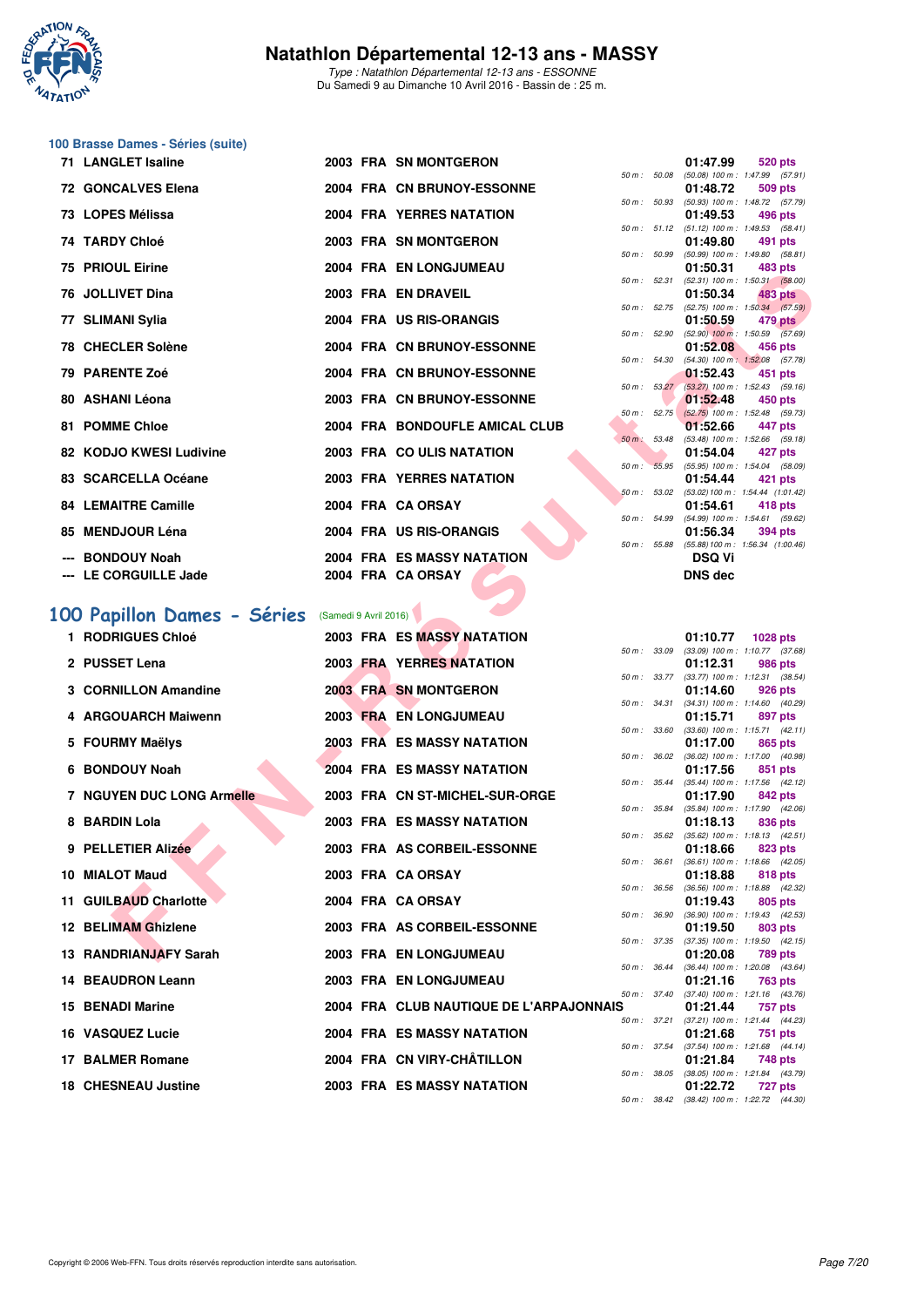

#### **100 Papillon Dames - Séries (suite)**

|     | 19 LEBEL Pauline           |  | 2004 FRA CLUB NAUTIQUE DE L'ARPAJONNAIS |                |                  | 01:22.96 | 722 pts                                                      |
|-----|----------------------------|--|-----------------------------------------|----------------|------------------|----------|--------------------------------------------------------------|
|     | 20 SAVARY Eolyne           |  | 2004 FRA CN VIRY-CHÂTILLON              | 50 m: 38.21    |                  | 01:23.30 | (38.21) 100 m: 1:22.96 (44.75)<br>714 pts                    |
| 20. | <b>GAUDIN Lucy</b>         |  | 2004 FRA ES MASSY NATATION              | 50 m: 39.08    |                  | 01:23.30 | (39.08) 100 m: 1:23.30 (44.22)<br>714 pts                    |
|     | 22 TRENIT Axelle           |  | 2004 FRA CA ORSAY                       |                | 50 m: 37.87      | 01:24.78 | $(37.87)$ 100 m : 1:23.30 $(45.43)$<br>681 pts               |
| 23. | <b>MENDJOUR Myriam</b>     |  | 2003 FRA US RIS-ORANGIS                 |                | 50 m: 39.16      | 01:25.03 | (39.16) 100 m: 1:24.78 (45.62)<br>675 pts                    |
|     | 24 BRINDEJONC Laura        |  | 2003 FRA ES MASSY NATATION              |                | 50 m : 33.37     | 01:25.26 | $(33.37)$ 100 m : 1:25.03 $(51.66)$<br>670 pts               |
|     | 25 ROUDI Selma             |  | 2004 FRA CN VIRY-CHÂTILLON              |                | 50 m : 39.40     | 01:25.94 | $(39.40)$ 100 m : 1:25.26 $(45.86)$<br>655 pts               |
|     | 26 MOUGNE Tea              |  | 2003 FRA SCA 2000 EVRY                  |                | 50 m: 40.15      | 01:26.43 | $(40.15)$ 100 m : 1:25.94 $(45.79)$<br>644 pts               |
|     | 27 DJEMAOUI Lahna          |  | 2004 FRA CA ORSAY                       | 50 m: 39.65    |                  | 01:26.84 | (39.65) 100 m: 1:26.43 (46.78)<br>636 pts                    |
| 28  | <b>BEDU Manon</b>          |  | 2003 FRA CN VIRY-CHÂTILLON              |                | 50 m: 39.28      | 01:26.86 | (39.28) 100 m: 1:26.84 (47.56)<br>635 pts                    |
| 29  | <b>JOLY Morgane</b>        |  | 2004 FRA ES MASSY NATATION              |                | $50 m$ : $40.87$ | 01:27.15 | $(40.87)$ 100 m : 1:26.86 $(45.99)$<br>629 pts               |
|     | 30 RABEMANANJARA Jade      |  | 2004 FRA CN VIRY-CHÂTILLON              | $50 m$ :       | 40.23            | 01:27.75 | (40.23) 100 m: 1:27.15 (46.92)<br>616 pts                    |
|     | 31 GAIFFIER Agathe         |  | 2003 FRA CA ORSAY                       | $50 m$ :       |                  | 01:28.18 | 40.02 (40.02) 100 m: 1:27.75 (47.73)<br>607 pts              |
|     | 32 BERINGUE Natacha        |  | 2003 FRA CA ORSAY                       | $50 m$ : 40.65 |                  | 01:29.03 | (40.65) 100 m: 1:28.18 (47.53)<br>589 pts                    |
|     | 33 RABARIMAMPIANINA Sendra |  | 2004 FRA CN ST-MICHEL-SUR-ORGE          | 50 m: 39.32    |                  | 01:29.26 | (39.32) 100 m: 1:29.03 (49.71)<br>585 pts                    |
|     | 34 GUILLEMONT Camille      |  | 2003 FRA YERRES NATATION                |                |                  | 01:29.68 | 50 m: 41.14 (41.14) 100 m: 1:29.26 (48.12)<br>576 pts        |
|     | 35 RICARD Elsa             |  | 2003 FRA CN ST-MICHEL-SUR-ORGE          |                | 50 m : 41.09     | 01:29.95 | $(41.09)$ 100 m : 1:29.68 $(48.59)$<br>571 pts               |
|     | 36 PARADIS Victoria        |  | 2004 FRA CN VIRY-CHÂTILLON              |                |                  | 01:30.42 | 50 m: 40.11 (40.11) 100 m: 1:29.95 (49.84)<br><b>561 pts</b> |
|     | 37 LESPAYANDEL Anna        |  | 2003 FRA US RIS-ORANGIS                 |                |                  | 01:31.12 | 50 m: 41.08 (41.08) 100 m: 1:30.42 (49.34)<br>547 pts        |
|     | 38 REMILA Lydia            |  | 2003 FRA CN VIRY-CHÂTILLON              |                |                  | 01:31.24 | 50 m: 41.32 (41.32) 100 m: 1:31.12 (49.80)                   |
|     | 39 FIORENTINO Emma         |  | 2004 FRA EN LONGJUMEAU                  | 50 m: 41.98    |                  |          | 545 pts<br>(41.98) 100 m: 1:31.24 (49.26)                    |
|     | <b>MOUNIER IIona</b>       |  | <b>2004 FRA ES MASSY NATATION</b>       |                | 50 m: 42.56      | 01:32.07 | 528 pts<br>(42.56) 100 m: 1:32.07 (49.51)                    |
| 40  |                            |  |                                         |                | 50 m : 42.37     | 01:32.53 | 519 pts<br>$(42.37)$ 100 m : 1:32.53 (50.16)                 |
|     | 41 CHERIA Yasmine          |  | 2003 FRA AS CORBEIL-ESSONNE             |                | $50 m$ : 42.87   | 01:32.89 | 512 pts<br>(42.87) 100 m: 1:32.89 (50.02)                    |
|     | 42 BARBOSA Ornella         |  | 2003 FRA EN DRAVEIL                     |                |                  | 01:33.50 | <b>501 pts</b><br>50 m: 41.64 (41.64) 100 m: 1:33.50 (51.86) |
|     | 43 FAUQUANT Maïwenn        |  | 2004 FRA CA ORSAY                       | 50 m: 43.66    |                  | 01:34.99 | 473 pts<br>$(43.66)$ 100 m : 1:34.99 $(51.33)$               |
|     | 44 BERTELOOT Justine       |  | 2003 FRA SN MONTGERON                   |                | 50 m: 43.41      | 01:35.82 | 457 pts<br>$(43.41)$ 100 m : 1:35.82 $(52.41)$               |
|     | 45 TARDY Chloé             |  | 2003 FRA SN MONTGERON                   |                | 50 m : 43.40     | 01:36.63 | 443 pts<br>(43.40) 100 m : 1:36.63 (53.23)                   |
|     | 46 GRUJARD Jade            |  | <b>2004 FRA YERRES NATATION</b>         | $50 m$ : 45.36 |                  | 01:36.93 | 437 pts<br>$(45.36)$ 100 m : 1:36.93 $(51.57)$               |
|     | 47 BASILE Helene           |  | 2004 FRA CN ST-MICHEL-SUR-ORGE          |                | 50 m: 45.03      | 01:37.75 | 423 pts<br>(45.03) 100 m: 1:37.75 (52.72)                    |
|     | 48 SAUTEREAU Marie         |  | 2004 FRA COULIS NATATION                | 50 m: 43.90    |                  | 01:38.78 | 405 pts<br>(43.90) 100 m: 1:38.78 (54.88)                    |
|     | 49 HADJIDJ Manel           |  | <b>2004 FRA ES MASSY NATATION</b>       | 50 m: 44.90    |                  | 01:39.29 | 396 pts<br>(44.90) 100 m : 1:39.29 (54.39)                   |
|     | 50 BENBEHOUCHE Maria       |  | 2003 FRA US RIS-ORANGIS                 | 50 m: 45.85    |                  | 01:39.89 | <b>386 pts</b><br>(45.85) 100 m: 1:39.89 (54.04)             |
|     | 51 MENDJOUR Léna           |  | 2004 FRA US RIS-ORANGIS                 | 50 m: 45.38    |                  | 01:40.03 | 384 pts<br>(45.38) 100 m: 1:40.03 (54.65)                    |
|     | 52 NGUEMBO Maureen         |  | 2004 FRA US RIS-ORANGIS                 | 50 m: 46.76    |                  | 01:40.66 | 373 pts<br>(46.76) 100 m: 1:40.66 (53.90)                    |
| 53. | <b>JOLLIVET Dina</b>       |  | 2003 FRA EN DRAVEIL                     |                | 50 m: 44.56      | 01:41.36 | 362 pts<br>(44.56) 100 m: 1:41.36 (56.80)                    |
|     | 54 ATTIK Syrine            |  | 2003 FRA EN STE-GENEVIEVE-DES-BOIS      | 50 m: 45.06    |                  | 01:41.70 | <b>356 pts</b><br>(45.06) 100 m: 1:41.70 (56.64)             |
|     |                            |  |                                         |                |                  |          |                                                              |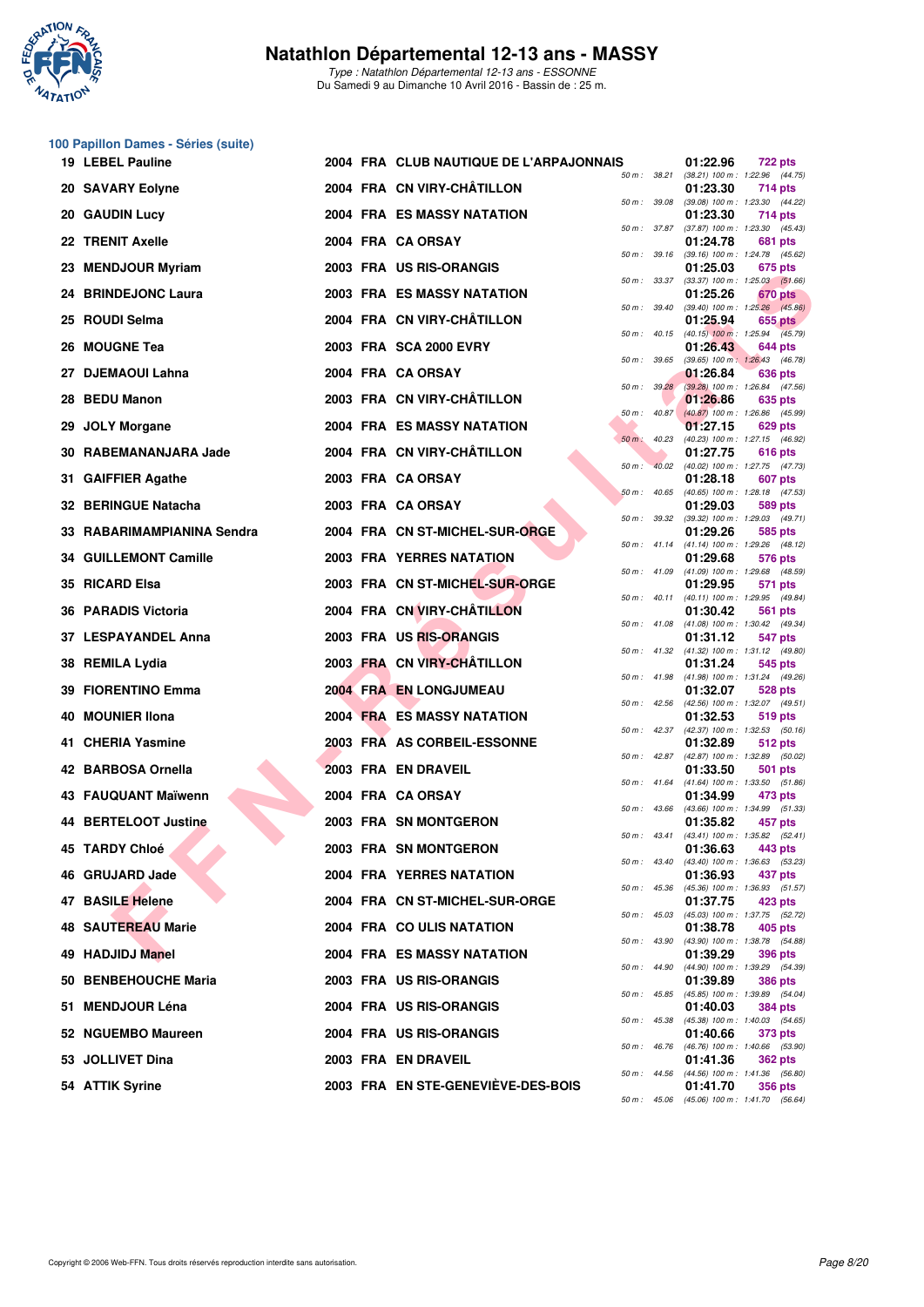

Type : Natathlon Départemental 12-13 ans - ESSONNE Du Samedi 9 au Dimanche 10 Avril 2016 - Bassin de : 25 m.

# **100 Papillon Dames - Séries (suite)**

| 55 FRAIZE Ophélie          |  | 2004 FRA US RIS-ORANGIS            |                |                | $01:42.17$ 349 pts                             |                |
|----------------------------|--|------------------------------------|----------------|----------------|------------------------------------------------|----------------|
|                            |  |                                    | $50 m$ : 49.23 |                | (49.23) 100 m: 1:42.17 (52.94                  |                |
| 56 LOPES Mélissa           |  | 2004 FRA YERRES NATATION           |                |                | 01:42.23                                       | 348 pts        |
|                            |  |                                    |                | $50 m$ : 46.07 | $(46.07)$ 100 m : 1:42.23 $(56.16)$            |                |
| 57 SCARCELLA Océane        |  | <b>2003 FRA YERRES NATATION</b>    |                |                | 01:42.51                                       | 344 pts        |
|                            |  |                                    |                |                | 50 m : 45.85 (45.85) 100 m : 1:42.51 (56.66    |                |
| 58 LE CORGUILLE Jade       |  | 2004 FRA CA ORSAY                  |                |                | 01:42.53 343 pts                               |                |
|                            |  |                                    |                |                | 50 m: 46.42 (46.42) 100 m: 1:42.53 (56.11)     |                |
| 59 CHERIA Nour             |  | 2003 FRA AS CORBEIL-ESSONNE        |                |                | 01:42.81                                       | 339 pts        |
|                            |  |                                    |                |                | 50 m: 47.23 (47.23) 100 m: 1:42.81 (55.58      |                |
| 60 BROSSEAU Lola           |  | <b>2004 FRA YERRES NATATION</b>    |                |                | $01:43.68$ $325 \text{ pts}$                   |                |
|                            |  |                                    |                |                | 50 m: 45.97 (45.97) 100 m: 1:43.68 (57.71      |                |
| 61 FERRARIS Ombeline       |  | 2003 FRA CN VIRY-CHÂTILLON         |                |                | 01:44.85                                       | <b>308 pts</b> |
|                            |  |                                    |                |                | 50 m : 48.51 (48.51) 100 m : 1:44.85 (56.34)   |                |
| 62 REMILA Myriam           |  | 2003 FRA CN VIRY-CHÂTILLON         |                |                | 01:45.36 300 pts                               |                |
|                            |  |                                    |                | 50 m : 48.89   | (48.89) 100 m: 1:45.36 (56.47)                 |                |
| 63 KODJO KWESI Ludivine    |  | 2003 FRA COULIS NATATION           |                |                | $01:45.97$ 291 pts                             |                |
|                            |  |                                    |                |                | 50 m : 48.97 (48.97) 100 m : 1:45.97 (57.00    |                |
| <b>64 LEMAITRE Camille</b> |  | 2004 FRA CA ORSAY                  |                |                | 01:49.80 238 pts                               |                |
|                            |  |                                    |                |                | 50 m: 47.88 (47.88) 100 m: 1:49.80 (1:01.92)   |                |
| 65 PEGORARO Ninon          |  | 2004 FRA EN DRAVEIL                |                |                | 01:50.76                                       | 226 pts        |
|                            |  |                                    | 50 m: 47.58    |                | (47.58) 100 m: 1:50.76 (1:03.18                |                |
| 66 POMME Chloe             |  | 2004 FRA BONDOUFLE AMICAL CLUB     |                |                | $01:58.06$ 142 pts                             |                |
|                            |  |                                    |                |                | 50 m : 48.85 (48.85) 100 m : 1:58.06 (1:09.21) |                |
| 67 MOLINIER Emma           |  | 2004 FRA EN STE-GENEVIÈVE-DES-BOIS |                |                | $02:06.51$ 69 pts                              |                |
|                            |  |                                    |                |                | 50 m: 56.52 (56.52) 100 m: 2:06.51 (1:09.99    |                |
| --- SLIMANI Sylia          |  | 2004 FRA US RIS-ORANGIS            |                |                | <b>DSQ Ni</b>                                  |                |
|                            |  |                                    |                |                |                                                |                |

## **[400 4 Nages Dames - Séries](http://www.ffnatation.fr/webffn/resultats.php?idact=nat&go=epr&idcpt=38883&idepr=42)** (Dimanche 10 Avril 2016)

| ว <del>ง</del> บาเธกเคางบน                                                                                                                                                                                  |  | ZUUJ FRA AJ CORDEIL-EJJOINNE       |              | <b>UI.44.01</b><br>งงอ มเจ                                                 |          |
|-------------------------------------------------------------------------------------------------------------------------------------------------------------------------------------------------------------|--|------------------------------------|--------------|----------------------------------------------------------------------------|----------|
| 60 BROSSEAU Lola                                                                                                                                                                                            |  | <b>2004 FRA YERRES NATATION</b>    |              | 50 m: 47.23 (47.23) 100 m: 1:42.81 (55.58)<br>01:43.68<br><b>325 pts</b>   |          |
| 61 FERRARIS Ombeline                                                                                                                                                                                        |  | 2003 FRA CN VIRY-CHÂTILLON         |              | 50 m : 45.97 (45.97) 100 m : 1:43.68 (57.71)<br>01:44.85<br>308 pts        |          |
|                                                                                                                                                                                                             |  | 2003 FRA CN VIRY-CHÂTILLON         |              | 50 m : 48.51 (48.51) 100 m : 1:44.85 (56.34)                               |          |
| 62 REMILA Myriam                                                                                                                                                                                            |  |                                    | 50 m : 48.89 | 01:45.36<br><b>300 pts</b><br>$(48.89)$ 100 m : 1:45.36 $(56.47)$          |          |
| 63   KODJO KWESI Ludivine                                                                                                                                                                                   |  | 2003 FRA COULIS NATATION           |              | 01:45.97<br><b>291 pts</b><br>50 m : 48.97 (48.97) 100 m : 1:45.97 (57.00) |          |
| 64 LEMAITRE Camille                                                                                                                                                                                         |  | 2004 FRA CA ORSAY                  |              | 01:49.80<br><b>238 pts</b>                                                 |          |
| 65 PEGORARO Ninon                                                                                                                                                                                           |  | 2004 FRA EN DRAVEIL                |              | 50 m: 47.88 (47.88) 100 m: 1:49.80 (1:01.92)<br>01:50.76<br>$226$ pts      |          |
| 66 POMME Chloe                                                                                                                                                                                              |  | 2004 FRA BONDOUFLE AMICAL CLUB     |              | 50 m : 47.58 (47.58) 100 m : 1:50.76 (1:03.18)<br>01:58.06<br>142 pts      |          |
|                                                                                                                                                                                                             |  |                                    |              | 50 m : 48.85 (48.85) 100 m : 1:58.06 (1:09.21)                             |          |
| 67 MOLINIER Emma                                                                                                                                                                                            |  | 2004 FRA EN STE-GENEVIEVE-DES-BOIS |              | 02:06.51<br>69 pts<br>50 m : 56.52 (56.52) 100 m : 2:06.51 (1:09.99)       |          |
| --- SLIMANI Sylia                                                                                                                                                                                           |  | 2004 FRA US RIS-ORANGIS            |              | <b>DSQ Ni</b>                                                              |          |
|                                                                                                                                                                                                             |  |                                    |              |                                                                            |          |
| 00 4 Nages Dames - Séries (Dimanche 10 Avril 2016)                                                                                                                                                          |  |                                    |              |                                                                            |          |
| 1 RODRIGUES Chloé<br>50 m: 33.15 (33.15) 100 m: 1:11.51 (38.36) 150 m: 1:52.52 (41.01) 200 m: 2:32.18 (39.66) 250 m: 3:19.66 (47.48) 300 m: 4:07.25 (47.59) 350 m: 4:45.20 (37.95) 400 m: 5:21.01 (35.81    |  | 2003 FRA ES MASSY NATATION         |              | 05:21.01<br><b>1076 pts</b>                                                |          |
| 2 BONDOUY Noah                                                                                                                                                                                              |  | 2004 FRA ES MASSY NATATION         |              | 05:33.02<br>992 pts                                                        |          |
| 50 m: 35.94 (35.94) 100 m: 1:18.24 (42.30) 150 m: 1:59.59 (41.35) 200 m: 2:39.39 (39.80) 250 m: 3:27.84 (48.45) 300 m: 4:16.12 (48.28) 350 m: 5:54.91 (1:38.79) 400 m: 5:33.02                              |  |                                    |              |                                                                            | $\left($ |
| 3 ROUSSEAU Elsa                                                                                                                                                                                             |  | 2003 FRA ES MASSY NATATION         |              | 05:39.19<br>951 pts                                                        |          |
| 50 m: 35.46 (35.46) 100 m: 1:15.78 (40.32) 150 m: 1:58.70 (42.92) 200 m: 2:40.28 (41.58) 250 m: 3:30.02 (49.74) 300 m: 4:20.63 (50.61) 350 m: 5:00.68 (40.05) 400 m: 5:39.19 (38.51<br>4 FOURMY Marina      |  | <b>2003 FRA ES MASSY NATATION</b>  |              | 05:42.43<br>929 pts                                                        |          |
| 50 m: 35.57 (35.57) 100 m: 1:17.99 (42.42) 150 m: 2:01.14 (43.15) 200 m: 2:43.02 (41.88) 250 m: 3:33.97 (50.95) 300 m: 4:25.88 (51.91) 350 m: 5:04.95 (39.07) 400 m: 5:42.43 (37.48                         |  |                                    |              |                                                                            |          |
| 5 BARDIN Lola                                                                                                                                                                                               |  | <b>2003 FRA ES MASSY NATATION</b>  |              | 05:44.01<br>919 pts                                                        |          |
| 50 m: 37.02 (37.02) 100 m: 1:21.51 (44.49) 150 m: 2:04.80 (43.29) 200 m: 2:47.18 (42.38) 250 m: 3:36.22 (49.04) 300 m: 4:25.62 (49.40) 350 m: 5:05.59 (39.97) 400 m: 5:44.01 (38.42<br>6 MIALOT Maud        |  | 2003 FRA CA ORSAY                  |              | 05:45.62<br>908 pts                                                        |          |
| 50 m: 38.38 (38.38) 100 m: 1:22.46 (44.08) 150 m: 2:05.73 (43.27) 200 m: 2:47.93 (42.20) 250 m: 3:38.29 (50.36) 300 m: 4:30.21 (51.92) 350 m: 5:08.87 (38.66) 400 m: 5:45.62                                |  |                                    |              |                                                                            | (36.75)  |
| 7 VASQUEZ Lucie                                                                                                                                                                                             |  | 2004 FRA ES MASSY NATATION         |              | 05:46.27<br>904 pts                                                        |          |
| 50 m : 37.20 (37.20) 100 m : 1:22.99 (45.79) 150 m : 2:07.35 (44.36) 200 m : 2:50.89 (43.54) 250 m : 3:37.96 (47.07) 300 m : 4:27.71 (49.75) 350 m : 5:08.21 (40.50) 400 m : 5:46.27<br>8 PELLETIER Alizée  |  | 2003 FRA AS CORBEIL-ESSONNE        |              | 05:46.31<br>904 pts                                                        | (38.06)  |
| 50 m : 37.06 (37.06) 100 m : 1:22.00 (44.94) 150 m : 2:08.37 (46.37) 200 m : 2:53.19 (44.82) 250 m : 3:40.55 (47.36) 300 m : 4:28.49 (47.94) 350 m : 5:09.21 (40.72) 400 m : 5:46.31 (37.10                 |  |                                    |              |                                                                            |          |
| 9 PUSSET Lena                                                                                                                                                                                               |  | 2003 FRA YERRES NATATION           |              | 05:46.54<br>902 pts                                                        |          |
| 50 m: 35.76 (35.76) 100 m: 1:18.80 (43.04) 150 m: 2:02.76 (43.96) 200 m: 2:46.05 (43.29) 250 m: 3:36.44 (50.39) 300 m: 4:28.18 (51.74) 350 m: 5:08.92 (40.74) 400 m: 5:46.54<br>10 GUILBAUD Charlotte       |  | 2004 FRA CA ORSAY                  |              | 05:47.98<br>893 pts                                                        | (37.62)  |
| 50 m: 38.07 (38.07) 100 m: 1:22.40 (44.33) 150 m: 2:06.12 (43.72) 200 m: 2:48.54 (42.42) 250 m: 3:40.73 (52.19) 300 m: 4:32.84 (52.11) 350 m: 5:11.72 (38.88) 400 m: 5:47.98 (36.26                         |  |                                    |              |                                                                            |          |
| <b>The Contract of Street</b><br>11 MAILLE Salomé                                                                                                                                                           |  | 2004 FRA ES MASSY NATATION         |              | 05:48.48<br>890 pts                                                        |          |
| 50 m: 36.66 (36.66) 100 m: 1:22.60 (45.94) 150 m: 2:05.63 (43.03) 200 m: 2:49.26 (43.63) 250 m: 3:38.84 (49.58) 300 m: 4:29.05 (50.21) 350 m: 5:09.63 (40.58) 400 m: 5:48.48<br>12 CORNILLON Amandine       |  | 2003 FRA SN MONTGERON              |              | 05:48.62<br>889 pts                                                        | (38.85)  |
| 50 m: 35.11 (35.11) 100 m: 1:21.20 (46.09) 150 m: 2:04.68 (43.48) 200 m: 2:46.92 (42.24) 250 m: 3:37.82 (50.90) 300 m: 4:30.85 (53.03) 350 m: 5:09.67 (38.82) 400 m: 5:48.62 (38.95                         |  |                                    |              |                                                                            |          |
| 13 FOURMY Maëlys                                                                                                                                                                                            |  | 2003 FRA ES MASSY NATATION         |              | 05:48.78<br>888 pts                                                        |          |
| 50 m: 36,51 (36.51) 100 m: 1:19.90 (43.39) 150 m: 2:04.86 (44.96) 200 m: 2:48.61 (43.75) 250 m: 3:40.85 (52.24) 300 m: 4:33.20 (52.35) 350 m: 5:12.26 (39.06) 400 m: 5:48.78 (36.52<br>14 ARGOUARCH Maiwenn |  | 2003 FRA EN LONGJUMEAU             |              | 05:48.82<br>887 pts                                                        |          |
| 50 m: 34.89 (34.89) 100 m: 1:17.64 (42.75) 150 m: 2:01.66 (44.02) 200 m: 2:44.25 (42.59) 250 m: 3:35.56 (51.31) 300 m: 4:28.21 (52.65) 350 m: 5:05.74 (41.53) 400 m: 5:48.82 (39.08                         |  |                                    |              |                                                                            |          |
| 15 BOURHIS Estella                                                                                                                                                                                          |  | 2004 FRA ES MASSY NATATION         |              | 05:51.33<br>871 pts                                                        |          |
| 50 m: 37.08 (37.08) 100 m: 1:16.50 (39.42) 150 m: 2:01.80 (45.30) 200 m: 2:46.20 (44.40) 250 m: 3:37.11 (50.91) 300 m: 4:28.33 (51.22) 350 m: 5:10.10 (41.77) 400 m: 5:51.33 (41.23)<br>16 CHESNEAU Justine |  | 2003 FRA ES MASSY NATATION         |              | 05:53.87<br>855 pts                                                        |          |
| 50 m : 39.30 (39.30) 100 m : 1:25.79 (46.49) 150 m : 2:10.40 (44.61) 200 m : 2:53.47 (43.07) 250 m : 3:42.00 (48.53) 300 m : 4:31.82 (49.82) 350 m : 5:13.88 (42.06) 400 m : 5:53.87 (39.99                 |  |                                    |              |                                                                            |          |
| 17 DJEMAOUI Lahna                                                                                                                                                                                           |  | 2004 FRA CA ORSAY                  |              | 05:56.01<br>842 pts                                                        |          |
| 50 m: 38.84 (38.84) 100 m: 1:25.78 (46.94) 150 m: 2:12.65 (46.87) 200 m: 2:58.45 (45.80) 250 m: 3:48.45 (50.00) 300 m: 4:37.48 (49.03) 350 m: 5:18.09 (40.61) 400 m: 5:56.01<br>18 NGUYEN DUC LONG Armelle  |  | 2003 FRA CN ST-MICHEL-SUR-ORGE     |              | 05:56.61<br>838 pts                                                        | (37.92)  |
| 50 m: 36.93 (36.93) 100 m: 1:21.52 (44.59) 150 m: 2:06.65 (45.13) 200 m: 2:51.54 (44.89) 250 m: 3:42.38 (50.84) 300 m: 4:34.50 (52.12) 350 m: 5:16.52 (42.02) 400 m: 5:56.61                                |  |                                    |              |                                                                            | (40.09)  |
| <b>19 GAUDIN Lucv</b>                                                                                                                                                                                       |  | 2004 FRA ES MASSY NATATION         |              | 05:59.03<br>823 pts                                                        |          |
| 50 m: 38.51 (38.51) 100 m: 1:25.77 (47.26) 150 m: 2:11.12 (45.35) 200 m: 2:54.84 (43.72) 250 m: 3:45.65 (50.81) 300 m: 4:37.65 (52.00) 350 m: 5:18.87 (41.22) 400 m: 5:59.03 (40.16<br>20 BELIMAM Ghizlene  |  | 2003 FRA AS CORBEIL-ESSONNE        |              | 05:59.85<br><b>818 pts</b>                                                 |          |
| 50 m: 38.10 (38.10) 100 m: 1:21.46 (43.36) 150 m: 2:09.75 (48.29) 200 m: 2:55.65 (45.90) 250 m: 3:47.64 (51.99) 300 m: 4:39.64 (52.00) 350 m: 5:20.35 (40.71) 400 m: 5:59.85 (39.50                         |  |                                    |              |                                                                            |          |
| 21 BEAUDRON Leann                                                                                                                                                                                           |  | 2003 FRA EN LONGJUMEAU             |              | 06:00.90<br>811 pts                                                        |          |
| 50 m : 37.56 (37.56) 100 m : 1:20.43 (42.87) 150 m : 2:05.66 (45.23) 200 m : 2:50.64 (44.98) 250 m : 3:45.78 (55.14) 300 m : 4:40.99 (55.21) 350 m : 5:21.83 (40.84) 400 m : 6:00.90 (39.07                 |  |                                    |              |                                                                            |          |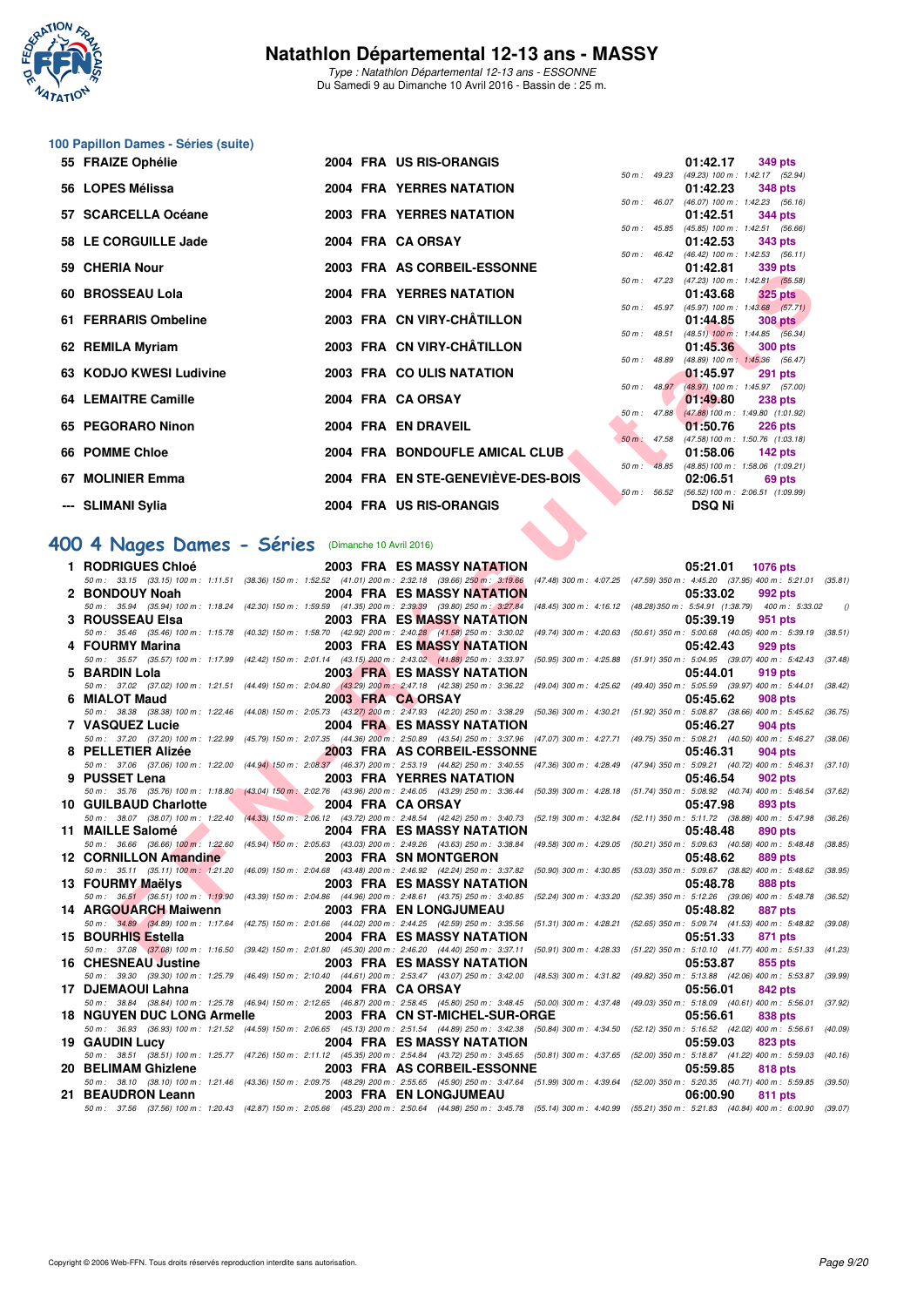

#### **400 4 Nages Dames - Séries (suite)**

| 22 ROZE Aziliz             | 2004 FRA CN BRUNOY-ESSONNE                                                                                                                                                                                                      | 06:02.94<br>799 pts                                                          |
|----------------------------|---------------------------------------------------------------------------------------------------------------------------------------------------------------------------------------------------------------------------------|------------------------------------------------------------------------------|
| 23 BALMER Romane           | 50 m: 38.52 (38.52) 100 m: 1:25.39 (46.87) 150 m: 2:12.59 (47.20) 200 m: 2:58.90 (46.31) 250 m: 3:50.89 (51.99) 300 m: 4:45.08 (54.19) 350 m: 5:26.00 (40.92) 400 m: 6:02.94<br>2004 FRA CN VIRY-CHATILLON                      | (36.94)<br>06:04.93<br>787 pts                                               |
|                            | 50 m: 39.18 (39.18) 100 m: 1:25.92 (46.74) 150 m: 2:13.73 (47.81) 200 m: 2:58.42 (44.69) 250 m: 3:50.45 (52.03) 300 m: 4:42.02 (51.57) 350 m: 5:25.27 (43.25) 400 m: 6:04.93 (39.66)                                            |                                                                              |
| 24 BERINGUE Natacha        | 2003 FRA CAORSAY                                                                                                                                                                                                                | 06:08.84<br>763 pts                                                          |
| 25 JOLY Morgane            | 50 m: 40.38 (40.38) 100 m: 1:31.44 (51.06) 150 m: 2:16.67 (45.23) 200 m: 3:01.39 (44.72) 250 m: 3:55.18 (53.79) 300 m: 4:49.87 (54.69) 350 m: 5:30.23 (40.36) 400 m: 6:08.84<br>2004 FRA ES MASSY NATATION                      | (38.61)<br>06:09.84<br>757 pts                                               |
|                            | 50 m: 40.16 (40.16) 100 m: 1:27.35 (47.19) 150 m: 2:13.69 (46.34) 200 m: 2:58.75 (45.06) 250 m: 3:51.37 (52.62) 300 m: 4:46.18 (54.81) 350 m: 5:28.64 (42.46) 400 m: 6:09.84                                                    | (41.20)                                                                      |
| 26 BENADI Marine           | 2004 FRA CLUB NAUTIQUE DE L'ARPAJONNAIS                                                                                                                                                                                         | 06:10.43<br>754 pts                                                          |
| 27 RANDRIANJAFY Sarah      | 50 m: 37.50 (37.50) 100 m: 1:21.39 (43.89) 150 m: 2:06.49 (45.10) 200 m: 2:51.47 (44.98) 250 m: 3:45.19 (53.72) 300 m: 4:41.31 (56.12) 350 m: 5:26.41 (45.10) 400 m: 6:10.43 (44.02)<br>2003 FRA EN LONGJUMEAU                  | 06:12.13<br>743 pts                                                          |
|                            | 50 m: 36.77 (36.77) 100 m: 1:25.94 (49.17) 150 m: 2:11.46 (45.52) 200 m: 2:37.01 (25.55) 250 m: 3:52.78 (1:15.77) 300 m: 4:48.53 (55.75) 350 m: 5:31.38 (42.85) 400 m: 6:12.13                                                  | (40.75)                                                                      |
| 28 LEBEL Pauline           | 2004 FRA CLUB NAUTIQUE DE L'ARPAJONNAIS<br>50 m: 39.78 (39.78) 100 m: 1:25.89 (46.11) 150 m: 2:12.56 (46.67) 200 m: 2:59.02 (46.46) 250 m: 3:54.48 (55.46) 300 m: 4:50.58 (56.10) 350 m: 5:33.16 (42.58) 400 m: 6:12.74 (39.58) | 06:12.74<br>740 pts                                                          |
| 29 BRINDEJONC Laura        | <b>2003 FRA ES MASSY NATATION</b>                                                                                                                                                                                               | 06:13.45<br><b>736 pts</b>                                                   |
|                            | 50 m: 41.14 (41.14) 100 m: 1:30.80 (49.66) 150 m: 2:17.00 (46.20) 200 m: 3:01.37 (44.37) 250 m: 3:55.92 (54.55) 300 m: 4:51.65 (55.73) 350 m: 5:33.70 (42.05) 400 m: 6:13.45 (39.75)                                            |                                                                              |
| 30 LEONARDI Vanina         | <b>2004 FRA CN BRUNOY-ESSONNE</b><br>50 m: 44.71 (44.71) 100 m: 1:34.43 (49.72) 150 m: 2:18.24 (43.81) 200 m: 3:01.76 (43.52) 250 m: 3:55.96 (54.20) 300 m: 4:50.41 (54.45) 350 m: 5:33.56 (43.15) 400 m: 6:14.66 (41.10)       | 06:14.66<br><b>729 pts</b>                                                   |
| 31 ROUDI Selma             | 2004 FRA CN VIRY-CHATILLON                                                                                                                                                                                                      | 06:15.64<br><b>723 pts</b>                                                   |
| 32 FAUQUANT Maïwenn        | 50 m: 40.60 (40.60) 100 m: 1:29.87 (49.27) 150 m: 2:18.59 (48.72) 200 m: 3:07.36 (48.77) 250 m: 3:58.15 (50.79) 300 m: 4:49.93 (51.78) 350 m: 5:33.93 (44.00) 400 m: 6:15.64 (41.71)<br>2004 FRA CA ORSAY                       | 06:17.07<br>715 pts                                                          |
|                            | 50 m: 45.08 (45.08) 100 m: 1:38.20 (53.12) 150 m: 2:25.16 (46.96) 200 m: 3:10.71 (45.55) 250 m: 4:02.07 (51.36) 300 m: 4:53.87 (51.80) 350 m: 5:36.03 (42.16) 400 m: 6:17.07 (41.04)                                            |                                                                              |
| 33 GAIFFIER Agathe         | 2003 FRA CA ORSAY                                                                                                                                                                                                               | 06:18.41<br>707 pts                                                          |
| 34 TRENIT Axelle           | 50 m: 42.65 (42.65) 100 m: 1:34.21 (51.56) 150 m: 2:21.39 (47.18) 200 m: 3:06.97 (45.58) 250 m: 3:59.08 (52.11) 300 m: 4:51.38 (52.30) 350 m: 5:35.59 (44.21) 400 m: 6:18.41 (42.82)<br>2004 FRA CA ORSAY                       | 06:18.52<br><b>706 pts</b>                                                   |
|                            | 50 m: 42.18 (42.18) 100 m: 1:31.38 (49.20) 150 m: 2:20.01 (48.63) 200 m: 3:06.69 (46.68) 250 m: 4:01.21 (54.52) 300 m: 4:55.15 (53.94) 350 m: 5:38.20 (43.05) 400 m: 6:18.52 (40.32)                                            |                                                                              |
| 35 RABEMANANJARA Jade      | 2004 FRA CN VIRY-CHATILLON<br>50 m: 42.69 (42.69) 100 m: 1:32.58 (49.89) 150 m: 2:18.45 (45.87) 200 m: 3:02.76 (44.31) 250 m: 3:55.58 (52.82) 300 m: 4:50.24 (54.66) 350 m: 5:36.78 (46.54) 400 m: 6:19.92 (43.14)              | 06:19.92<br>698 pts                                                          |
| 36 REHBINDER Nina          | 2004 FRA ES MASSY NATATION                                                                                                                                                                                                      | 06:21.59<br>689 pts                                                          |
| 37 HENRIQUES Maily         | 50 m: 42.71 (42.71) 100 m: 1:31.67 (48.96) 150 m: 2:19.82 (48.15) 200 m: 3:07.73 (47.91) 250 m: 4:01.51 (53.78) 300 m: 4:54.29 (52.78) 350 m: 5:38.12 (43.83) 400 m: 6:21.59<br><b>2003 FRA CN BRUNOY-ESSONNE</b>               | (43.47)<br>06:21.84<br>687 pts                                               |
|                            | 50 m: 44.41 (44.41) 100 m: 1:35.91 (51.50) 150 m: 2:22.64 (46.73) 200 m: 3:08.91 (46.27) 250 m: 4:02.27 (53.36) 300 m: 4:57.27 (55.00) 350 m: 5:40.63 (43.36) 400 m: 6:21.84 (41.21)                                            |                                                                              |
| 38 MENDJOUR Myriam         | 2003 FRA US RIS-ORANGIS                                                                                                                                                                                                         | 06:21.87<br>687 pts                                                          |
| 39 MOUNIER IIona           | 50 m: 42.23 (42.23) 100 m: 1:32.52 (50.29) 150 m: 2:20.75 (48.23) 200 m: 3:06.59 (45.84) 250 m: 4:02.03 (55.44) 300 m: 4:58.74 (56.71) 350 m: 5:42.16 (43.42) 400 m: 6:21.87 (39.71)<br><b>2004 FRA ES MASSY NATATION</b>       | 06:22.91<br><b>681 pts</b>                                                   |
|                            | 50 m : 43.01 (43.01) 100 m : 1:34.42 (51.41) 150 m : 2:19.76 (45.34) 200 m : 3:04.48 (44.72) 250 m : 4:01.52 (57.04) 300 m : 4:58.23                                                                                            | (56.71) 350 m: 5:41.49 (43.26) 400 m: 6:22.91 (41.42)                        |
| 40 SAVARY Eolyne           | 2004 FRA CN VIRY-CHATILLON<br>50 m : 43.12 (43.12) 100 m : 1:31.16 (48.04) 150 m : 2:20.12 (48.96) 200 m : 3:07.54 (47.42) 250 m : 4:02.20 (54.66) 300 m : 4:58.09                                                              | 06:25.58<br>666 pts<br>(55.89) 350 m: 5:43.40 (45.31) 400 m: 6:25.58 (42.18) |
| 41 LESPAYANDEL Anna        | 2003 FRA US RIS-ORANGIS                                                                                                                                                                                                         | 06:27.12<br>658 pts                                                          |
| 42 VALENTIN Maéva          | 50 m : 41.40 (41.40) 100 m : 1:31.65 (50.25) 150 m : 2:21.03 (49.38) 200 m : 3:09.01 (47.98) 250 m : 4:03.80 (54.79) 300 m : 4:59.36<br><b>2004 FRA CN BRUNOY-ESSONNE</b>                                                       | (55.56) 350 m: 5:45.73 (46.37) 400 m: 6:27.12 (41.39)<br>06:27.30<br>657 pts |
|                            | 50 m: 45.25 (45.25) 100 m: 1:38.09 (52.84) 150 m: 2:29.26 (51.17) 200 m: 3:17.16 (47.90) 250 m: 4:07.62 (50.46) 300 m: 5:01.73 (54.11) 350 m: 5:45.87 (44.14) 400 m: 6:27.30 (41.43)                                            |                                                                              |
| 43 REMILA Lydia            | 2003 FRA CN VIRY-CHATILLON<br>50 m: 42.16 (42.16) 100 m: 1:31.28 (49.12) 150 m: 2:22.08 (50.80) 200 m: 3:09.59 (47.51) 250 m: 4:06.39 (56.80) 300 m: 5:02.83 (56.44) 350 m: 5:46.70 (43.87) 400 m: 6:27.56                      | 06:27.56<br>655 pts<br>(40.86)                                               |
| 44 GRUJARD Jade            | <b>2004 FRA YERRES NATATION</b>                                                                                                                                                                                                 | 06:28.52<br>650 pts                                                          |
| 45 RABARIMAMPIANINA Sendra | 50 m: 47.59 (47.59) 100 m: 1:42.14 (54.55) 150 m: 2:31.70 (49.56) 200 m: 3:18.44 (46.74) 250 m: 4:13.35 (54.91) 300 m: 5:07.75 (54.40) 350 m: 5:50.57 (42.82) 400 m: 6:28.52 (37.95)<br>2004 FRA CN ST-MICHEL-SUR-ORGE          | 06:30.14<br>641 pts                                                          |
|                            | 50 m : 43.02 (43.02) 100 m : 1:32.40 (49.38) 150 m : 2:21.29 (48.89) 200 m : 3:09.73 (48.44) 250 m : 4:05.91 (56.18) 300 m : 5:02.45 (56.54) 350 m : 5:47.07 (44.62) 400 m : 6:30.14 (43.07)                                    |                                                                              |
| 46 BASILE Helene           | 2004 FRA CN ST-MICHEL-SUR-ORGE                                                                                                                                                                                                  | 06:31.63<br><b>633 pts</b>                                                   |
| 47 BERTELOOT Justine       | 50 m: 45.43 (45.43) 100 m: 1:38.78 (53.35) 150 m: 2:28.72 (49.94) 200 m: 3:17.00 (48.28) 250 m: 4:09.61 (52.61) 300 m: 5:02.75 (53.14) 350 m: 5:48.75 (46.00) 400 m: 6:31.63 (42.88)<br>2003 FRA SN MONTGERON                   | 06:31.95<br>631 pts                                                          |
|                            | 50 m: 43.78 (43.78) 100 m: 1:38.92 (55.14) 150 m: 2:27.31 (48.39) 200 m: 3:13.77 (46.46) 250 m: 4:08.30 (54.53) 300 m: 5:03.74 (55.44) 350 m: 5:49.41 (45.67) 400 m: 6:31.95 (42.54)                                            |                                                                              |
| 48 PARADIS Victoria        | 2004 FRA CN VIRY-CHÂTILLON<br>50 m: 41.96 (41.96) 100 m: 132.93 (50.97) 150 m: 2:24.03 (51.10) 200 m: 3:11.12 (47.09) 250 m: 4:05.27 (54.15) 300 m: 5:00.39 (55.12) 350 m: 5:48.10 (47.71) 400 m: 6:32.54 (44.44)               | 06:32.54<br>628 pts                                                          |
| 49 RICARD Elsa             | 2003 FRA CN ST-MICHEL-SUR-ORGE                                                                                                                                                                                                  | 06:33.70<br><b>622 pts</b>                                                   |
| 50 BEDU Manon              | 50 m: 42.42 (42.42) 100 m: 1:34.65 (52.23) 150 m: 2:24.04 (49.39) 200 m: 3:11.09 (47.05) 250 m: 4:11.60 (1:00.51) 300 m: 5:11.77 (1:00.17) 350 m: 5:52.30 (40.53) 400 m: 6:33.70<br>2003 FRA CN VIRY-CHATILLON                  | (41.40)<br>06:33.84<br>621 pts                                               |
|                            | 50 m: 43.05 (43.05) 100 m: 1:34.97 (51.92) 150 m: 2:26.17 (51.20) 200 m: 3:15.75 (49.58) 250 m: 4:11.15 (55.40) 300 m: 5:07.55 (56.40) 350 m: 5:50.28 (42.73) 400 m: 6:33.84 (43.56)                                            |                                                                              |
| 51 HADJIDJ Manel           | 2004 FRA ES MASSY NATATION<br>50 m: 44.63 (44.63) 100 m: 1:39.30 (54.67) 150 m: 2:29.63 (50.33) 200 m: 3:17.20 (47.57) 250 m: 4:12.99 (55.79) 300 m: 5:08.84 (55.85) 350 m: 5:53.99 (45.15) 400 m: 6:37.34 (43.35)              | 06:37.34<br>602 pts                                                          |
| 52 SAULIN Léa              | 2004 FRA CN BRUNOY-ESSONNE                                                                                                                                                                                                      | 06:37.70<br><b>600 pts</b>                                                   |
|                            | 50 m: 43.66 (43.66) 100 m: 1:40.06 (56.40) 150 m: 2:31.91 (51.85) 200 m: 3:20.94 (49.03) 250 m: 4:13.02 (52.08) 300 m: 5:07.59 (54.57) 350 m: 5:54.02 (46.43) 400 m: 6:37.70 (43.68)                                            |                                                                              |
| 53 CHERIA Yasmine          | 2003 FRA AS CORBEIL-ESSONNE<br>50 m: 44.07 (44.07) 100 m: 1:37.70 (53.63) 150 m: 2:31.50 (53.80) 200 m: 3:23.03 (51.53) 250 m: 4:14.70 (51.67) 300 m: 5:06.41 (51.71) 350 m: 5:53.59 (47.18) 400 m: 6:37.73 (44.14)             | 06:37.73<br>600 pts                                                          |
| 54 FIORENTINO Emma         | 2004 FRA EN LONGJUMEAU                                                                                                                                                                                                          | 06:40.06<br>588 pts                                                          |
| 55 SANCHEZ Clara           | 50 m: 44.27 (44.27) 100 m: 1:36.77 (52.50) 150 m: 2:25.34 (48.57) 200 m: 3:14.11 (48.77) 250 m: 4:11.89 (57.78) 300 m: 5:09.63 (57.74) 350 m: 5:55.85 (46.22) 400 m: 6:40.06 (44.21)<br>2004 FRA CN BRUNOY-ESSONNE              | 06:40.79<br>584 pts                                                          |
|                            | 50 m : 45.58 (45.58) 100 m : 1:37.98 (52.40) 150 m : 2:28.92 (50.94) 200 m : 3:18.30 (49.38) 250 m : 4:13.85 (55.55) 300 m : 5:10.49 (56.64) 350 m : 5:57.09 (46.60) 400 m : 6:40.79                                            | (43.70)                                                                      |
| 56 BROSSEAU Lola           | 2004 FRA YERRES NATATION<br>50 m: 48.82 (48.82) 100 m: 1:49.11 (1:00.29) 150 m: 2:38.30 (49.19) 200 m: 3:26.34 (48.04) 250 m: 4:19.11 (52.77) 300 m: 5:13.50 (54.39) 350 m: 6:00.16 (46.66) 400 m: 6:43.58 (43.42)              | 06:43.58<br>569 pts                                                          |
| 57 GUILLEMONT Camille      | 2003 FRA YERRES NATATION                                                                                                                                                                                                        | 06:44.47<br>565 pts                                                          |
|                            | 50 m: 43.30 (43.30) 100 m: 1:35.33 (52.03) 150 m: 2:25.06 (49.73) 200 m: 3:14.17 (49.11) 250 m: 4:14.10 (59.93) 300 m: 5:15.08 (1:00.98) 350 m: 6:01.98 (46.90) 400 m: 6:44.47 (42.49)                                          |                                                                              |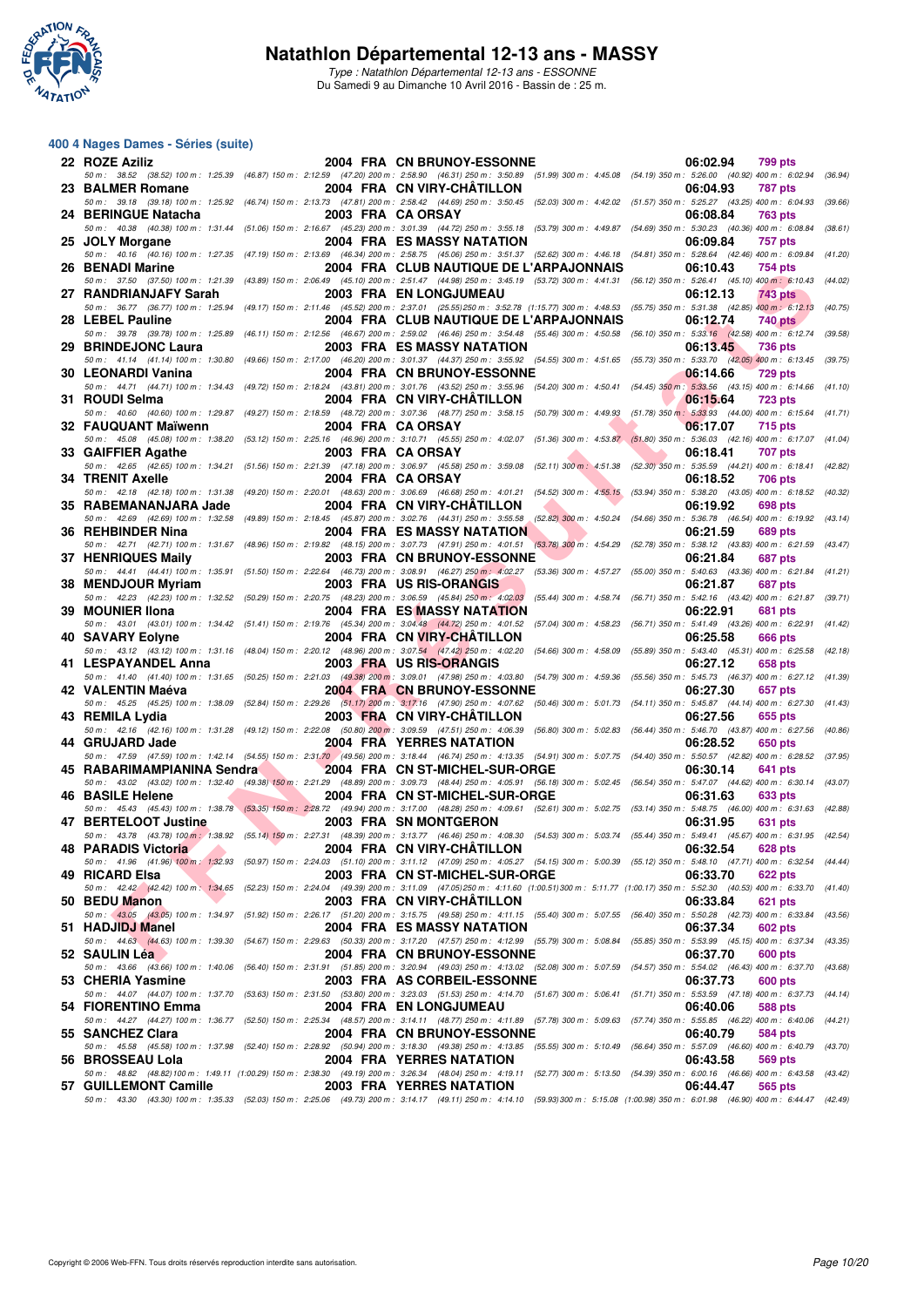

Type : Natathlon Départemental 12-13 ans - ESSONNE Du Samedi 9 au Dimanche 10 Avril 2016 - Bassin de : 25 m.

#### **400 4 Nages Dames - Séries (suite)**

| 58 LANGLET Isaline                                                  |                                                   | 2003 FRA SN MONTGERON                                                                                                                                                                                                                                             | 06:51.22<br><b>531 pts</b> |
|---------------------------------------------------------------------|---------------------------------------------------|-------------------------------------------------------------------------------------------------------------------------------------------------------------------------------------------------------------------------------------------------------------------|----------------------------|
|                                                                     |                                                   | 50 m: 50.52 (50.52) 100 m: 1:49.23 (58.71) 150 m: 2:36.62 (47.39) 200 m: 3:24.60 (47.98) 250 m: 4:23.56 (58.96) 300 m: 5:21.45 (57.89) 350 m: 6:07.21 (45.76) 400 m: 6:51.22 (44.01)                                                                              |                            |
| 59 REMILA Myriam                                                    |                                                   | 2003 FRA CN VIRY-CHÂTILLON<br>50 m: 50.79 (50.79) 100 m: 1:48.44 (57.65) 150 m: 2:39.10 (50.66) 200 m: 3:29.84 (50.74) 250 m: 4:26.24 (56.40) 300 m: 5:23.58 (57.34) 350 m: 6:08.99 (45.41) 400 m: 6:51.23 (42.24)                                                | 06:51.23<br><b>531 pts</b> |
| 60 SAUTEREAU Marie                                                  |                                                   | 2004 FRA COULIS NATATION                                                                                                                                                                                                                                          | 06:53.47<br><b>519 pts</b> |
|                                                                     |                                                   | 50 m: 47.90 (47.90) 100 m: 1:46.12 (58.22) 150 m: 2:39.69 (53.57) 200 m: 3:33.58 (53.89) 250 m: 4:27.99 (54.41) 300 m: 5:25.14 (57.15) 350 m: 6:10.30 (45.16) 400 m: 6:53.47 (43.17)                                                                              |                            |
| 61 NGUEMBO Maureen                                                  |                                                   | 2004 FRA US RIS-ORANGIS                                                                                                                                                                                                                                           | 06:53.86<br><b>518 pts</b> |
|                                                                     |                                                   | 50 m: 45.37 (45.37) 100 m: 1:43.58 (58.21) 150 m: 2:35.28 (51.70) 200 m: 3:24.86 (49.58) 250 m: 4:34.26 (1:09.40) 300 m: 5:22.94 (48.68) 350 m: 6:10.47 (47.53) 400 m: 6:53.86 (43.39)                                                                            |                            |
| 62 LEGOUX Elodie                                                    |                                                   | 2003 FRA SN MONTGERON<br>50 m: 46.23 (46.23) 100 m: 1:40.54 (54.31) 150 m: 2:30.47 (49.93) 200 m: 3:19.91 (49.44) 250 m: 4:19.22 (59.31) 300 m: 5:18.76 (59.54) 350 m: 6:07.19 (48.43) 400 m: 6:55.99 (48.80)                                                     | 06:55.99<br><b>507 pts</b> |
| 63 LOPES Mélissa                                                    |                                                   | 2004 FRA YERRES NATATION                                                                                                                                                                                                                                          | 06:58.33<br><b>496 pts</b> |
|                                                                     |                                                   | 50 m: 46.14 (46.14) 100 m: 1:42.37 (56.23) 150 m: 2:34.80 (52.43) 200 m: 3:25.10 (50.30) 250 m: 425.77 (1:00.67) 300 m: 5:27.74 (1:01.97) 350 m: 6:13.07 (45.33) 400 m: 6:58.33                                                                                   | (45.26)                    |
| 64 PARENTE Zoé                                                      |                                                   | 2004 FRA CN BRUNOY-ESSONNE                                                                                                                                                                                                                                        | 06:59.09<br><b>492 pts</b> |
|                                                                     |                                                   | 50 m: 48.95 (48.95) 100 m: 1:44.53 (55.58) 150 m: 2:36.08 (51.55) 200 m: 3:26.13 (50.05) 250 m: 4:24.59 (58.46) 300 m: 5:24.28 (59.69) 350 m: 6:12.69 (48.41) 400 m: 6:59.09 (46.40)                                                                              |                            |
| 65 DESNOS Anae                                                      |                                                   | 2003 FRA CN VIRY-CHATILLON                                                                                                                                                                                                                                        | 07:00.60<br>485 pts        |
|                                                                     |                                                   | 50 m: 47.52 (47.52) 100 m: 1:42.25 (54.73) 150 m: 2:35.23 (52.98) 200 m: 3:26.87 (51.64) 250 m: 4:25.42 (58.55) 300 m: 5:28.84 (1:03.42) 350 m: 6:16.43 (47.59) 400 m: 7:00.60 (44.17)                                                                            |                            |
| 66 GONCALVES Elena <b>Santa Contract Contract Contract Contract</b> |                                                   | 2004 FRA CN BRUNOY-ESSONNE<br>50 m: 44.81 (44.81) 100 m: 1:37.85 (53.04) 150 m: 2:30.09 (52.24) 200 m: 3:24.24 (54.15) 250 m: 4:25.66 (1:01.42) 300 m: 5:27.93 (1:02.27) 350 m: 6:15.63 (47.70) 400 m: 7:03.02 (47.39)                                            | 07:03.02<br>473 pts        |
| 67 ASHANI Léona                                                     |                                                   | 2003 FRA CN BRUNOY-ESSONNE 2003 FRA CN BRUNOY-ESSONNE                                                                                                                                                                                                             | 455 pts                    |
|                                                                     |                                                   | 50 m: 46.12 (46.12) 100 m: 1:44.74 (58.62) 150 m: 2:37.27 (52.53) 200 m: 3:29.03 (51.76) 250 m: 4:27.93 (58.90) 300 m: 5:30.42 (1:02.49) 350 m: 6:19.82 (49.40) 400 m: 7:06.91 (47.09)                                                                            |                            |
| 68 JOLLIVET Dina                                                    |                                                   | <b><i>Contract Contract Contract Contract Contract Contract Contract Contract Contract Contract Contract Contract Contract Contract Contract Contract Contract Contract Contract Contract Contract Contract Contract Contract Cont</i></b><br>2003 FRA EN DRAVEIL | 07:07.12<br>454 pts        |
|                                                                     |                                                   | 50 m: 46.87 (46.87) 100 m: 1:46.02 (59.15) 150 m: 2:39.01 (52.99) 200 m: 3:30.47 (51.46) 250 m: 4:31.24 (1:00.77) 300 m: 5:34.10 (1:02.86) 350 m: 6:22.13 (48.03) 400 m: 7:07.12 (44.99)                                                                          |                            |
| 69 MENDJOUR Léna                                                    |                                                   | 2004 FRA US RIS-ORANGIS                                                                                                                                                                                                                                           | 07:12.76<br>429 pts        |
| 70 BENBEHOUCHE Maria                                                |                                                   | 50 m: 46.49 (46.49) 100 m: 1:43.13 (56.64) 150 m: 2:33.60 (50.47) 200 m: 3:25.89 (52.29) 250 m: 4:31.00 (1:05.11) 300 m: 5:35.36 (1:04.36) 350 m: 6:24.76 (49.40) 400 m: 7:12.76 (48.00)<br><b>The Community of the Community</b><br>2003 FRA US RIS-ORANGIS      | 07:12.84<br><b>428 pts</b> |
|                                                                     |                                                   | 50 m: 48.34 (48.34) 100 m: 1:47.13 (58.79) 150 m: 2:42.59 (55.46) 200 m: 3:36.73 (54.14) 250 m: 4:36.17 (59.44) 300 m: 5:36.61 (1:00.44) 350 m: 6:28.05 (51.44) 400 m: 7:12.84 (44.79)                                                                            |                            |
| 71 CHERIA Nour                                                      |                                                   | 2003 FRA AS CORBEIL-ESSONNE                                                                                                                                                                                                                                       | 07:14.09<br>423 pts        |
|                                                                     |                                                   | 50 m: 48.97 (48.97) 100 m: 1:47.38 (58.41) 150 m: 2:46.54 (59.16) 200 m: 3:43.84 (57.30) 250 m: 4:38.77 (54.93) 300 m: 5:34.03 (55.26) 350 m: 6:24.74 (50.71) 400 m: 7:14.09 (49.35)                                                                              |                            |
| 72 PEGORARO Ninon                                                   |                                                   | 2004 FRA EN DRAVEIL                                                                                                                                                                                                                                               | 07:22.53<br><b>386 pts</b> |
| 73 LEMAITRE Camille                                                 |                                                   | 50 m: 50.25 (50.25)100 m: 1:54.61 (1:04.36) 150 m: 2:47.29 (52.68) 200 m: 3:40.00 (52.71) 250 m: 4:40.61 (1:00.61) 300 m: 5:41.78 (1:01.17) 350 m: 6:32.65 (50.87) 400 m: 7:22.53 (49.88)<br>2004 FRA CA ORSAY                                                    | <b>384 pts</b><br>07:22.89 |
|                                                                     |                                                   | 50 m: 49.36 (49.36) 100 m: 1:48.41 (59.05) 150 m: 2:42.17 (53.76) 200 m: 3:34.89 (52.72) 250 m: 4:34.87 (59.98) 300 m: 5:37.78 (1:02.91) 350 m: 6:31.48 (53.70) 400 m: 7:22.89 (51.41)                                                                            |                            |
| 74 KADI Elissa                                                      |                                                   | 2004 FRA US RIS-ORANGIS                                                                                                                                                                                                                                           | 07:23.12<br>383 pts        |
|                                                                     |                                                   | 50 m: 47.19 (47.19) 100 m: 1:45.37 (58.18) 150 m: 2:43.62 (58.25) 200 m: 3:39.25 (55.63) 250 m: 4:38.48 (59.23) 300 m: 5:39.17 (1:00.69) 350 m: 6:35.65 (56.48) 400 m: 7:23.12 (47.47)                                                                            |                            |
| 75 HADJ-ALI Karine                                                  |                                                   | 2004 FRA CN VIRY-CHÂTILLON                                                                                                                                                                                                                                        | 07:23.68<br><b>381 pts</b> |
|                                                                     |                                                   | 50 m: 50.20 (50.20)100 m: 1:51.41 (1:01.21) 150 m: 2:45.24 (53.83) 200 m: 3:39.88 (54.64) 250 m: 4:41.67 (1:01.79) 300 m: 5:42.95 (1:01.28) 350 m: 6:34.87 (51.92) 400 m: 7:23.68 (48.81)<br>2004 FRA CN BRUNOY-ESSONNE 07:23.96                                  |                            |
| 76 CHECLER Solène <b>Manual Structure 1996</b>                      |                                                   | 50 m: 54.60 (54.60) 100 m: 1:56.05 (1:01.45) 150 m: 2:50.00 (53.95) 200 m: 3:41.97 (51.97) 250 m: 4:44.64 (1:02.67) 300 m: 5:47.75 (1:03.11) 350 m: 6:36.28 (48.53) 400 m: 7:23.96                                                                                | <b>380 pts</b><br>(47.68)  |
| 77 ATTIK Syrine                                                     |                                                   | 2003 FRA EN STE-GENEVIEVE-DES-BOIS                                                                                                                                                                                                                                | 07:27.73<br><b>364 pts</b> |
|                                                                     |                                                   | 50 m: 47.51 (47.51) 100 m: 1:46.68 (59.17) 150 m: 2:45.63 (58.95) 200 m: 3:42.79 (57.16) 250 m: 4:44.01 (1:01.22) 300 m: 5:45.14 (1:01.13) 350 m: 6:37.80 (52.66) 400 m: 7:27.73 (49.93)                                                                          |                            |
| 78 CHEMOUN Léna                                                     |                                                   | 2003 FRA CN VIRY-CHATILLON                                                                                                                                                                                                                                        | 07:35.75<br>332 pts        |
|                                                                     |                                                   | 50 m: 53.25 (53.25) 100 m: 1:53.70 (1:00.45) 150 m: 2:48.59 (54.89) 200 m: 3:41.94 (53.35) 250 m: 4:47.34 (1:05.40) 300 m: 5:52.32 (1:04.98) 350 m: 6:45.82 (53.50) 400 m: 7:35.75 (49.93)                                                                        |                            |
| 79 KODJO KWESI Ludivine                                             |                                                   | <b>2003 FRA CO ULIS NATATION</b><br>50 m: 54.35 (54.35) 100 m: 1:58.00 (1:03.65) 150 m: 2:58.10 (1:00.10) 200 m: 3:56.51 (58.41) 250 m: 5:00.01 (1:03.50) 300 m: 6:06.16 (1:06.15) 350 m: 7:03.65 (57.49) 400 m: 7:58.81 (55.16)                                  | 07:58.81<br><b>247 pts</b> |
| 80 POMME Chloe                                                      |                                                   | 2004 FRA BONDOUFLE AMICAL CLUB                                                                                                                                                                                                                                    | 08:00.74<br>241 pts        |
|                                                                     |                                                   | 50 m: 51.40 (51.40) 100 m: 1:58.43 (1:07.03) 150 m: 3:07.89 (1:09.46) 200 m: 4:08.03 (1:00.14) 250 m: 5:11.54 (1:03.51) 300 m: 6:17.67 (1:06.13) 350 m: 7:13.14 (55.47) 400 m: 8:00.74 (47.60)                                                                    |                            |
| 81 MOLINIER Emma                                                    | <b><i>Contract Contract Contract Contract</i></b> | 2004 FRA EN STE-GENEVIEVE-DES-BOIS                                                                                                                                                                                                                                | 08:14.61<br>$196$ pts      |
|                                                                     |                                                   | 50 m: 55.79 (55.79)100 m: 2:06.76 (1:10.97)150 m: 3:10.05 (1:03.29)200 m: 4:13.46 (1:03.41)250 m: 5:14.15 (1:00.69) 300 m: 6:13.19 (59.04)350 m: 7:14.45 (1:01.26)400 m: 8:14.61 (1:00.16)                                                                        |                            |
| --- BOURGEOIS Océanne                                               |                                                   | 2004 FRA CN BRUNOY-ESSONNE                                                                                                                                                                                                                                        | <b>DSQ Vi</b>              |
| --- ELIWA Kamila                                                    |                                                   | <b>2004 FRA ES MASSY NATATION</b>                                                                                                                                                                                                                                 | <b>DSQ Vi</b>              |
| --- FELIX Alexane                                                   |                                                   | 2003 FRA CN VIRY-CHÂTILLON                                                                                                                                                                                                                                        | <b>DSQ Vi</b>              |
| --- LE CORGUILLE Jade                                               |                                                   | 2004 FRA CA ORSAY                                                                                                                                                                                                                                                 | <b>DNS dec</b>             |
|                                                                     |                                                   |                                                                                                                                                                                                                                                                   |                            |
|                                                                     |                                                   |                                                                                                                                                                                                                                                                   |                            |
| 100 Nage Libre Messieurs - Séries (Dimanche 10 Avril 2016)          |                                                   |                                                                                                                                                                                                                                                                   |                            |
| 1 CRETET Dorian                                                     |                                                   | 2003 FRA ES MASSY NATATION                                                                                                                                                                                                                                        | 02:10.45<br>950 pts        |
|                                                                     |                                                   | 50 m: 29.46 (29.46) 100 m: 1:02.59 (33.13) 150 m: 1:36.63 (34.04) 200 m: 2:10.45 (33.82)                                                                                                                                                                          |                            |
| 2 HERNANDEZ Dorian                                                  |                                                   | 2003 FRA CN BRUNOY-ESSONNE                                                                                                                                                                                                                                        | 02:15.51<br>873 pts        |
| $\Omega$ , VADEU LAUD Movimes                                       |                                                   | 50 m: 31.70 (31.70) 100 m: 1:05.82 (34.12) 150 m: 1:40.93 (35.11) 200 m: 2:15.51 (34.58)<br>0000 FBA ON CT MIQUEL CUB OBOE                                                                                                                                        | $0.40.00$ $0.000$ $0.000$  |

# **[200 Nage Libre Messieurs - Séries](http://www.ffnatation.fr/webffn/resultats.php?idact=nat&go=epr&idcpt=38883&idepr=53)** (Dimanche 10 Avril 2016)

| 1 CRETET Dorian          |  | 2003 FRA ES MASSY NATATION                                                                    | 02:10.45                                        | 950 pts |         |
|--------------------------|--|-----------------------------------------------------------------------------------------------|-------------------------------------------------|---------|---------|
| 2 HERNANDEZ Dorian       |  | 50 m: 29.46 (29.46) 100 m: 1:02.59<br>$(33.13)$ 150 m : 1:36.63<br>2003 FRA CN BRUNOY-ESSONNE | $(34.04)$ 200 m : 2:10.45 $(33.82)$<br>02:15.51 | 873 pts |         |
|                          |  | 50 m : 31.70 (31.70) 100 m : 1:05.82<br>$(34.12)$ 150 m : 1:40.93                             | $(35.11)$ 200 m : 2:15.51 $(34.58)$             |         |         |
| 3 VAREILLAUD Maxime      |  | 2003 FRA CN ST-MICHEL-SUR-ORGE                                                                | 02:16.23                                        | 862 pts |         |
|                          |  | 50 m: 30.34 (30.34) 100 m: 1:04.63 (34.29) 150 m: 1:41.26                                     | $(36.63)$ 200 m : 2:16.23 $(34.97)$             |         |         |
| 4 PARIS Idris            |  | 2003 FRA CO ULIS NATATION                                                                     | 02:16.90                                        | 852 pts |         |
|                          |  | $(34.23)$ 150 m : 1:41.46<br>50 m : 31.67 (31.67) 100 m : 1:05.90                             | $(35.56)$ 200 m : 2:16.90 $(35.44)$             |         |         |
| 5 KAILASAPILLAI Vithusan |  | 2003 FRA ES MASSY NATATION                                                                    | 02:20.22                                        | 804 pts |         |
|                          |  | 50 m: 31.62 (31.62) 100 m: 1:06.65 (35.03) 150 m: 1:43.79                                     | $(37.14)$ 200 m : 2:20.22 $(36.43)$             |         |         |
| 6 MELIN Tobias           |  | 2003 FRA CLUB NAUTIQUE DE L'ARPAJONNAIS                                                       | 02:20.90                                        |         | 794 pts |
|                          |  | 50 m: 32.25 (32.25) 100 m: 1:07.87 (35.62) 150 m: 1:44.50                                     | $(36.63)$ 200 m : 2:20.90 $(36.40)$             |         |         |
| <b>7 MAGNE Matthieu</b>  |  | 2003 FRA CN BRUNOY-ESSONNE                                                                    | 02:20.98                                        | 793 pts |         |
|                          |  | 50 m : 33.04 (33.04) 100 m : 1:09.02<br>$(35.98)$ 150 m : 1:45.09                             | $(36.07)$ 200 m : 2:20.98 $(35.89)$             |         |         |
| 8 DA SILVA Martin        |  | 2003 FRA CN VIRY-CHÂTILLON                                                                    | 02:21.25                                        | 789 pts |         |
|                          |  | 50 m: 31.18 (31.18) 100 m: 1:07.05 (35.87) 150 m: 1:44.91                                     | $(37.86)$ 200 m : 2:21.25 $(36.34)$             |         |         |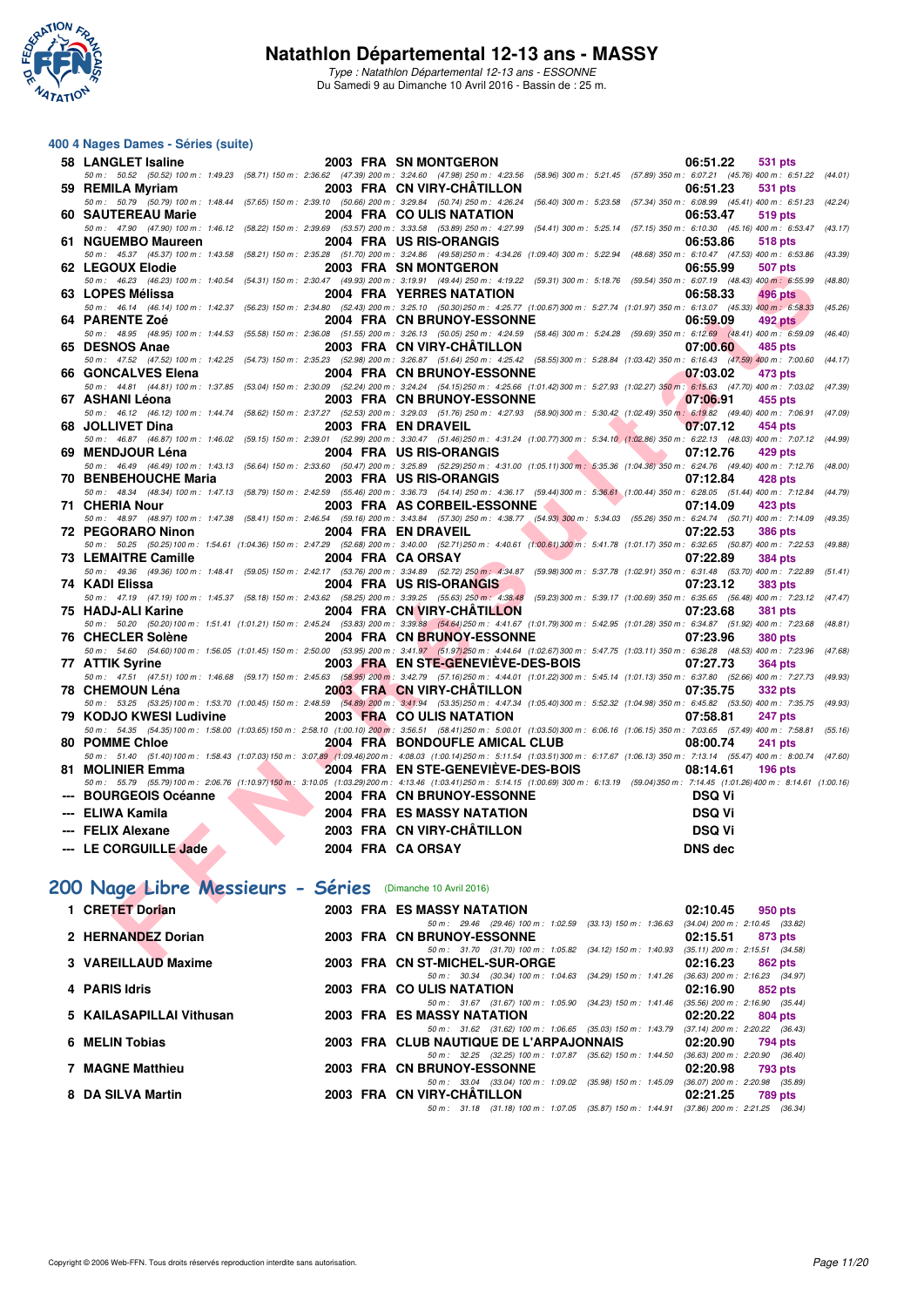

Type : Natathlon Départemental 12-13 ans - ESSONNE Du Samedi 9 au Dimanche 10 Avril 2016 - Bassin de : 25 m.

#### **200 Nage Libre Messieurs - Séries (suite)**

| 9 | <b>NEBOR Maxence</b>        |  | 2003 FRA CAORSAY<br>02:25.16<br>734 pts                                                                                                                          |  |
|---|-----------------------------|--|------------------------------------------------------------------------------------------------------------------------------------------------------------------|--|
|   | <b>10 TETART Martin</b>     |  | 50 m: 34.40 (34.40) 100 m: 1:10.50 (36.10) 150 m: 1:49.00 (38.50) 200 m: 2:25.16 (36.16)<br>2003 FRA CN ST-MICHEL-SUR-ORGE<br>02:27.03<br>709 pts                |  |
|   | 11 KRAIEM Adam              |  | 50 m: 33.89 (33.89) 100 m: 1:11.74 (37.85) 150 m: 1:49.88 (38.14) 200 m: 2:27.03 (37.15)<br>2003 FRA AS CORBEIL-ESSONNE<br>02:28.16<br>694 pts                   |  |
|   | 12 BADALYAN Samson          |  | 50 m: 33.23 (33.23) 100 m: 1:10.84 (37.61) 150 m: 1:50.11 (39.27) 200 m: 2:28.16 (38.05)<br>2003 FRA CN VIRY-CHATILLON<br>02:28.57<br>688 pts                    |  |
|   | <b>13 LAVIGNE Mathieu</b>   |  | 50 m: 31.96 (31.96) 100 m: 1:08.67 (36.71) 150 m: 1:49.61 (40.94) 200 m: 2:28.57 (38.96)<br>2003 FRA ES MASSY NATATION<br>02:29.03<br>682 pts                    |  |
|   | 14 BARBAUD Julien           |  | 50 m: 34.95 (34.95) 100 m: 1:13.66 (38.71) 150 m: 1:52.46 (38.80) 200 m: 2:29.03 (36.57)<br>2004 FRA CN VIRY-CHATILLON<br>02:29.05<br>682 pts                    |  |
|   | 15 BERRICHI Mourad          |  | 50 m: 34.82 (34.82) 100 m: 1:13.45 (38.63) 150 m: 1:52.52 (39.07) 200 m: 2:29.05 (36.53)<br>2003 FRA US RIS-ORANGIS<br>02:30.62<br>661 pts                       |  |
|   | 16 BENGHERIB Soufiane       |  | 50 m: 33.14 (33.14) 100 m: 1:12.57 (39.43) 150 m: 1:51.71<br>$(39.14)$ 200 m : 2:30.62 $(38.91)$<br>2003 FRA US GRIGNY<br>02:30.82<br>659 pts                    |  |
|   | 17 LAATIL Adam              |  | $(39.35)$ 200 m : 2:30.82 $(37.59)$<br>50 m: 35.36 (35.36) 100 m: 1:13.88 (38.52) 150 m: 1:53.23<br>2003 FRA US GRIGNY<br>02:30.92<br>657 pts                    |  |
|   | 18 GIRARD Théo              |  | 50 m: 34.83 (34.83) 100 m: 1:13.12 (38.29) 150 m: 1:52.87<br>$(39.75)$ 200 m : 2:30.92 $(38.05)$<br>2004 FRA SN MONTGERON<br>02:32.20<br>641 pts                 |  |
|   | 19 COCHARD Mathieu          |  | 50 m: 36.38 (36.38) 100 m: 1:15.94 (39.56) 150 m: 1:55.43 (39.49) 200 m: 2:32.20 (36.77)<br>2004 FRA ES MASSY NATATION<br>02:32.84<br>633 pts                    |  |
|   | 20 COMMERET Jéhann          |  | 50 m : 34.40 (34.40) 100 m : 1:13.94 (39.54) 150 m : 1:53.41<br>$(39.47)$ 200 m : 2:32.84 $(39.43)$<br>2003 FRA YERRES NATATION<br>02:33.03<br>630 pts           |  |
|   | 21 ROBIN Thomas             |  | 50 m: 34.12 (34.12) 100 m: 1:13.26 (39.14) 150 m: 1:53.48 (40.22) 200 m: 2:33.03 (39.55)<br>2003 FRA YERRES NATATION<br>02:35.51<br>599 pts                      |  |
|   | 22 LANGLAIS Leo             |  | 50 m: 35.72 (35.72) 100 m: 1:15.94 (40.22) 150 m: 1:56.69 (40.75) 200 m: 2:35.51 (38.82)<br><b>2004 FRA ES MASSY NATATION</b><br>02:35.70<br>597 pts             |  |
|   | 23 LAATIL Aymen             |  | 50 m: 35.48 (35.48) 100 m: 1:15.31 (39.83) 150 m: 1:56.41 (41.10) 200 m: 2:35.70 (39.29)<br>2003 FRA US GRIGNY<br>02:36.35<br>589 pts                            |  |
|   | 24 VINCENT Quentin          |  | 50 m: 34.98 (34.98) 100 m: 1:14.56<br>(39.58) 150 m: 1:56.16 (41.60) 200 m: 2:36.35 (40.19)<br>2003 FRA AS CORBEIL-ESSONNE<br>02:36.43<br>588 pts                |  |
|   | 25 GRASSI Matheo            |  | 50 m: 35.50 (35.50) 100 m: 1:14.74 (39.24) 150 m: 1:56.29 (41.55) 200 m: 2:36.43 (40.14)<br>2004 FRA CN ST-MICHEL-SUR-ORGE<br>02:36.56<br>586 pts                |  |
|   | 26 DESHAIES-LEVREZ Enzo     |  | 50 m: 35.64 (35.64) 100 m: 1:16.34 (40.70) 150 m: 1:57.48 (41.14) 200 m: 2:36.56 (39.08)<br>2003 FRA CN ST-MICHEL-SUR-ORGE<br>02:36.93<br><b>581 pts</b>         |  |
|   | 27 LEMPIRE Loris            |  | 50 m : 33.21 (33.21) 100 m : 1:13.16 (39.95) 150 m : 1:55.59 (42.43) 200 m : 2:36.93 (41.34)<br>2004 FRA ES MASSY NATATION<br>02:37.62<br>573 pts                |  |
|   | 28 HOSTEAUX Thomas          |  | 50 m: 35.40 (35.40) 100 m: 1:15.41 (40.01) 150 m: 1:56.66 (41.25) 200 m: 2:37.62 (40.96)<br>2004 FRA CLUB NAUTIQUE DE L'ARPAJONNAIS<br>02:38.00<br>568 pts       |  |
|   | 29 PILLAULT Lukas           |  | 50 m: 36.19 (36.19) 100 m: 1:17.55 (41.36) 150 m: 1:58.78 (41.23) 200 m: 2:38.00 (39.22)<br><b>2004 FRA ES MASSY NATATION</b><br>02:39.60<br>549 pts             |  |
|   | <b>30 PEUCH Francois</b>    |  | 50 m: 36.59 (36.59) 100 m: 1:16.80 (40.21) 150 m: 1:58.31 (41.51) 200 m: 2:39.60 (41.29)<br>2003 FRA BONDOUFLE AMICAL CLUB<br>02:40.48<br>539 pts                |  |
|   | 31 LAVERDANT Patrick-Roland |  | 50 m: 36.53 (36.53) 100 m: 1:18.66 (42.13) 150 m: 2:00.31 (41.65) 200 m: 2:40.48 (40.17)<br>2003 FRA CA ORSAY<br>02:41.27                                        |  |
|   |                             |  | 530 pts<br>50 m: 37.16 (37.16) 100 m: 1:18.13 (40.97) 150 m: 2:00.51 (42.38) 200 m: 2:41.27 (40.76)<br>2004 FRA EN DRAVEIL                                       |  |
|   | 32 BELLUNE Kewan            |  | 02:42.04<br><b>521 pts</b><br>50 m: 36.25 (36.25) 100 m: 1:18.43 (42.18) 150 m: 2:01.26 (42.83) 200 m: 2:42.04 (40.78)                                           |  |
|   | 33 AZOUIGUI Omar            |  | 2004 FRA US GRIGNY<br>02:42.87<br>511 pts<br>50 m: 37.40 (37.40) 100 m: 1:20.40 (43.00) 150 m: 2:03.46 (43.06) 200 m: 2:42.87 (39.41)                            |  |
|   | 34 GRIZEAU Noah             |  | <b>2003 FRA EN LONGJUMEAU</b><br>02:43.43<br>505 pts<br>50 m: 35.91 (35.91) 100 m: 1:18.53 (42.62) 150 m: 2:01.46 (42.93) 200 m: 2:43.43 (41.97)                 |  |
|   | 35 MAHTALI Amine-Cherif     |  | 2004 FRA US GRIGNY<br>02:44.29<br>495 pts<br>50 m: 36.85 (36.85) 100 m: 1:19.73 (42.88) 150 m: 2:02.72<br>(42.99) 200 m : 2:44.29 (41.57)                        |  |
|   | 36 RABE Clément             |  | 2004 FRA CN ST-MICHEL-SUR-ORGE<br>02:45.19<br>485 pts<br>50 m: 38.52 (38.52) 100 m: 1:21.71 (43.19) 150 m: 2:04.22 (42.51) 200 m: 2:45.19 (40.97)                |  |
|   | 37 RAZANATEFY Tsitoaina     |  | <b>2004 FRA SN MONTGERON</b><br>02:46.91<br>466 pts<br>50 m: 36.90 (36.90) 100 m: 1:19.53<br>(42.63) 150 m : 2:04.11<br>$(44.58)$ 200 m : 2:46.91 $(42.80)$      |  |
|   | 38 KEBIRI Mohamed-Aymen     |  | 2004 FRA US GRIGNY<br>02:47.11<br>464 pts<br>50 m: 39.02 (39.02) 100 m: 1:22.61 (43.59) 150 m: 2:06.09<br>(43.48) 200 m : 2:47.11 (41.02)                        |  |
|   | 39 VILLEMONTEIX Thibault    |  | 2004 FRA EN LONGJUMEAU<br>02:47.12<br>464 pts<br>50 m: 36.80 (36.80) 100 m: 1:19.62<br>(44.27) 200 m : 2:47.12 (43.23)<br>(42.82) 150 m : 2:03.89                |  |
|   | 40 LEDOUX Damien            |  | 2003 FRA EN DRAVEIL<br>02:47.80<br>456 pts<br>(45.50) 200 m : 2:47.80 (44.65)<br>50 m : 35.30 (35.30) 100 m : 1:17.65<br>(42.35) 150 m : 2:03.15                 |  |
|   | 41 DE SAINT JORE Tom        |  | <b>2004 FRA CN BRUNOY-ESSONNE</b><br>02:47.84<br>456 pts<br>50 m: 39.44 (39.44) 100 m: 1:23.03<br>(43.59) 150 m : 2:08.84<br>$(45.81)$ 200 m : 2:47.84 $(39.00)$ |  |
|   | 42 BENKHELIF Yanis          |  | 2003 FRA US RIS-ORANGIS<br>02:48.75<br>446 pts<br>(44.46) 150 m : 2:06.98<br>50 m : 38.94 (38.94) 100 m : 1:23.40<br>(43.58) 200 m : 2:48.75 (41.77)             |  |
|   | 43 SILVA Jeremie            |  | 2003 FRA CN BRUNOY-ESSONNE<br>02:49.31<br>440 pts<br>50 m: 37.51 (37.51) 100 m: 1:19.89<br>(42.38) 150 m : 2:04.55 (44.66) 200 m : 2:49.31 (44.76)               |  |
|   | 44 GOUA Keellyan            |  | 2003 FRA US GRIGNY<br>02:50.82<br>424 pts<br>50 m: 36.51 (36.51) 100 m: 1:20.38 (43.87) 150 m: 2:06.60 (46.22) 200 m: 2:50.82 (44.22)                            |  |
|   |                             |  |                                                                                                                                                                  |  |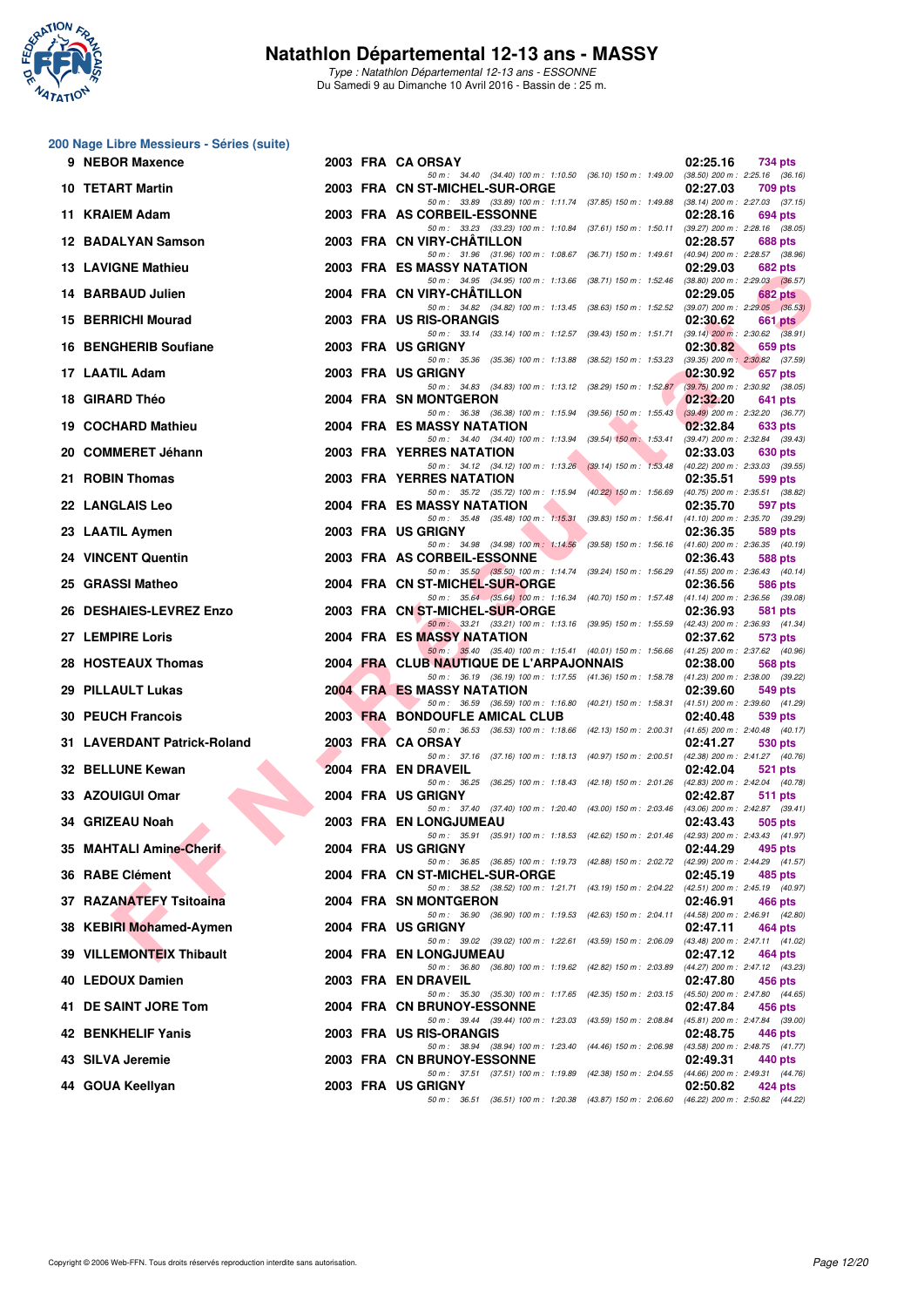

Type : Natathlon Départemental 12-13 ans - ESSONNE Du Samedi 9 au Dimanche 10 Avril 2016 - Bassin de : 25 m.

#### **200 Nage Libre Messieurs - Séries (suite)**

| 45 KHERIF Elias           |                          | <b>2004 FRA YERRES NATATION</b>                                                                                                     | 02:52.91<br>402 pts                                                                 |
|---------------------------|--------------------------|-------------------------------------------------------------------------------------------------------------------------------------|-------------------------------------------------------------------------------------|
| 46 PAGE Adrien            |                          | 50 m: 37.96 (37.96) 100 m: 1:23.05 (45.09) 150 m: 2:08.91<br>2004 FRA CN ST-MICHEL-SUR-ORGE                                         | $(45.86)$ 200 m : 2:52.91 $(44.00)$<br>02:54.59<br><b>386 pts</b>                   |
| 47 TAMILALAGAN Sriven     |                          | 50 m: 38.18 (38.18) 100 m: 1:23.59 (45.41) 150 m: 2:10.61 (47.02) 200 m: 2:54.59 (43.98)<br>2003 FRA US GRIGNY                      | 02:57.76                                                                            |
|                           |                          | 50 m: 40.59 (40.59) 100 m: 1:26.92 (46.33) 150 m: 2:14.47 (47.55) 200 m: 2:57.76 (43.29)                                            | 355 pts                                                                             |
| 48 FRIHA Wassim           |                          | 2003 FRA COULIS NATATION                                                                                                            | 02:58.24<br><b>350 pts</b>                                                          |
| 49 DUBREUIL Antoine       |                          | 50 m: 44.68 (44.68) 100 m: 1:27.33<br>(42.65) 150 m : 2:12.60<br>2004 FRA EN DRAVEIL                                                | (45.27) 200 m : 2:58.24 (45.64)<br>02:59.09<br>342 pts                              |
|                           |                          | 50 m: 39.70 (39.70) 100 m: 1:26.52 (46.82) 150 m: 2:14.28                                                                           | $(47.76)$ 200 m : 2:59.09 $(44.81)$                                                 |
| 50 BAUD Eliott            |                          | 2004 FRA EN DRAVEIL<br>50 m: 40.59 (40.59) 100 m: 1:26.92<br>(46.33) 150 m : 2:14.47                                                | 02:59.41<br><b>339 pts</b><br>$(47.55)$ 200 m : 2:59.41 $(44.94)$                   |
| 51 TRBIC Nikola           |                          | 2003 FRA COULIS NATATION                                                                                                            | 02:59.42<br>339 pts                                                                 |
| 52 GUYON Erwann           |                          | 50 m: 42.20 (42.20) 100 m: 1:29.11 (46.91) 150 m: 2:16.61<br>2004 FRA COULIS NATATION                                               | $(47.50)$ 200 m : 2:59.42 $(42.81)$<br>03:00.42<br>330 pts                          |
|                           |                          | 50 m: 43.85 (43.85) 100 m: 1:30.65 (46.80) 150 m: 2:16.93                                                                           | $(46.28)$ 200 m : 3:00.42 $(43.49)$                                                 |
| 53 GUERY Matysse          |                          | 2004 FRA EN LONGJUMEAU<br>50 m: 40.95 (40.95) 100 m: 1:28.59 (47.64) 150 m: 2:17.35                                                 | 03:01.43<br>320 pts<br>$(48.76)$ 200 m : 3:01.43 $(44.08)$                          |
| 54 FLANT Antoine          |                          | 2003 FRA US RIS-ORANGIS                                                                                                             | 03:02.31<br>312 pts                                                                 |
| 55 DEMISSY Thomas         |                          | 50 m: 42.08 (42.08) 100 m: 1:28.92 (46.84) 150 m: 2:17.44<br>2004 FRA EN DRAVEIL                                                    | $(48.52)$ 200 m : 3:02.31 $(44.87)$<br>03:03.35<br>303 pts                          |
|                           |                          | 50 m: 41.19 (41.19) 100 m: 1:29.25<br>(48.06) 150 m : 2:18.44                                                                       | (49.19) 200 m : 3:03.35 (44.91)                                                     |
| 56 COLAK Devrim           |                          | 2004 FRA SCA 2000 EVRY                                                                                                              | 03:06.01<br><b>280 pts</b>                                                          |
| 57 LEDEY Damien           |                          | 50 m: 43.31 (43.31) 100 m: 1:32.75 (49.44) 150 m: 2:22.78 (50.03) 200 m: 3:06.01 (43.23)<br>2004 FRA CA ORSAY                       | 03:08.18<br>262 pts                                                                 |
|                           |                          | 50 m: 42.70 (42.70) 100 m: 1:33.17 (50.47) 150 m: 2:23.58 (50.41) 200 m: 3:08.18 (44.60)                                            |                                                                                     |
| 58 BOULANGER Maxance      |                          | 2004 FRA EN STE-GENEVIEVE-DES-BOIS<br>50 m: 42.23 (42.23) 100 m: 1:31.41 (49.18) 150 m: 2:21.59 (50.18) 200 m: 3:09.20 (47.61)      | 03:09.20<br>254 pts                                                                 |
| 59 MAZET Idriss           |                          | 2004 FRA US GRIGNY                                                                                                                  | 03:09.84<br>249 pts                                                                 |
| 60 LAO Florian            |                          | 50 m: 39.63 (39.63) 100 m: 1:27.80<br>2003 FRA US GRIGNY                                                                            | (48.17) 150 m: 2:19.57 (51.77) 200 m: 3:09.84 (50.27)<br>03:10.98<br><b>240 pts</b> |
|                           |                          | 50 m: 43.04 (43.04) 100 m: 1:32.46 (49.42) 150 m: 2:24.13 (51.67) 200 m: 3:10.98 (46.85)                                            |                                                                                     |
| 61 BOCQUEL Tristan        |                          | 2004 FRA CN ST-MICHEL-SUR-ORGE<br>50 m: 44.66 (44.66) 100 m: 1:35.66 (51.00) 150 m: 2:23.98                                         | 03:11.03<br><b>239 pts</b><br>$(48.32)$ 200 m : 3:11.03 $(47.05)$                   |
| 62 FLEURISSON Baptiste    |                          | 2004 FRA SCA 2000 EVRY                                                                                                              | 03:11.67<br>234 pts                                                                 |
| 63 WINKLER Hugo           |                          | 50 m : 44.87 (44.87) 100 m : 1:35.43 (50.56) 150 m : 2:26.46<br>2004 FRA CN ST-MICHEL-SUR-ORGE                                      | $(51.03)$ 200 m : 3:11.67 $(45.21)$<br>03:12.65<br>227 pts                          |
|                           |                          | 50 m: 44.38 (44.38) 100 m: 1:34.38 (50.00) 150 m: 2:25.31                                                                           | $(50.93)$ 200 m : 3:12.65 $(47.34)$                                                 |
| 64 ELBAGHLOULI Thomas     |                          | <b>2004 FRA YERRES NATATION</b><br>50 m: 41.21 (41.21) 100 m: 1:31.74 (50.53) 150 m: 2:25.96 (54.22) 200 m: 3:16.52 (50.56)         | 03:16.52<br>$198$ pts                                                               |
| 65 HAMITOUCHE Hugo        |                          | 2004 FRA BONDOUFLE AMICAL CLUB                                                                                                      | 03:22.20<br>$160$ pts                                                               |
| --- CUDRY Hector          |                          | 50 m: 42.13 (42.13) 100 m: 1:33.74 (51.61) 150 m: 2:29.81 (56.07) 200 m: 3:22.20 (52.39)<br>2004 FRA CO ULIS NATATION               |                                                                                     |
| --- HUREL Mathieu         |                          | <b>2004 FRA ES MASSY NATATION</b>                                                                                                   | <b>DNS dec</b><br><b>DNS</b> dec                                                    |
|                           |                          |                                                                                                                                     |                                                                                     |
| 00 Dos Messieurs - Séries | (Dimanche 10 Avril 2016) |                                                                                                                                     |                                                                                     |
|                           |                          |                                                                                                                                     |                                                                                     |
| 1 PARIS Idris             |                          | 2003 FRA COULIS NATATION<br>50 m: 36.67 (36.67) 100 m: 1:15.04 (38.37) 150 m: 1:53.48 (38.44) 200 m: 2:30.76 (37.28)                | 02:30.76<br>894 pts                                                                 |
| 2 MONTELEONE Thomas       |                          | <b>2004 FRA ES MASSY NATATION</b>                                                                                                   | 02:35.34<br>835 pts                                                                 |
| 3 MELIN Tobias            |                          | 50 m: 38.39 (38.39) 100 m: 1:18.13 (39.74) 150 m: 1:57.51 (39.38) 200 m: 2:35.34 (37.83)<br>2003 FRA CLUB NAUTIQUE DE L'ARPAJONNAIS | 02:36.93<br>816 pts                                                                 |
|                           |                          | 50 m: 37.23 (37.23) 100 m: 1:16.63 (39.40) 150 m: 1:57.16 (40.53) 200 m: 2:36.93 (39.77)                                            |                                                                                     |
| 4 CHAMAYOU Gael           |                          | 2003 FRA ES MASSY NATATION<br>50 m: 37.45 (37.45) 100 m: 1:18.06 (40.61) 150 m: 1:59.03 (40.97) 200 m: 2:38.40 (39.37)              | 02:38.40<br>797 pts                                                                 |
| 5 TETART Martin           |                          | 2003 FRA CN ST-MICHEL-SUR-ORGE                                                                                                      | 02:39.07<br><b>789 pts</b>                                                          |
| 6 DA SILVA Martin         |                          | 50 m: 38.07 (38.07) 100 m: 1:18.45 (40.38) 150 m: 1:59.22<br>2003 FRA CN VIRY-CHATILLON                                             | $(40.77)$ 200 m : 2:39.07 $(39.85)$<br>02:42.37<br>749 pts                          |
|                           |                          | 50 m: 37.50 (37.50) 100 m: 1:19.25 (41.75) 150 m: 2:01.55 (42.30) 200 m: 2:42.37 (40.82)                                            |                                                                                     |
| 7 VAREILLAUD Maxime       |                          | 2003 FRA CN ST-MICHEL-SUR-ORGE                                                                                                      | 02:43.88<br>731 pts                                                                 |

## **[200 Dos Messieurs - Séries](http://www.ffnatation.fr/webffn/resultats.php?idact=nat&go=epr&idcpt=38883&idepr=63)** (Dimanche 10 Avril 2016)

| 1 PARIS Idris       |  | 2003 FRA COULIS NATATION       |  |                                                                                          | 02:30.76 | 894 pts |
|---------------------|--|--------------------------------|--|------------------------------------------------------------------------------------------|----------|---------|
|                     |  |                                |  | 50 m: 36.67 (36.67) 100 m: 1:15.04 (38.37) 150 m: 1:53.48 (38.44) 200 m: 2:30.76 (37.28) |          |         |
| 2 MONTELEONE Thomas |  | 2004 FRA ES MASSY NATATION     |  |                                                                                          | 02:35.34 | 835 pts |
|                     |  |                                |  | 50 m: 38.39 (38.39) 100 m: 1:18.13 (39.74) 150 m: 1:57.51 (39.38) 200 m: 2:35.34 (37.83) |          |         |
| 3 MELIN Tobias      |  |                                |  | 2003 FRA CLUB NAUTIQUE DE L'ARPAJONNAIS                                                  | 02:36.93 | 816 pts |
|                     |  |                                |  | 50 m: 37.23 (37.23) 100 m: 1:16.63 (39.40) 150 m: 1:57.16 (40.53) 200 m: 2:36.93 (39.77) |          |         |
| 4 CHAMAYOU Gael     |  | 2003 FRA ES MASSY NATATION     |  |                                                                                          | 02:38.40 | 797 pts |
|                     |  |                                |  | 50 m: 37.45 (37.45) 100 m: 1:18.06 (40.61) 150 m: 1:59.03 (40.97) 200 m: 2:38.40 (39.37) |          |         |
| 5 TETART Martin     |  |                                |  | 2003 FRA CN ST-MICHEL-SUR-ORGE                                                           | 02:39.07 | 789 pts |
|                     |  |                                |  | 50 m: 38.07 (38.07) 100 m: 1:18.45 (40.38) 150 m: 1:59.22 (40.77) 200 m: 2:39.07 (39.85) |          |         |
| 6 DA SILVA Martin   |  | 2003 FRA CN VIRY-CHATILLON     |  |                                                                                          | 02:42.37 | 749 pts |
|                     |  |                                |  | 50 m: 37.50 (37.50) 100 m: 1:19.25 (41.75) 150 m: 2:01.55 (42.30) 200 m: 2:42.37 (40.82) |          |         |
| 7 VAREILLAUD Maxime |  | 2003 FRA CN ST-MICHEL-SUR-ORGE |  |                                                                                          | 02:43.88 | 731 pts |
|                     |  |                                |  | 50 m: 39.29 (39.29) 100 m: 1:20.31 (41.02) 150 m: 2:02.85 (42.54) 200 m: 2:43.88 (41.03) |          |         |
| 8 BARBAUD Julien    |  | 2004 FRA CN VIRY-CHATILLON     |  |                                                                                          | 02:44.26 | 727 pts |
|                     |  |                                |  | 50 m: 38.92 (38.92) 100 m: 1:20.41 (41.49) 150 m: 2:03.42 (43.01) 200 m: 2:44.26 (40.84) |          |         |
| 9 BADALYAN Samson   |  | 2003 FRA CN VIRY-CHÂTILLON     |  |                                                                                          | 02:45.07 | 717 pts |
|                     |  |                                |  | 50 m: 38.22 (38.22) 100 m: 1:19.37 (41.15) 150 m: 2:02.76 (43.39) 200 m: 2:45.07 (42.31) |          |         |
| 10 LAATIL Adam      |  | 2003 FRA US GRIGNY             |  |                                                                                          | 02:46.04 | 706 pts |
|                     |  |                                |  | 50 m: 39.49 (39.49) 100 m: 1:21.56 (42.07) 150 m: 2:04.60 (43.04) 200 m: 2:46.04 (41.44) |          |         |
| 11 COMMERET Jéhann  |  | 2003 FRA YERRES NATATION       |  |                                                                                          | 02:46.77 | 698 pts |
|                     |  |                                |  | 50 m: 39.34 (39.34) 100 m: 1:22.12 (42.78) 150 m: 2:05.11 (42.99) 200 m: 2:46.77 (41.66) |          |         |
| 12 NEBOR Maxence    |  | 2003 FRA CA ORSAY              |  |                                                                                          | 02:48.81 | 674 pts |
|                     |  |                                |  | 50 m: 40.53 (40.53) 100 m: 1:24.30 (43.77) 150 m: 2:07.69 (43.39) 200 m: 2:48.81 (41.12) |          |         |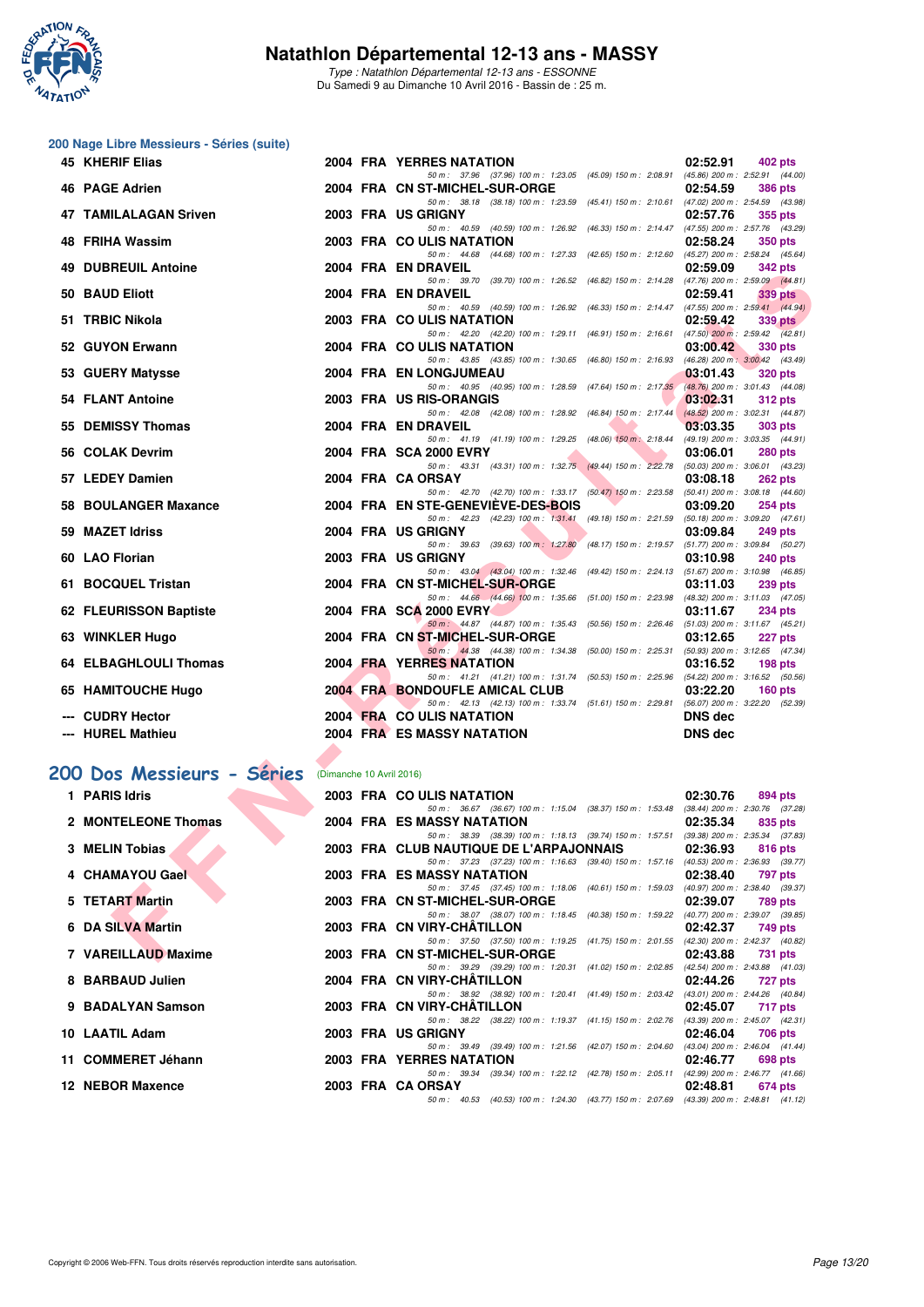

Type : Natathlon Départemental 12-13 ans - ESSONNE Du Samedi 9 au Dimanche 10 Avril 2016 - Bassin de : 25 m.

# **200 Dos Messieurs - Séries (suite)**

| 13 KRAIEM Adam               |  | 2003 FRA AS CORBEIL-ESSONNE<br>02:52.40<br>634 pts                                                                                                                                                                                       |  |
|------------------------------|--|------------------------------------------------------------------------------------------------------------------------------------------------------------------------------------------------------------------------------------------|--|
| 14 DESHAIES-LEVREZ Enzo      |  | 50 m: 41.50 (41.50) 100 m: 1:25.34 (43.84) 150 m: 2:09.34 (44.00) 200 m: 2:52.40 (43.06)<br>2003 FRA CN ST-MICHEL-SUR-ORGE<br>02:52.61<br>632 pts                                                                                        |  |
| 15 LAATIL Aymen              |  | 50 m : 39.69 (39.69) 100 m : 1:23.95 (44.26) 150 m : 2:08.60 (44.65) 200 m : 2:52.61 (44.01)<br>2003 FRA US GRIGNY<br>02:52.89<br>629 pts                                                                                                |  |
| <b>16 LEMPIRE Loris</b>      |  | 50 m: 39.87 (39.87) 100 m: 1:23.78 (43.91) 150 m: 2:09.71 (45.93) 200 m: 2:52.89 (43.18)<br>2004 FRA ES MASSY NATATION<br>02:53.71<br>620 pts                                                                                            |  |
| 17 HOSTEAUX Thomas           |  | 50 m: 41.69 (41.69) 100 m: 1:26.35 (44.66) 150 m: 2:10.71 (44.36) 200 m: 2:53.71 (43.00)<br>2004 FRA CLUB NAUTIQUE DE L'ARPAJONNAIS<br>02:54.17<br>615 pts                                                                               |  |
| 18 COCHARD Mathieu           |  | 50 m: 42.87 (42.87) 100 m: 1:29.12 (46.25) 150 m: 2:13.18 (44.06) 200 m: 2:54.17 (40.99)<br>2004 FRA ES MASSY NATATION<br>02:54.61<br>610 pts                                                                                            |  |
| 19 GRASSI Matheo             |  | 50 m: 41.16 (41.16) 100 m: 1:25.74 (44.58) 150 m: 2:10.42 (44.68) 200 m: 2:54.61 (44.19)<br>2004 FRA CN ST-MICHEL-SUR-ORGE<br>02:54.99<br>$606$ pts                                                                                      |  |
| 20 VINCENT Quentin           |  | 50 m: 42.78 (42.78) 100 m: 1:27.38 (44.60) 150 m: 2:13.05 (45.67) 200 m: 2:54.99 (41.94)<br>2003 FRA AS CORBEIL-ESSONNE<br>02:55.53<br>601 pts                                                                                           |  |
| 21 LEDOUX Damien             |  | 50 m: 42.43 (42.43) 100 m: 1:27.29 (44.86) 150 m: 2:12.00 (44.71) 200 m: 2:55.53 (43.53)<br>2003 FRA EN DRAVEIL<br>02:55.97<br>596 pts                                                                                                   |  |
| 22 BENGHERIB Soufiane        |  | 50 m: 40.22 (40.22) 100 m: 1:25.10 (44.88) 150 m: 2:11.13 (46.03) 200 m: 2:55.97 (44.84)<br>2003 FRA US GRIGNY<br>02:56.38<br>591 pts                                                                                                    |  |
| 23 BOUCAS Joan               |  | 50 m: 42.53 (42.53) 100 m: 1:27.18 (44.65) 150 m: 2:12.44 (45.26) 200 m: 2:56.38 (43.94)<br>2004 FRA CN VIRY-CHATILLON<br>02:57.20<br>583 pts                                                                                            |  |
| 24 AZOUIGUI Omar             |  | 50 m: 41.15 (41.15) 100 m: 1:28.50 (47.35) 150 m: 2:15.96 (47.46) 200 m: 2:57.20 (41.24)<br>2004 FRA US GRIGNY<br>02:58.08<br>574 pts                                                                                                    |  |
| 25 GIRARD Théo               |  | 50 m: 42.33 (42.33) 100 m: 1:28.53 (46.20) 150 m: 2:15.05 (46.52) 200 m: 2:58.08 (43.03)<br>2004 FRA SN MONTGERON<br>02:58.74<br>567 pts<br>50 m: 44.34 (44.34) 100 m: 1:30.37 (46.03) 150 m: 2:15.87<br>(45.50) 200 m : 2:58.74 (42.87) |  |
| 26 MAHTALI Amine-Cherif      |  | 2004 FRA US GRIGNY<br>02:58.80<br>566 pts<br>50 m: 42.44 (42.44) 100 m: 1:28.47<br>(46.03) 150 m : 2:14.10 (45.63) 200 m : 2:58.80 (44.70)                                                                                               |  |
| 27 RABE Clément              |  | 2004 FRA CN ST-MICHEL-SUR-ORGE<br>02:59.04<br>564 pts<br>50 m: 41.60 (41.60) 100 m: 1:27.56<br>(45.96) 150 m : 2:14.09 (46.53) 200 m : 2:59.04 (44.95)                                                                                   |  |
| 28 GRIZEAU Noah              |  | 2003 FRA EN LONGJUMEAU<br>03:00.14<br>552 pts<br>50 m: 43.77 (43.77) 100 m: 1:29.33 (45.56) 150 m: 2:15.36 (46.03) 200 m: 3:00.14 (44.78)                                                                                                |  |
| 29 PAGE Adrien               |  | 2004 FRA CN ST-MICHEL-SUR-ORGE<br>03:01.45<br>539 pts<br>50 m: 43.37 (43.37) 100 m: 1:29.72 (46.35) 150 m: 2:15.86 (46.14) 200 m: 3:01.45 (45.59)                                                                                        |  |
| 30 ROBIN Thomas              |  | 2003 FRA YERRES NATATION<br>03:01.87<br>535 pts<br>50 m: 43.71 (43.71) 100 m: 1:30.76 (47.05) 150 m: 2:17.69 (46.93) 200 m: 3:01.87 (44.18)                                                                                              |  |
| 31 VILLEMONTEIX Thibault     |  | 2004 FRA EN LONGJUMEAU<br>03:06.45<br>490 pts<br>50 m: 46.57 (46.57) 100 m: 1:34.13 (47.56) 150 m: 2:20.69 (46.56) 200 m: 3:06.45 (45.76)                                                                                                |  |
| <b>32 PEUCH Francois</b>     |  | 2003 FRA BONDOUFLE AMICAL CLUB<br>03:06.72<br>487 pts<br>50 m : 42.80 (42.80) 100 m : 1:29.49 (46.69) 150 m : 2:19.40 (49.91) 200 m : 3:06.72 (47.32)                                                                                    |  |
| 33 FRIHA Wassim              |  | 2003 FRA CO ULIS NATATION<br>03:06.89<br>485 pts<br>50 m: 43.57 (43.57) 100 m: 1:30.99 (47.42) 150 m: 2:20.16 (49.17) 200 m: 3:06.89 (46.73)                                                                                             |  |
| 34 GUERY Matysse             |  | 2004 FRA EN LONGJUMEAU<br>03:08.80<br>467 pts<br>50 m: 42.97 (42.97) 100 m: 1:31.84 (48.87) 150 m: 2:20.73<br>(48.89) 200 m : 3:08.80 (48.07)                                                                                            |  |
| 35 LAVERDANT Patrick-Roland  |  | 2003 FRA CA ORSAY<br>03:09.73<br>458 pts<br>50 m: 45.59 (45.59) 100 m: 1:34.13 (48.54) 150 m: 2:22.91 (48.78) 200 m: 3:09.73 (46.82)                                                                                                     |  |
| <b>36 BAUD Eliott</b>        |  | 2004 FRA EN DRAVEIL<br>03:11.06<br>446 pts<br>50 m: 44.72 (44.72) 100 m: 1:33.92 (49.20) 150 m: 2:23.27 (49.35) 200 m: 3:11.06 (47.79)                                                                                                   |  |
| 37 RAZANATEFY Tsitoaina      |  | 2004 FRA SN MONTGERON<br>03:13.86<br>421 pts<br>50 m: 47.86 (47.86) 100 m: 1:36.95 (49.09) 150 m: 2:27.03 (50.08) 200 m: 3:13.86 (46.83)                                                                                                 |  |
| <b>38 DUBREUIL Antoine</b>   |  | 2004 FRA EN DRAVEIL<br>03:15.98<br>402 pts<br>50 m: 47.52 (47.52) 100 m: 1:38.83 (51.31) 150 m: 2:29.59 (50.76) 200 m: 3:15.98 (46.39)                                                                                                   |  |
| 39 BELLUNE Kewan             |  | 2004 FRA EN DRAVEIL<br>03:16.08<br><b>401 pts</b><br>50 m: 46.64 (46.64) 100 m: 1:38.23 (51.59) 150 m: 2:28.15<br>(49.92) 200 m : 3:16.08 (47.93)                                                                                        |  |
| 40 KEBIRI Mohamed-Aymen      |  | 2004 FRA US GRIGNY<br>03:16.68<br>396 pts<br>50 m : 46.72 (46.72) 100 m : 1:36.96 (50.24) 150 m : 2:27.20<br>(50.24) 200 m : 3:16.68 (49.48)                                                                                             |  |
| 41 BOCQUEL Tristan           |  | 2004 FRA CN ST-MICHEL-SUR-ORGE<br>03:16.96<br>393 pts<br>50 m : 47.58 (47.58) 100 m : 1:38.18 (50.60) 150 m : 2:28.91<br>(50.73) 200 m : 3:16.96 (48.05)                                                                                 |  |
| <b>42 DEMISSY Thomas</b>     |  | 2004 FRA EN DRAVEIL<br>03:18.73<br><b>378 pts</b><br>50 m: 46.54 (46.54) 100 m: 1:37.52 (50.98) 150 m: 2:28.37<br>(50.85) 200 m : 3:18.73 (50.36)                                                                                        |  |
| <b>43 TAMILALAGAN Sriven</b> |  | 2003 FRA USGRIGNY<br>03:20.36<br><b>365 pts</b><br>$(51.69)$ 200 m : 3:20.36 $(50.20)$<br>50 m: 46.41 (46.41) 100 m: 1:38.47 (52.06) 150 m: 2:30.16                                                                                      |  |
| 44 GOUA Keellyan             |  | 2003 FRA US GRIGNY<br>03:21.89<br>352 pts<br>50 m: 45.13 (45.13) 100 m: 1:37.90<br>(53.10) 200 m : 3:21.89 (50.89)<br>(52.77) 150 m : 2:31.00                                                                                            |  |
| 45 BOULANGER Maxance         |  | 2004 FRA EN STE-GENEVIEVE-DES-BOIS<br>03:22.98<br>343 pts<br>50 m : 48.60 (48.60) 100 m : 1:40.50 (51.90) 150 m : 2:33.53 (53.03) 200 m : 3:22.98 (49.45)                                                                                |  |
| 46 FLANT Antoine             |  | 2003 FRA US RIS-ORANGIS<br>03:24.21<br>333 pts<br>50 m: 47.54 (47.54) 100 m: 1:38.59<br>(51.05) 150 m: 2:32.87 (54.28) 200 m: 3:24.21 (51.34)                                                                                            |  |
| 47 KHERIF Elias              |  | 2004 FRA YERRES NATATION<br>03:25.13<br><b>326 pts</b><br>50 m : 47.30 (47.30) 100 m : 1:39.82 (52.52) 150 m : 2:33.84 (54.02) 200 m : 3:25.13 (51.29)                                                                                   |  |
| 48 WINKLER Hugo              |  | 2004 FRA CN ST-MICHEL-SUR-ORGE<br>03:27.03<br><b>311 pts</b><br>50 m: 50.04 (50.04) 100 m: 1:41.81 (51.77) 150 m: 2:33.92 (52.11) 200 m: 3:27.03 (53.11)                                                                                 |  |
|                              |  |                                                                                                                                                                                                                                          |  |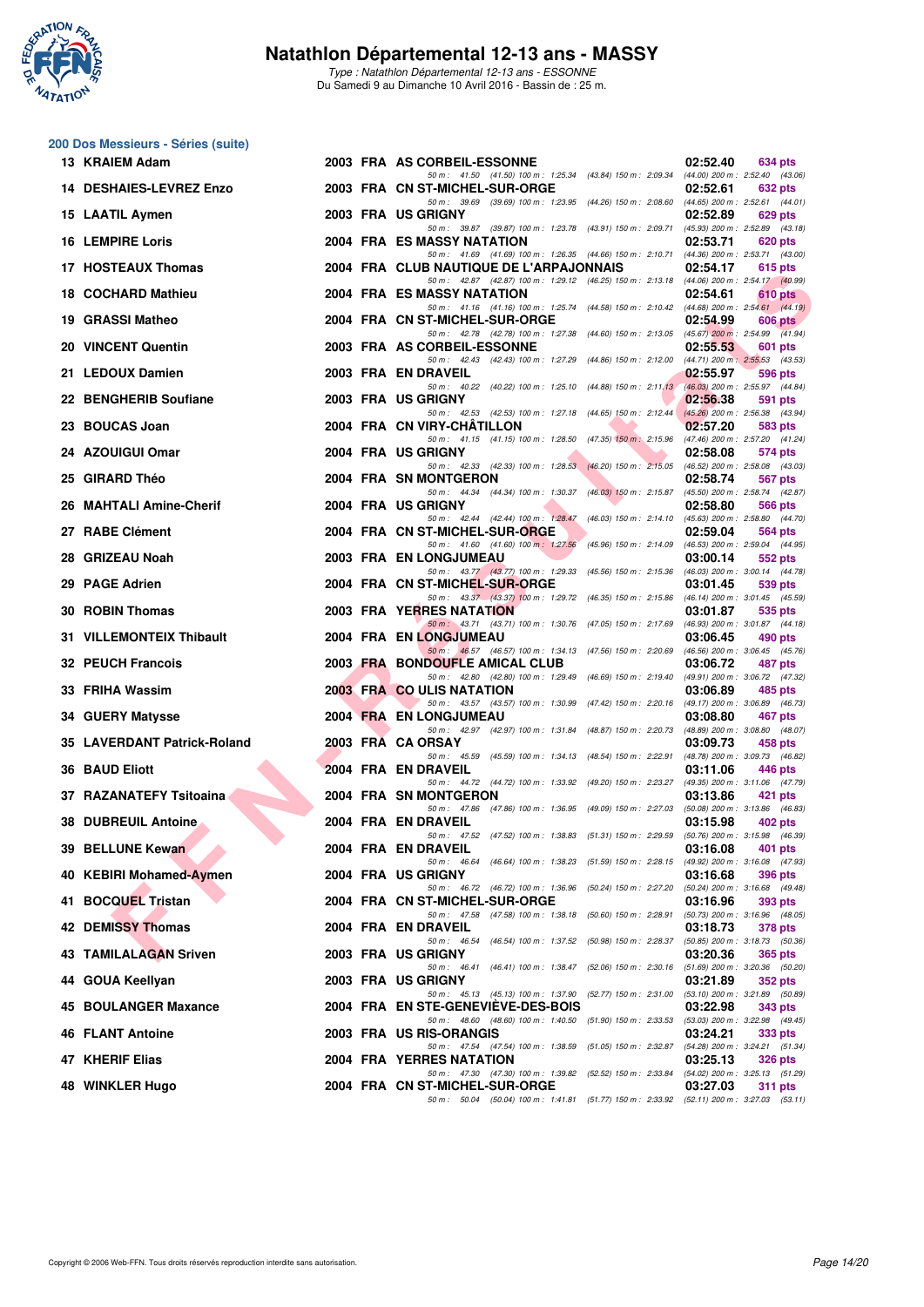

Type : Natathlon Départemental 12-13 ans - ESSONNE Du Samedi 9 au Dimanche 10 Avril 2016 - Bassin de : 25 m.

# **200 Dos Messieurs - Séries (suite)**

| 49 FLEURISSON Baptiste |  | 2004 FRA SCA 2000 EVRY                                                                       | 03:28.58       | $299$ pts      |
|------------------------|--|----------------------------------------------------------------------------------------------|----------------|----------------|
|                        |  | 50 m: 49.23 (49.23) 100 m: 1:42.85 (53.62) 150 m: 2:37.34 (54.49) 200 m: 3:28.58 (51.24)     |                |                |
| 50 COLAK Devrim        |  | 2004 FRA SCA 2000 EVRY                                                                       | 03:29.40       | <b>293 pts</b> |
|                        |  | 50 m: 50.31 (50.31) 100 m: 1:45.13 (54.82) 150 m: 2:39.25 (54.12) 200 m: 3:29.40 (50.15)     |                |                |
| 51 LEDEY Damien        |  | 2004 FRA CA ORSAY                                                                            | 03:31.43       | <b>278 pts</b> |
|                        |  | 50 m: 50.19 (50.19) 100 m: 1:45.23 (55.04) 150 m: 2:40.08 (54.85) 200 m: 3:31.43 (51.35)     |                |                |
| 52 GUYON Erwann        |  | 2004 FRA CO ULIS NATATION                                                                    | 03:32.72       | <b>269 pts</b> |
|                        |  | 50 m: 49.83 (49.83) 100 m: 1:45.00 (55.17) 150 m: 2:39.35 (54.35) 200 m: 3:32.72 (53.37)     |                |                |
| 53 ELBAGHLOULI Thomas  |  | 2004 FRA YERRES NATATION                                                                     | 03:34.54       | <b>256 pts</b> |
|                        |  | 50 m: 48.84 (48.84) 100 m: 1:46.40 (57.56) 150 m: 2:42.84 (56.44) 200 m: 3:34.54 (51.70)     |                |                |
| 54 LAO Florian         |  | 2003 FRA US GRIGNY                                                                           | 03:38.13       | <b>232 pts</b> |
|                        |  | 50 m: 50.84 (50.84) 100 m: 1:45.88 (55.04) 150 m: 2:42.23 (56.35) 200 m: 3:38.13 (55.90)     |                |                |
| 55 HAMITOUCHE Hugo     |  | 2004 FRA BONDOUFLE AMICAL CLUB                                                               | 04:03.20       | $95$ pts       |
|                        |  | 50 m: 55.25 (55.25) 100 m: 1:59.02 (1:03.77) 150 m: 3:03.56 (1:04.54) 200 m: 4:03.20 (59.64) |                |                |
| --- TRBIC Nikola       |  | 2003 FRA COULIS NATATION                                                                     | <b>DSQ Vi</b>  |                |
| --- CUDRY Hector       |  | 2004 FRA COULIS NATATION                                                                     | <b>DNS dec</b> |                |

#### **[100 Brasse Messieurs - Séries](http://www.ffnatation.fr/webffn/resultats.php?idact=nat&go=epr&idcpt=38883&idepr=72)** (Samedi 9 Avril 2016)

|   | ELDAUHLUULI HIUIIIAS                                |  | <b>I ENNES NATATION</b>                                                                                                    |                          | UJ.J4.J4       | zuu pis                                                 |
|---|-----------------------------------------------------|--|----------------------------------------------------------------------------------------------------------------------------|--------------------------|----------------|---------------------------------------------------------|
|   | 54 LAO Florian                                      |  | 50 m: 48.84 (48.84) 100 m: 1:46.40 (57.56) 150 m: 2:42.84 (56.44) 200 m: 3:34.54 (51.70)<br>2003 FRA US GRIGNY             |                          | 03:38.13       | <b>232 pts</b>                                          |
|   | 55 HAMITOUCHE Hugo                                  |  | 50 m: 50.84 (50.84) 100 m: 1:45.88 (55.04) 150 m: 2:42.23 (56.35) 200 m: 3:38.13 (55.90)<br>2004 FRA BONDOUFLE AMICAL CLUB |                          | 04:03.20       | $95$ pts                                                |
|   | <b>TRBIC Nikola</b>                                 |  | 50 m: 55.25 (55.25) 100 m: 1:59.02 (1:03.77) 150 m: 3:03.56 (1:04.54) 200 m: 4:03.20 (59.64)<br>2003 FRA COULIS NATATION   |                          | <b>DSQ Vi</b>  |                                                         |
|   | <b>CUDRY Hector</b>                                 |  | 2004 FRA COULIS NATATION                                                                                                   |                          | <b>DNS</b> dec |                                                         |
|   |                                                     |  |                                                                                                                            |                          |                |                                                         |
|   | 100 Brasse Messieurs - Séries (Samedi 9 Avril 2016) |  |                                                                                                                            |                          |                |                                                         |
|   | 1 MELIN Tobias                                      |  | 2003 FRA CLUB NAUTIQUE DE L'ARPAJONNAIS                                                                                    |                          | 01:20.97       | 821 pts                                                 |
|   | 2 PARIS Idris                                       |  | 2003 FRA COULIS NATATION                                                                                                   | 50 m : 37.72             | 01:21.02       | (37.72) 100 m: 1:20.97 (43.25)<br>820 pts               |
|   | 3 DA SILVA Martin                                   |  | 2003 FRA CN VIRY-CHÂTILLON                                                                                                 | 50 m: 38.24              | 01:23.11       | $(38.24)$ 100 m : 1:21.02 $(42.78)$<br>773 pts          |
|   | <b>CRETET Dorian</b>                                |  | 2003 FRA ES MASSY NATATION                                                                                                 | 50 m : 38.44             |                | (38.44) 100 m: 1:23.11 (44.67)                          |
|   |                                                     |  |                                                                                                                            | 50 m : 39.68             | 01:23.48       | 765 pts<br>$(39.68)$ 100 m : 1:23.48 $(43.80)$          |
|   | <b>HERNANDEZ Dorian</b>                             |  | 2003 FRA CN BRUNOY-ESSONNE                                                                                                 | 50 m: 39.82              | 01:23.81       | 758 pts<br>(39.82) 100 m : 1:23.81 (43.99)              |
| 6 | <b>TETART Martin</b>                                |  | 2003 FRA CN ST-MICHEL-SUR-ORGE                                                                                             |                          | 01:25.15       | <b>729 pts</b>                                          |
|   | 7 KAILASAPILLAI Vithusan                            |  | 2003 FRA ES MASSY NATATION                                                                                                 | 50 m : 40.01             | 01:25.33       | $(40.01)$ 100 m : 1:25.15 $(45.14)$<br><b>725 pts</b>   |
|   | 8 MONTELEONE Thomas                                 |  | <b>2004 FRA ES MASSY NATATION</b>                                                                                          |                          | 01:26.87       | 50 m: 40.33 (40.33) 100 m: 1:25.33 (45.00)<br>692 pts   |
|   |                                                     |  |                                                                                                                            | $50 m$ : $40.56$         |                | $(40.56)$ 100 m : 1:26.87 $(46.31)$                     |
| 9 | <b>CHAMAYOU Gael</b>                                |  | 2003 FRA ES MASSY NATATION                                                                                                 |                          | 01:27.89       | 671 pts<br>50 m: 41.19 (41.19) 100 m: 1:27.89 (46.70)   |
|   | 10 COMMERET Jéhann                                  |  | <b>2003 FRA YERRES NATATION</b>                                                                                            |                          | 01:28.28       | 663 pts<br>50 m: 40.79 (40.79) 100 m: 1:28.28 (47.49)   |
|   | 11 DESHAIES-LEVREZ Enzo                             |  | 2003 FRA CN ST-MICHEL-SUR-ORGE                                                                                             |                          | 01:29.78       | 633 pts                                                 |
|   | 12 BARBAUD Julien                                   |  | 2004 FRA CN VIRY-CHÂTILLON                                                                                                 |                          | 01:30.51       | 50 m: 41.65 (41.65) 100 m: 1:29.78 (48.13)<br>618 pts   |
|   | 13 ROBIN Thomas                                     |  | <b>2003 FRA YERRES NATATION</b>                                                                                            |                          | 01:31.28       | 50 m: 43.27 (43.27) 100 m: 1:30.51 (47.24)              |
|   |                                                     |  |                                                                                                                            | 50 m : 42.90             |                | 603 pts<br>(42.90) 100 m: 1:31.28 (48.38)               |
|   | 14 LEDOUX Damien                                    |  | 2003 FRA EN DRAVEIL                                                                                                        |                          | 01:32.19       | 585 pts<br>50 m: 42.87 (42.87) 100 m: 1:32.19 (49.32)   |
|   | <b>15 BADALYAN Samson</b>                           |  | 2003 FRA CN VIRY-CHÂTILLON                                                                                                 |                          | 01:32.20       | 585 pts                                                 |
|   | <b>16 LANGLAIS Leo</b>                              |  | 2004 FRA ES MASSY NATATION                                                                                                 |                          | 01:32.26       | 50 m: 42.56 (42.56) 100 m: 1:32.20 (49.64)<br>584 pts   |
|   | 17 NEBOR Maxence                                    |  | 2003 FRA CA ORSAY                                                                                                          |                          | 01:32.45       | 50 m : 43.97 (43.97) 100 m : 1:32.26 (48.29)<br>580 pts |
|   | <b>18 VAREILLAUD Maxime</b>                         |  | 2003 FRA CN ST-MICHEL-SUR-ORGE                                                                                             | 50 m : 44.56             |                | (44.56) 100 m: 1:32.45 (47.89)                          |
|   |                                                     |  |                                                                                                                            | 50 m : 43.39             | 01:32.80       | 574 pts<br>$(43.39)$ 100 m : 1:32.80 $(49.41)$          |
|   | 19 BELLUNE Kewan                                    |  | 2004 FRA EN DRAVEIL                                                                                                        |                          | 01:34.16       | 548 pts<br>50 m: 44.64 (44.64) 100 m: 1:34.16 (49.52)   |
|   | 20 MAGNE Matthieu                                   |  | 2003 FRA CN BRUNOY-ESSONNE                                                                                                 |                          | 01:35.97       | 515 pts                                                 |
|   | 21 PEUCH Francois                                   |  | 2003 FRA BONDOUFLE AMICAL CLUB                                                                                             |                          | 01:36.74       | 50 m: 45.34 (45.34) 100 m: 1:35.97 (50.63)<br>501 pts   |
|   | 22 BERRICHI Mourad                                  |  | 2003 FRA US RIS-ORANGIS                                                                                                    | $50 m$ : $45.40$         | 01:37.40       | (45.40) 100 m : 1:36.74 (51.34)<br>489 pts              |
|   |                                                     |  |                                                                                                                            | 50 m : 45.90             |                | $(45.90)$ 100 m : 1:37.40 $(51.50)$                     |
|   | 23 KRAIEM Adam                                      |  | 2003 FRA AS CORBEIL-ESSONNE                                                                                                | $50 \text{ m}$ : $46.40$ | 01:37.56       | 487 pts<br>$(46.40)$ 100 m : 1:37.56 $(51.16)$          |
|   | 24 KHERIF Elias                                     |  | <b>2004 FRA YERRES NATATION</b>                                                                                            |                          | 01:38.65       | 468 pts<br>50 m: 45.73 (45.73) 100 m: 1:38.65 (52.92)   |
|   | 25 BENGHERIB Soufiane                               |  | 2003 FRA US GRIGNY                                                                                                         |                          | 01:38.82       | 465 pts                                                 |
|   | 26 AZOUIGUI Omar                                    |  | 2004 FRA US GRIGNY                                                                                                         |                          | 01:39.49       | 50 m : 47.96 (47.96) 100 m : 1:38.82 (50.86)<br>453 pts |
|   |                                                     |  |                                                                                                                            |                          |                | 50 m : 47.90 (47.90) 100 m : 1:39.49 (51.59)            |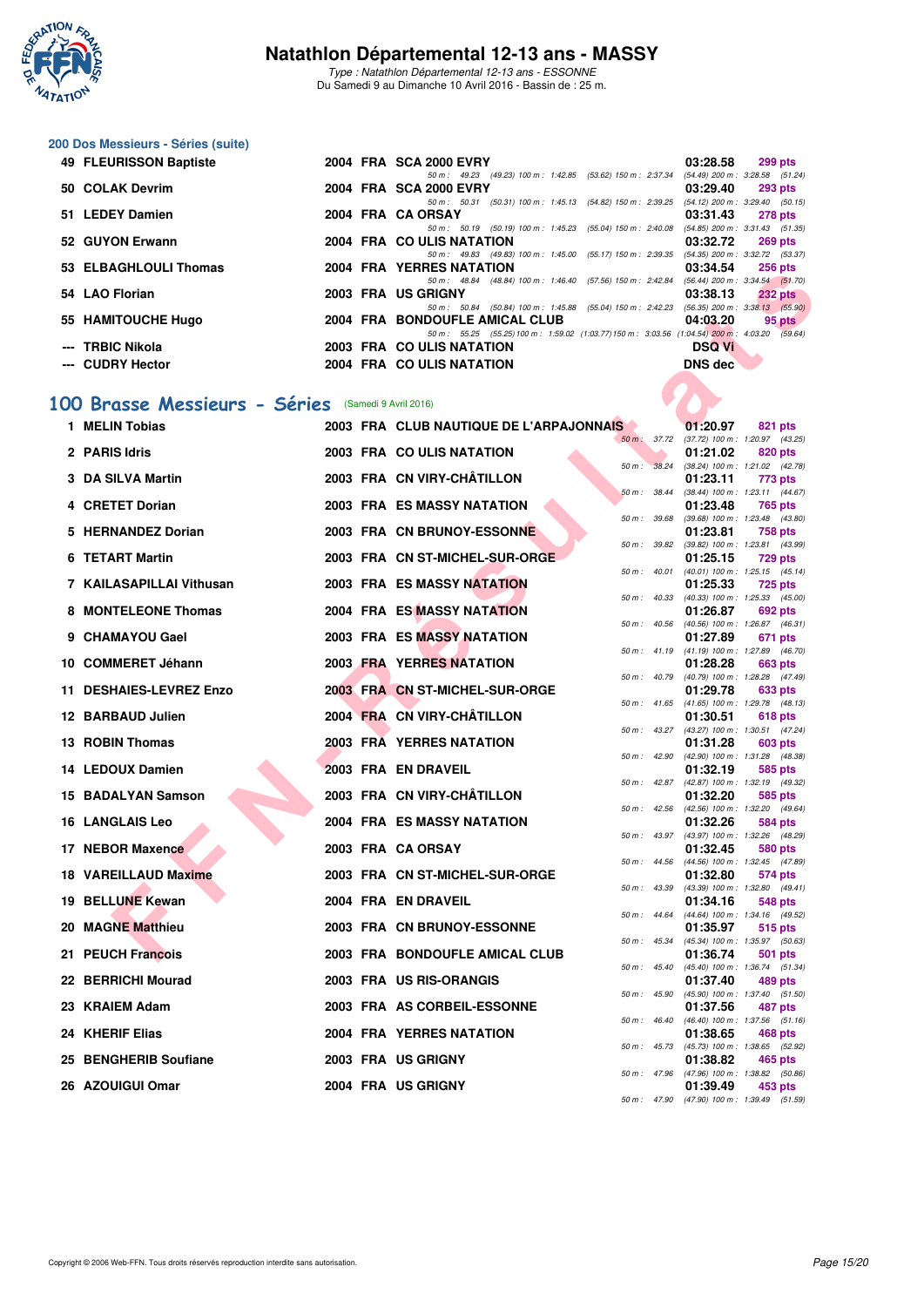

Type : Natathlon Départemental 12-13 ans - ESSONNE Du Samedi 9 au Dimanche 10 Avril 2016 - Bassin de : 25 m.

# **100 Brasse Messieurs - Séries (suite)**

|     | 27 RABE Clément             |  | 2004 FRA CN ST-MICHEL-SUR-ORGE          |                |                | 01:39.59 | 452 pts                                                      |
|-----|-----------------------------|--|-----------------------------------------|----------------|----------------|----------|--------------------------------------------------------------|
|     | 28 LAATIL Aymen             |  | 2003 FRA US GRIGNY                      |                |                | 01:39.81 | 50 m: 47.91 (47.91) 100 m: 1:39.59 (51.68)<br>448 pts        |
|     | 29 COCHARD Mathieu          |  | 2004 FRA ES MASSY NATATION              | 50 m: 46.32    |                | 01:40.11 | (46.32) 100 m: 1:39.81 (53.49)<br>443 pts                    |
| 30  | <b>MAHTALI Amine-Cherif</b> |  | 2004 FRA US GRIGNY                      |                | 50 m : 47.23   | 01:40.74 | $(47.23)$ 100 m : 1:40.11 $(52.88)$<br>432 pts               |
|     | 31 CUDRY Hector             |  | 2004 FRA COULIS NATATION                |                | $50 m$ : 48.18 | 01:41.19 | (48.18) 100 m : 1:40.74 (52.56)<br>425 pts                   |
|     | <b>32 LEMPIRE Loris</b>     |  | 2004 FRA ES MASSY NATATION              |                | 50 m : 47.34   | 01:41.41 | (47.34) 100 m: 1:41.19 (53.85)<br>421 pts                    |
|     | 33 RAZANATEFY Tsitoaina     |  | 2004 FRA SN MONTGERON                   |                | 50 m: 48.23    | 01:41.53 | $(48.23)$ 100 m : 1:41.41 $(53.18)$<br>419 pts               |
|     | 34 GUERY Matysse            |  | 2004 FRA EN LONGJUMEAU                  | 50 m: 49.12    |                | 01:41.68 | $(49.12)$ 100 m : 1:41.53 $(52.41)$<br>417 pts               |
|     | <b>35 LAVIGNE Mathieu</b>   |  | 2003 FRA ES MASSY NATATION              | 50 m: 48.56    |                | 01:41.81 | (48.56) 100 m: 1:41.68 (53.12)<br>415 pts                    |
|     | 36 SILVA Jeremie            |  | 2003 FRA CN BRUNOY-ESSONNE              |                | $50 m$ : 48.22 | 01:41.86 | (48.22) 100 m: 1:41.81 (53.59)<br>414 pts                    |
|     | 37 PILLAULT Lukas           |  | 2004 FRA ES MASSY NATATION              |                | $50 m$ : 47.59 | 01:42.04 | (47.59) 100 m: 1:41.86 (54.27)<br>411 pts                    |
|     | 38 GRASSI Matheo            |  | 2004 FRA CN ST-MICHEL-SUR-ORGE          | $50 m$ : 48.63 |                | 01:42.06 | (48.63) 100 m: 1:42.04 (53.41)<br>411 pts                    |
|     | 39 KHIAR Yacine             |  | 2003 FRA CN VIRY-CHÂTILLON              | $50 m$ :       | 49.65          | 01:42.09 | (49.65) 100 m: 1:42.06 (52.41)<br>410 pts                    |
|     | 40 WINKLER Hugo             |  | 2004 FRA CN ST-MICHEL-SUR-ORGE          |                | $50 m$ : 47.27 | 01:42.50 | (47.27) 100 m: 1:42.09 (54.82)<br>404 pts                    |
|     | 41 HOSTEAUX Thomas          |  | 2004 FRA CLUB NAUTIQUE DE L'ARPAJONNAIS | 50 m: 47.78    |                | 01:42.55 | (47.78) 100 m : 1:42.50 (54.72)<br>403 pts                   |
|     | 42 BENKHELIF Yanis          |  | 2003 FRA US RIS-ORANGIS                 |                | 50 m: 48.14    | 01:43.37 | (48.14) 100 m: 1:42.55 (54.41)<br><b>390 pts</b>             |
|     | 43 LAATIL Adam              |  | 2003 FRA US GRIGNY                      |                | 50 m : 47.64   | 01:43.89 | (47.64) 100 m: 1:43.37 (55.73)<br><b>382 pts</b>             |
|     | 44 TAMILALAGAN Sriven       |  | 2003 FRA US GRIGNY                      |                | $50 m$ : 49.19 | 01:44.18 | (49.19) 100 m: 1:43.89 (54.70)<br>377 pts                    |
|     | 45 GOUA Keellyan            |  | 2003 FRA US GRIGNY                      |                | 50 m: 49.34    | 01:44.37 | (49.34) 100 m: 1:44.18 (54.84)<br>374 pts                    |
|     | 46 FRIHA Wassim             |  | 2003 FRA COULIS NATATION                | 50 m: 43.38    |                | 01:44.80 | (43.38) 100 m: 1:44.37 (1:00.99)<br><b>368 pts</b>           |
| 47  | <b>BOULANGER Maxance</b>    |  | 2004 FRA EN STE-GENEVIÈVE-DES-BOIS      | 50 m: 47.70    |                | 01:45.06 | $(47.70)$ 100 m : 1:44.80 $(57.10)$<br><b>364 pts</b>        |
|     | 48 PAGE Adrien              |  | 2004 FRA CN ST-MICHEL-SUR-ORGE          | 50 m: 50.38    |                | 01:45.22 | (50.38) 100 m: 1:45.06 (54.68)<br><b>361 pts</b>             |
|     | <b>49 VINCENT Quentin</b>   |  | 2003 FRA AS CORBEIL-ESSONNE             |                | 50 m: 50.40    | 01:45.24 | (50.40) 100 m: 1:45.22 (54.82)<br>361 pts                    |
|     | 50 DE SAINT JORE Tom        |  | 2004 FRA CN BRUNOY-ESSONNE              |                |                | 01:45.44 | 50 m: 49.47 (49.47) 100 m: 1:45.24 (55.77)<br><b>358 pts</b> |
|     | 51 TRBIC Nikola             |  | 2003 FRA COULIS NATATION                | 50 m: 50.20    |                | 01:45.80 | (50.20) 100 m : 1:45.44 (55.24)<br>353 pts                   |
|     | 52 VILLEMONTEIX Thibault    |  | 2004 FRA EN LONGJUMEAU                  |                | 50 m : 51.03   | 01:46.16 | $(51.03)$ 100 m : 1:45.80 $(54.77)$<br>347 pts               |
|     | <b>FLANT Antoine</b>        |  | 2003 FRA US RIS-ORANGIS                 |                | 50 m: 50.48    | 01:46.48 | $(50.48)$ 100 m : 1:46.16 $(55.68)$<br><b>343 pts</b>        |
|     | 54 LAO Florian              |  | 2003 FRA US GRIGNY                      |                | 50 m : 50.84   | 01:46.63 | (50.84) 100 m: 1:46.48 (55.64)<br><b>340 pts</b>             |
|     | 55 DUBREUIL Antoine         |  | 2004 FRA EN DRAVEIL                     |                | 50 m : 50.00   | 01:47.59 | $(50.00)$ 100 m : 1:46.63 $(56.63)$<br><b>326 pts</b>        |
|     | 56 GRIZEAU Noah             |  | 2003 FRA EN LONGJUMEAU                  |                | 50 m : 50.43   | 01:49.67 | $(50.43)$ 100 m : 1:47.59 $(57.16)$<br><b>297 pts</b>        |
|     | 57 LAVERDANT Patrick-Roland |  | 2003 FRA CA ORSAY                       |                |                | 01:49.78 | 50 m: 51.58 (51.58) 100 m: 1:49.67 (58.09)<br><b>296 pts</b> |
|     | 58 ELBAGHLOULI Thomas       |  | 2004 FRA YERRES NATATION                |                |                | 01:49.85 | 50 m: 52.33 (52.33) 100 m: 1:49.78 (57.45)<br><b>295 pts</b> |
| 59. | <b>KEBIRI Mohamed-Aymen</b> |  | 2004 FRA US GRIGNY                      |                |                | 01:52.09 | 50 m: 51.45 (51.45) 100 m: 1:49.85 (58.40)<br><b>265 pts</b> |
|     | 60 FLEURISSON Baptiste      |  | 2004 FRA SCA 2000 EVRY                  |                | 50 m : 53.22   | 01:52.37 | (53.22) 100 m : 1:52.09 (58.87)<br><b>261 pts</b>            |
|     | 61 MAZET Idriss             |  | 2004 FRA US GRIGNY                      |                |                | 01:52.92 | 50 m: 54.37 (54.37) 100 m: 1:52.37 (58.00)<br><b>254 pts</b> |
|     | 62 GUYON Erwann             |  | 2004 FRA COULIS NATATION                |                | 50 m : 53.87   | 01:54.06 | (53.87) 100 m : 1:52.92 (59.05)<br><b>240 pts</b>            |
|     |                             |  |                                         |                |                |          | 50 m: 53.00 (53.00) 100 m: 1:54.06 (1:01.06)                 |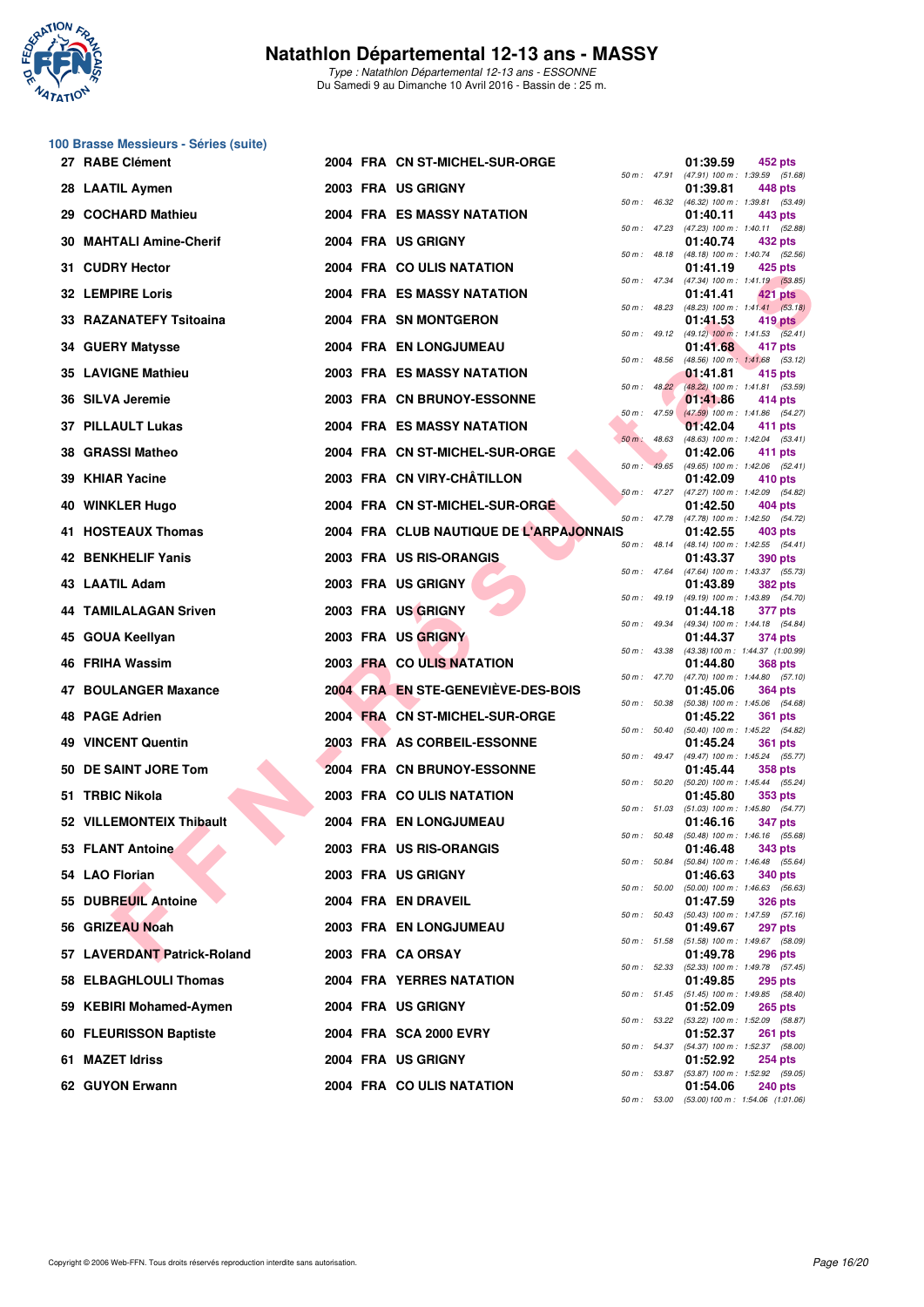

Type : Natathlon Départemental 12-13 ans - ESSONNE Du Samedi 9 au Dimanche 10 Avril 2016 - Bassin de : 25 m.

#### **100 Brasse Messieurs - Séries (suite)**

| 63 COLAK Devrim     |  | 2004 FRA SCA 2000 EVRY            |  | 01:56.95   | 206 pts                                       |
|---------------------|--|-----------------------------------|--|------------|-----------------------------------------------|
|                     |  |                                   |  |            | 50 m: 55.43 (55.43) 100 m: 1:56.95 (1:01.52)  |
| 64 BOCQUEL Tristan  |  | 2004 FRA CN ST-MICHEL-SUR-ORGE    |  | 01:58.78   | 185 pts                                       |
|                     |  |                                   |  |            | 50 m: 55.84 (55.84) 100 m: 1:58.78 (1:02.94)  |
| 65 DEMISSY Thomas   |  | 2004 FRA EN DRAVEIL               |  | 02:00.24   | 170 pts                                       |
|                     |  |                                   |  |            | 50 m: 57.24 (57.24) 100 m: 2:00.24 (1:03.00   |
| 66 LEDEY Damien     |  | 2004 FRA CA ORSAY                 |  | 02:00.66   | 166 $pts$                                     |
|                     |  |                                   |  |            | 50 m : 56.22 (56.22) 100 m : 2:00.66 (1:04.44 |
| --- HAMITOUCHE Hugo |  | 2004 FRA BONDOUFLE AMICAL CLUB    |  | <b>DNS</b> |                                               |
| --- HUREL Mathieu   |  | <b>2004 FRA ES MASSY NATATION</b> |  | DNS dec    |                                               |
|                     |  |                                   |  |            |                                               |

## **[100 Papillon Messieurs - Séries](http://www.ffnatation.fr/webffn/resultats.php?idact=nat&go=epr&idcpt=38883&idepr=82)** (Dimanche 10 Avril 2016)

| "" IMMIIVUUIEIIUYU                                      |  | 2004 FRA BONDOUFLE AMICAL CLUB          |                | טוש                                                    |         |  |
|---------------------------------------------------------|--|-----------------------------------------|----------------|--------------------------------------------------------|---------|--|
| --- HUREL Mathieu                                       |  | 2004 FRA ES MASSY NATATION              |                | <b>DNS dec</b>                                         |         |  |
|                                                         |  |                                         |                |                                                        |         |  |
| 00 Papillon Messieurs - Séries (Dimanche 10 Avril 2016) |  |                                         |                |                                                        |         |  |
| 1 CRETET Dorian                                         |  | <b>2003 FRA ES MASSY NATATION</b>       | $50 m$ : 32.39 | 01:08.55<br>$(32.39)$ 100 m : 1:08.55 $(36.16)$        | 889 pts |  |
| 2 PARIS Idris                                           |  | 2003 FRA COULIS NATATION                |                | 01:10.57                                               | 837 pts |  |
| 3 DA SILVA Martin                                       |  | 2003 FRA CN VIRY-CHÂTILLON              | 50 m: 32.86    | $(32.86)$ 100 m : 1:10.57 $(37.71)$<br>01:12.85        | 781 pts |  |
|                                                         |  |                                         |                | 50 m: 33.15 (33.15) 100 m: 1:12.85 (39.70)             |         |  |
| 4 VAREILLAUD Maxime                                     |  | 2003 FRA CN ST-MICHEL-SUR-ORGE          | 50 m : 33.54   | 01:13.84<br>(33.54) 100 m: 1:13.84 (40.30)             | 757 pts |  |
| 5 MELIN Tobias                                          |  | 2003 FRA CLUB NAUTIQUE DE L'ARPAJONNAIS |                | 01:14.26                                               | 747 pts |  |
| 6 CHAMAYOU Gael                                         |  | 2003 FRA ES MASSY NATATION              | 50 m : 33.94   | (33.94) 100 m: 1:14.26 (40.32)<br>01:15.62             | 715 pts |  |
| 7 KAILASAPILLAI Vithusan                                |  | 2003 FRA ES MASSY NATATION              | 50 m: 35.10    | $(35.10)$ 100 m : 1:15.62 $(40.52)$<br>01:16.62        | 692 pts |  |
|                                                         |  |                                         | 50 m : 34.97   | $(34.97)$ 100 m : 1:16.62 $(41.65)$                    |         |  |
| 8 TETART Martin                                         |  | 2003 FRA CN ST-MICHEL-SUR-ORGE          | 50 m : 34.34   | 01:16.79<br>(34.34) 100 m: 1:16.79 (42.45)             | 688 pts |  |
| 9 BADALYAN Samson                                       |  | 2003 FRA CN VIRY-CHÂTILLON              |                | 01:16.98                                               | 683 pts |  |
| 10 BARBAUD Julien                                       |  | 2004 FRA CN VIRY-CHÂTILLON              |                | 50 m: 34.11 (34.11) 100 m: 1:16.98 (42.87)<br>01:18.37 | 652 pts |  |
|                                                         |  | <b>2004 FRA ES MASSY NATATION</b>       | 50 m : 36.98   | $(36.98)$ 100 m : 1:18.37 $(41.39)$                    |         |  |
| 11 MONTELEONE Thomas                                    |  |                                         | 50 m : 36.27   | 01:18.47<br>(36.27) 100 m : 1:18.47 (42.20)            | 650 pts |  |
| 12 GRIZEAU Noah                                         |  | 2003 FRA EN LONGJUMEAU                  | 50 m : 36.18   | 01:20.88<br>(36.18) 100 m: 1:20.88 (44.70)             | 598 pts |  |
| <b>13 HOSTEAUX Thomas</b>                               |  | 2004 FRA CLUB NAUTIQUE DE L'ARPAJONNAIS |                | 01:21.51                                               | 584 pts |  |
| <b>14 LANGLAIS Leo</b>                                  |  | <b>2004 FRA ES MASSY NATATION</b>       | 50 m: 38.16    | $(38.16)$ 100 m : 1:21.51 $(43.35)$<br>01:21.55        | 583 pts |  |
|                                                         |  |                                         | 50 m : 38.27   | (38.27) 100 m: 1:21.55 (43.28)                         |         |  |
| <b>15 PEUCH Francois</b>                                |  | 2003 FRA BONDOUFLE AMICAL CLUB          |                | 01:21.71<br>50 m: 38.05 (38.05) 100 m: 1:21.71 (43.66) | 580 pts |  |
| 16 KHIAR Yacine                                         |  | 2003 FRA CN VIRY-CHÂTILLON              | 50 m : 36.84   | 01:22.07<br>(36.84) 100 m: 1:22.07 (45.23)             | 572 pts |  |
| 17 DESHAIES-LEVREZ Enzo                                 |  | 2003 FRA CN ST-MICHEL-SUR-ORGE          |                | 01:23.00                                               | 553 pts |  |
| <b>18 BERRICHI Mourad</b>                               |  | 2003 FRA US RIS-ORANGIS                 | 50 m : 36.08   | (36.08) 100 m : 1:23.00 (46.92)<br>01:23.48            | 543 pts |  |
|                                                         |  |                                         | 50 m : 38.94   | (38.94) 100 m : 1:23.48 (44.54)                        |         |  |
| 19 BENGHERIB Soufiane                                   |  | 2003 FRA US GRIGNY                      | 50 m : 38.89   | 01:23.51<br>(38.89) 100 m: 1:23.51 (44.62)             | 543 pts |  |
| 20 NEBOR Maxence                                        |  | 2003 FRA CA ORSAY                       | 50 m: 38.62    | 01:23.96<br>(38.62) 100 m: 1:23.96 (45.34)             | 534 pts |  |
| 21 COMMERET Jéhann                                      |  | 2003 FRA YERRES NATATION                |                | 01:24.67                                               | 520 pts |  |
| 22 LAVIGNE Mathieu                                      |  | 2003 FRA ES MASSY NATATION              | 50 m : 35.87   | $(35.87)$ 100 m : 1:24.67 $(48.80)$<br>01:24.93        | 514 pts |  |
|                                                         |  |                                         | 50 m : 38.52   | (38.52) 100 m : 1:24.93 (46.41)                        |         |  |
| 23 BELLUNE Kewan                                        |  | 2004 FRA EN DRAVEIL                     |                | 01:25.06<br>50 m: 39.33 (39.33) 100 m: 1:25.06 (45.73) | 512 pts |  |
| 24 KRAIEM Adam                                          |  | 2003 FRA AS CORBEIL-ESSONNE             |                | 01:25.73                                               | 499 pts |  |
| 25 GRASSI Matheo                                        |  | 2004 FRA CN ST-MICHEL-SUR-ORGE          | 50 m : 39.17   | (39.17) 100 m : 1:25.73 (46.56)<br>01:28.36            | 449 pts |  |
| 26 AZOUIGUI Omar                                        |  | 2004 FRA US GRIGNY                      | 50 m : 41.29   | (41.29) 100 m: 1:28.36 (47.07)<br>01:28.52             | 446 pts |  |
|                                                         |  |                                         |                | 50 m: 41.30 (41.30) 100 m: 1:28.52 (47.22)             |         |  |
| 27 LAATIL Aymen                                         |  | 2003 FRA US GRIGNY                      |                | 01:28.84<br>50 m: 40.40 (40.40) 100 m: 1:28.84 (48.44) | 440 pts |  |
| 28 VILLEMONTEIX Thibault                                |  | <b>2004 FRA EN LONGJUMEAU</b>           |                | 01:29.00                                               | 437 pts |  |
| 29 PAGE Adrien                                          |  | 2004 FRA CN ST-MICHEL-SUR-ORGE          |                | 50 m: 40.33 (40.33) 100 m: 1:29.00 (48.67)<br>01:29.36 | 431 pts |  |
|                                                         |  |                                         |                | 50 m: 41.51 (41.51) 100 m: 1:29.36 (47.85)             |         |  |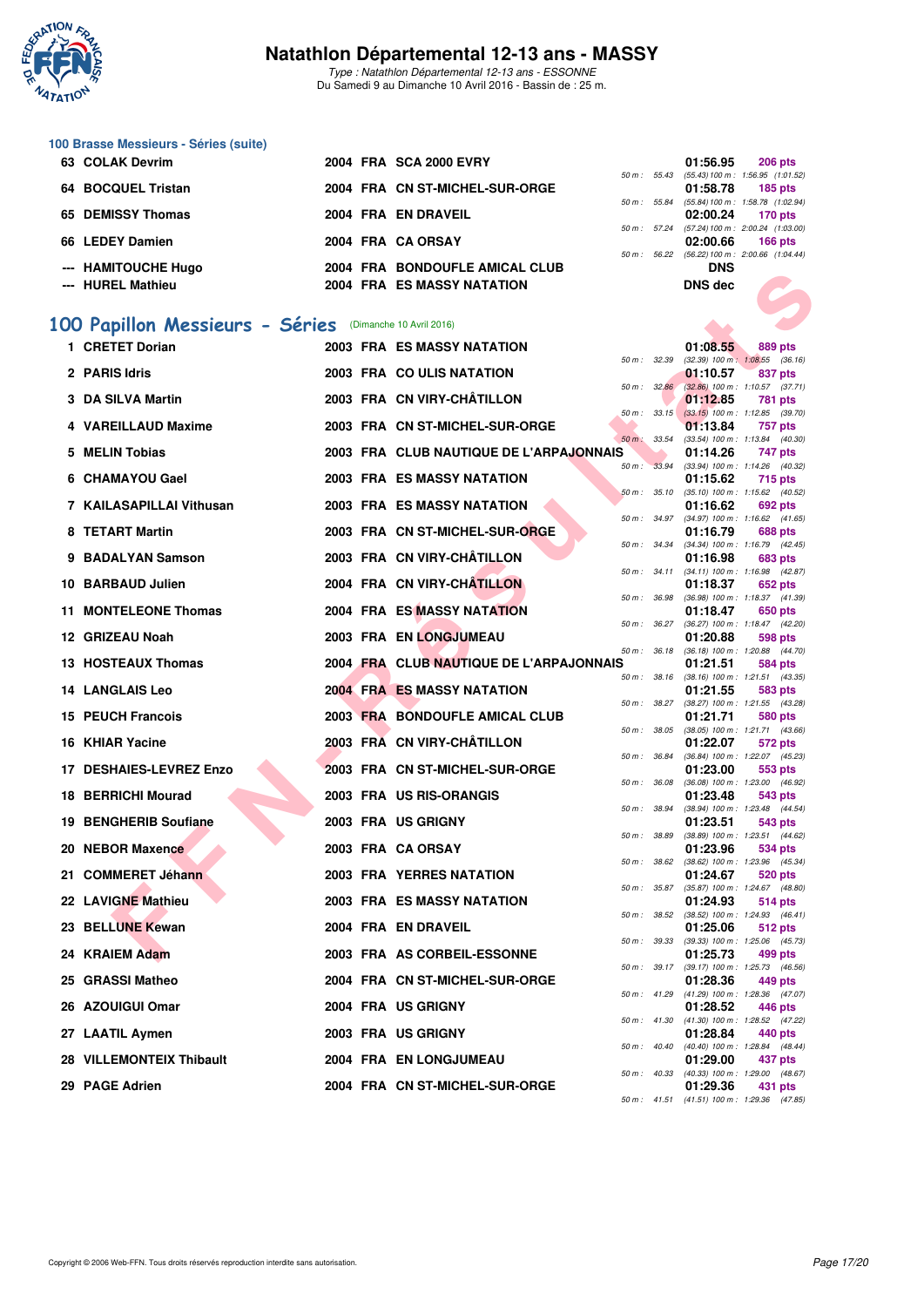

Type : Natathlon Départemental 12-13 ans - ESSONNE Du Samedi 9 au Dimanche 10 Avril 2016 - Bassin de : 25 m.

# **100 Papillon Messieurs - Séries (suite)**

| 30 LEDOUX Damien             |  | 2003 FRA EN DRAVEIL                |          |                  | 01:30.40       | 412 pts                                                        |
|------------------------------|--|------------------------------------|----------|------------------|----------------|----------------------------------------------------------------|
| 31 LAATIL Adam               |  | 2003 FRA US GRIGNY                 |          |                  | 01:30.57       | 50 m : 40.12 (40.12) 100 m : 1:30.40 (50.28)<br>409 pts        |
| <b>32 TAMILALAGAN Sriven</b> |  | 2003 FRA US GRIGNY                 |          |                  | 01:31.52       | 50 m: 41.21 (41.21) 100 m: 1:30.57 (49.36)<br><b>392 pts</b>   |
| 33 GIRARD Théo               |  | 2004 FRA SN MONTGERON              |          |                  | 01:31.96       | 50 m: 41.01 (41.01) 100 m: 1:31.52 (50.51)<br>385 pts          |
| 34 LAVERDANT Patrick-Roland  |  | 2003 FRA CA ORSAY                  |          |                  | 01:32.02       | 50 m: 44.02 (44.02) 100 m: 1:31.96 (47.94)<br>384 pts          |
| 35 VINCENT Quentin           |  | 2003 FRA AS CORBEIL-ESSONNE        |          | 50 m: 40.65      | 01:34.48       | (40.65) 100 m: 1:32.02 (51.37)<br>343 pts                      |
| 36 RABE Clément              |  | 2004 FRA CN ST-MICHEL-SUR-ORGE     |          | $50 m$ : $44.02$ | 01:34.65       | $(44.02)$ 100 m : 1:34.48 $(50.46)$<br><b>340 pts</b>          |
| 37 PILLAULT Lukas            |  | <b>2004 FRA ES MASSY NATATION</b>  |          | 50 m : 43.91     | 01:34.90       | $(43.91)$ 100 m : 1:34.65 $(50.74)$<br><b>336 pts</b>          |
| 38 KEBIRI Mohamed-Aymen      |  | 2004 FRA US GRIGNY                 |          | 50 m : 43.20     | 01:35.10       | (43.20) 100 m: 1:34.90 (51.70)<br>333 pts                      |
| 39 RAZANATEFY Tsitoaina      |  | 2004 FRA SN MONTGERON              |          |                  | 01:35.62       | 50 m : 42.30 (42.30) 100 m : 1:35.10 (52.80)<br><b>325 pts</b> |
| 40 BENKHELIF Yanis           |  | 2003 FRA US RIS-ORANGIS            |          | $50 m$ : $43.05$ | 01:37.02       | $(43.05)$ 100 m : 1:35.62 (52.57)<br>303 pts                   |
| 41 MAHTALI Amine-Cherif      |  | 2004 FRA US GRIGNY                 |          | 50 m: 44.63      |                | (44.63) 100 m: 1:37.02 (52.39)                                 |
|                              |  |                                    | $50 m$ : | 44.25            | 01:37.98       | 289 pts<br>(44.25) 100 m: 1:37.98 (53.73)                      |
| 42 KHERIF Elias              |  | <b>2004 FRA YERRES NATATION</b>    |          | $50 m$ : $45.88$ | 01:39.79       | 263 pts<br>(45.88) 100 m: 1:39.79 (53.91)                      |
| 43 GOUA Keellyan             |  | 2003 FRA US GRIGNY                 |          |                  | 01:39.90       | 261 pts<br>50 m: 44.93 (44.93) 100 m: 1:39.90 (54.97)          |
| 44 DEMISSY Thomas            |  | 2004 FRA EN DRAVEIL                |          |                  | 01:40.70       | <b>250 pts</b><br>50 m: 45.37 (45.37) 100 m: 1:40.70 (55.33)   |
| 45 ROBIN Thomas              |  | <b>2003 FRA YERRES NATATION</b>    |          |                  | 01:41.14       | 244 pts<br>50 m: 47.24 (47.24) 100 m: 1:41.14 (53.90)          |
| <b>46 FRIHA Wassim</b>       |  | 2003 FRA COULIS NATATION           |          |                  | 01:41.15       | 244 pts                                                        |
| 47 DUBREUIL Antoine          |  | 2004 FRA EN DRAVEIL                |          | $50 m$ : 43.10   | 01:41.50       | (43.10) 100 m: 1:41.15 (58.05)<br>239 pts                      |
| 48 WINKLER Hugo              |  | 2004 FRA CN ST-MICHEL-SUR-ORGE     |          | $50 m$ : $45.45$ | 01:42.09       | (45.45) 100 m: 1:41.50 (56.05)<br>231 pts                      |
| <b>49 FLANT Antoine</b>      |  | 2003 FRA US RIS-ORANGIS            |          | 50 m : 45.03     | 01:42.39       | (45.03) 100 m: 1:42.09 (57.06)<br>227 pts                      |
| 50 GUYON Erwann              |  | 2004 FRA CO ULIS NATATION          |          | 50 m : 46.81     | 01:43.19       | (46.81) 100 m: 1:42.39 (55.58)<br>217 pts                      |
| 51 COLAK Devrim              |  | 2004 FRA SCA 2000 EVRY             |          |                  | 01:43.90       | 50 m : 46.93 (46.93) 100 m : 1:43.19 (56.26)<br>208 pts        |
| 52 BOULANGER Maxance         |  | 2004 FRA EN STE-GENEVIÈVE-DES-BOIS |          | 50 m: 47.63      | 01:44.43       | (47.63) 100 m: 1:43.90 (56.27)<br><b>201 pts</b>               |
| 53 GUERY Matysse             |  | 2004 FRA EN LONGJUMEAU             |          | 50 m : 46.90     | 01:44.85       | $(46.90)$ 100 m : 1:44.43 $(57.53)$<br>$196$ pts               |
| 54 TRBIC Nikola              |  |                                    |          | 50 m: 47.50      |                | (47.50) 100 m: 1:44.85 (57.35)                                 |
|                              |  | 2003 FRA COULIS NATATION           |          | 50 m : 46.98     | 01:45.45       | $189$ pts<br>(46.98) 100 m: 1:45.45 (58.47)                    |
| 55 LAO Florian               |  | 2003 FRA US GRIGNY                 |          | $50 m$ : 48.62   | 01:45.89       | 184 $pts$<br>(48.62) 100 m: 1:45.89 (57.27)                    |
| 56 FLEURISSON Baptiste       |  | 2004 FRA SCA 2000 EVRY             |          |                  | 01:48.03       | 159 pts<br>50 m: 50.53 (50.53) 100 m: 1:48.03 (57.50)          |
| 57 BAUD Eliott               |  | 2004 FRA EN DRAVEIL                |          |                  | 01:48.15       | $158$ pts<br>50 m: 48.01 (48.01) 100 m: 1:48.15 (1:00.14)      |
| 58 BOCQUEL Tristan           |  | 2004 FRA CN ST-MICHEL-SUR-ORGE     |          |                  | 01:50.63       | $132$ pts<br>50 m : 50.25 (50.25) 100 m : 1:50.63 (1:00.38)    |
| 59 HAMITOUCHE Hugo           |  | 2004 FRA BONDOUFLE AMICAL CLUB     |          |                  | 01:51.84       | $120$ pts<br>50 m: 49.55 (49.55) 100 m: 1:51.84 (1:02.29)      |
| 60 LEDEY Damien              |  | 2004 FRA CA ORSAY                  |          |                  | 01:53.71       | $103$ pts                                                      |
| <b>MAZET Idriss</b>          |  | 2004 FRA US GRIGNY                 |          |                  | <b>DSQ Vi</b>  | 50 m: 50.81 (50.81) 100 m: 1:53.71 (1:02.90)                   |
| <b>HUREL Mathieu</b>         |  | 2004 FRA ES MASSY NATATION         |          |                  | <b>DNS dec</b> |                                                                |
| --- CUDRY Hector             |  | 2004 FRA CO ULIS NATATION          |          |                  | <b>DNS dec</b> |                                                                |

|          |       | 01:30.40                      | 412 pts                              |
|----------|-------|-------------------------------|--------------------------------------|
| $50 m$ : | 40.12 | $(40.12) 100 m$ :             | 1:30.40<br>(50.28)                   |
|          |       | 01:30.57                      | 409 pts                              |
| $50 m$ : | 41.21 | $(41.21) 100 m$ :             | 1:30.57<br>(49.36)                   |
|          |       | 01:31.52                      | <b>392 pts</b>                       |
| $50 m$ : | 41.01 | $(41.01) 100 m$ :             | 1:31.52<br>(50.51)                   |
|          |       | 01:31.96                      | 385 pts                              |
| $50 m$ : | 44.02 | $(44.02)$ 100 m :             | 1:31.96<br>(47.94)                   |
|          |       | 01:32.02                      | <b>384 pts</b>                       |
| $50 m$ : | 40.65 | $(40.65)$ 100 m :             | 1:32.02<br>(51.37)                   |
|          | 44.02 | 01:34.48                      | <b>343 pts</b><br>1:34.48            |
| $50 m$ : |       | $(44.02)$ 100 m :<br>01:34.65 | (50.46)<br><b>340 pts</b>            |
| $50 m$ : | 43.91 | $(43.91)$ 100 m :             | 1:34.65<br>(50.74)                   |
|          |       | 01:34.90                      | 336 pts                              |
| $50 m$ : | 43.20 | $(43.20)$ 100 m :             | 1:34.90<br>(51.70)                   |
|          |       | 01:35.10                      | 333 pts                              |
| 50 m :   | 42.30 | $(42.30)$ 100 m :             | 1:35.10<br>(52.80)                   |
|          |       | 01:35.62                      | 325 pts                              |
| $50 m$ : | 43.05 | $(43.05)$ 100 m :             | 1:35.62<br>(52.57)                   |
|          |       | 01:37.02                      | <b>303 pts</b>                       |
| $50 m$ : | 44.63 | $(44.63) 100 m$ :             | 1:37.02<br>(52.39)                   |
|          |       | 01:37.98                      | <b>289 pts</b>                       |
| $50 m$ : | 44.25 | $(44.25)$ 100 m :<br>01:39.79 | 1:37.98<br>(53.73)<br><b>263 pts</b> |
| $50 m$ : | 45.88 | $(45.88) 100 m$ :             | 1:39.79<br>(53.91)                   |
|          |       | 01:39.90                      | 261<br>pts                           |
| $50 m$ : | 44.93 | (44.93) 100 m :               | 1:39.90<br>(54.97)                   |
|          |       | 01:40.70                      | <b>250 pts</b>                       |
| $50 m$ : | 45.37 | (45.37) 100 m :               | 1:40.70<br>(55.33)                   |
|          |       | 01:41.14                      | 244 pts                              |
| $50 m$ : | 47.24 | (47.24) 100 m :               | 1:41.14<br>(53.90)                   |
| $50 m$ : | 43.10 | 01:41.15                      | 244 pts                              |
|          |       | $(43.10) 100 m$ :<br>01:41.50 | 1:41.15<br>(58.05)<br><b>239 pts</b> |
| $50 m$ : | 45.45 | $(45.45) 100 m$ :             | 1:41.50<br>(56.05)                   |
|          |       | 01:42.09                      | 231<br>pts                           |
| $50 m$ : | 45.03 | $(45.03) 100 m$ :             | 1:42.09<br>(57.06)                   |
|          |       | 01:42.39                      | 227<br>pts                           |
| 50 m :   | 46.81 | $(46.81) 100 m$ :             | 1:42.39<br>(55.58)                   |
|          |       | 01:43.19                      | 217 pts                              |
| 50 m :   | 46.93 | (46.93) 100 m :<br>01:43.90   | 1:43.19<br>(56.26)<br>208 pts        |
| $50 m$ : | 47.63 | $(47.63) 100 m$ :             | 1:43.90<br>(56.27)                   |
|          |       | 01:44.43                      | 201<br>pts                           |
| 50 m :   | 46.90 | $(46.90) 100 m$ :             | 1:44.43<br>(57.53)                   |
|          |       | 01:44.85                      | 196 pts                              |
| $50 m$ : | 47.50 | $(47.50)$ 100 m :             | 1:44.85<br>(57.35)                   |
|          |       | 01:45.45                      | 189 pts<br>1:45.45                   |
| $50 m$ : | 46.98 | (46.98) 100 m :<br>01:45.89   | (58.47)<br>184 pts                   |
| $50 m$ : | 48.62 | (48.62) 100 m :               | 1:45.89<br>(57.27)                   |
|          |       | 01:48.03                      | 159 pts                              |
| 50 m :   | 50.53 | $(50.53) 100 m$ :             | 1:48.03<br>(57.50)                   |
|          |       | 01:48.15                      | 158 pts                              |
| $50 m$ : | 48.01 | $(48.01) 100 m$ :             | 1:48.15 (1:00.14)                    |
|          |       | 01:50.63                      | 132 pts                              |
| $50 m$ : | 50.25 | $(50.25) 100 m$ :<br>01:51.84 | 1:50.63 (1:00.38)<br>120 pts         |
| $50 m$ : | 49.55 | (49.55) 100 m :               | 1:51.84 (1:02.29)                    |
|          |       | 01:53.71                      | 103 pts                              |
| $50 m$ : | 50.81 | $(50.81) 100 m$ :             | 1:53.71 (1:02.90)                    |
|          |       | DSQ Vi                        |                                      |
|          |       | <b>DNS dec</b>                |                                      |
|          |       | <b>DNS</b> dec                |                                      |
|          |       |                               |                                      |

# **[400 4 Nages Messieurs - Séries](http://www.ffnatation.fr/webffn/resultats.php?idact=nat&go=epr&idcpt=38883&idepr=92)** (Samedi 9 Avril 2016)

| 1 CRETET Dorian   | 2003 FRA ES MASSY NATATION                                                                                                                                                           | 05:16.50<br>894 pts |  |
|-------------------|--------------------------------------------------------------------------------------------------------------------------------------------------------------------------------------|---------------------|--|
|                   | 50 m: 33.23 (33.23) 100 m: 1:11.99 (38.76) 150 m: 1:51.38 (39.39) 200 m: 2:29.84 (38.46) 250 m: 3:18.65 (48.81) 300 m: 4:08.28 (49.63) 350 m: 4:42.79 (34.51) 400 m: 5:16.50 (33.71) |                     |  |
| 2 DA SILVA Martin | 2003 FRA CN VIRY-CHÂTILLON                                                                                                                                                           | 05:25.12 836 pts    |  |
|                   | 50 m: 33.49 (33.49) 100 m: 1:14.22 (40.73) 150 m: 1:57.13 (42.91) 200 m: 2:39.03 (41.90) 250 m: 3:26.14 (47.11) 300 m: 4:13.62 (47.48) 350 m: 4:50.85 (37.23) 400 m: 5:25.12 (34.27) |                     |  |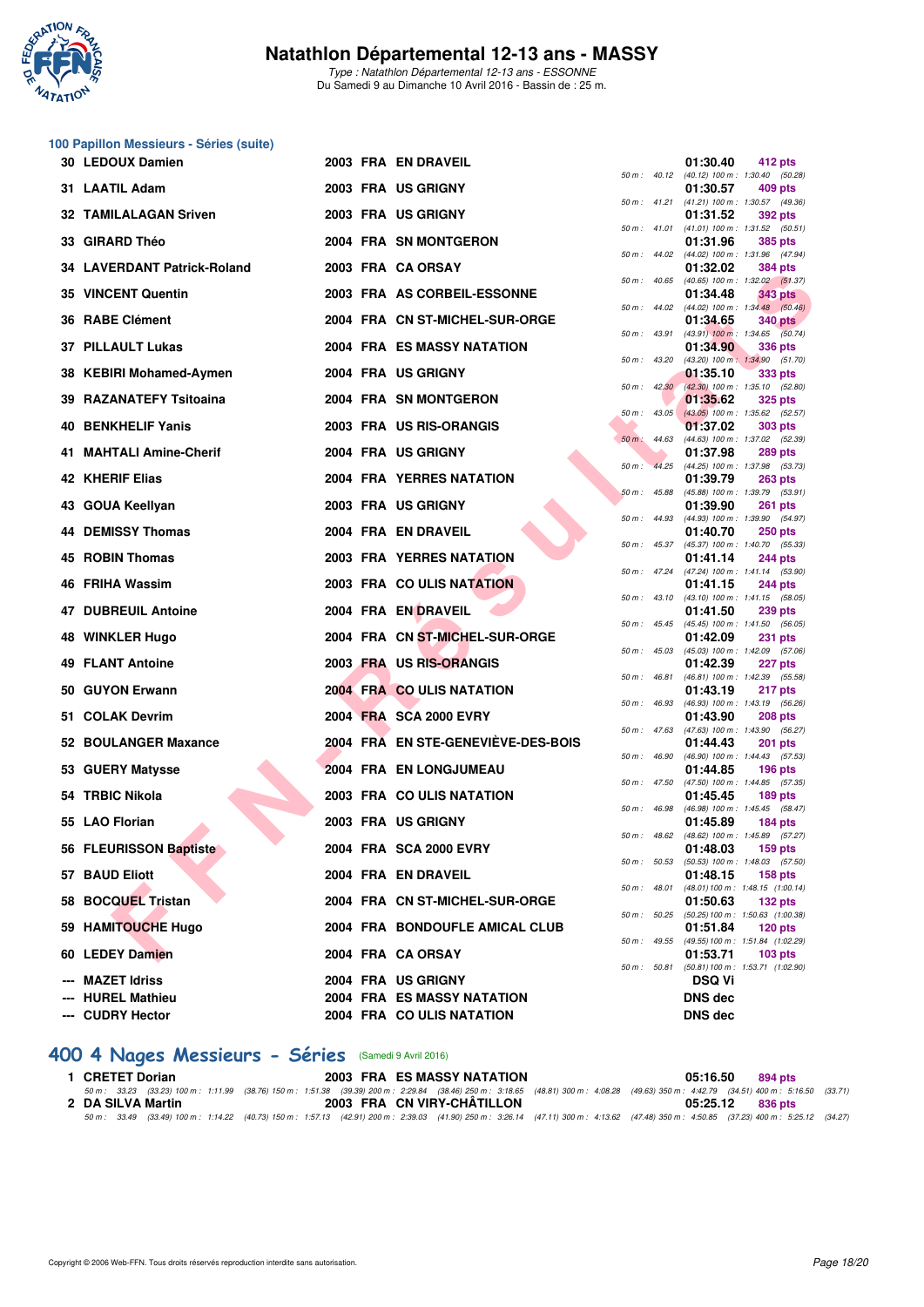

#### **400 4 Nages Messieurs - Séries (suite)**

| 3 MELIN Tobias            |  | 2003 FRA CLUB NAUTIQUE DE L'ARPAJONNAIS                                                                                                                                                                                         | 05:32.94<br><b>786 pts</b>                                                     |         |
|---------------------------|--|---------------------------------------------------------------------------------------------------------------------------------------------------------------------------------------------------------------------------------|--------------------------------------------------------------------------------|---------|
| 4 TETART Martin           |  | 50 m : 35.32 (35.32) 100 m : 1:18.49 (43.17) 150 m : 2:01.41 (42.92) 200 m : 2:42.96 (41.55) 250 m : 3:29.18 (46.22) 300 m : 4:16.40 (47.22) 350 m : 4:55.59 (39.19) 400 m : 5:32.94<br>2003 FRA CN ST-MICHEL-SUR-ORGE          | 05:34.82<br>774 pts                                                            | (37.35) |
| 5 MONTELEONE Thomas       |  | 50 m: 35.09 (35.09) 100 m: 1:16.73 (41.64) 150 m: 1:59.62 (42.89) 200 m: 2:41.65 (42.03) 250 m: 3:28.73 (47.08) 300 m: 4:17.16 (48.43) 350 m: 4:56.87 (39.71) 400 m: 5:34.82 (37.95)<br>2004 FRA ES MASSY NATATION              | 05:35.59<br><b>769 pts</b>                                                     |         |
| 6 CHAMAYOU Gael           |  | 50 m : 36.88 (36.88) 100 m : 1:21.28 (44.40) 150 m : 2:08.85 (47.57) 200 m : 2:44.90 (36.05) 250 m : 3:32.72 (47.82) 300 m : 4:19.68<br>2003 FRA ES MASSY NATATION                                                              | (46.96) 350 m : 4:58.31 (38.63) 400 m : 5:35.59<br>05:39.89<br>742 pts         | (37.28) |
|                           |  | 50 m: 35.99 (35.99) 100 m: 1:18.35 (42.36) 150 m: 2:01.48 (43.13) 200 m: 2:43.97 (42.49) 250 m: 3:32.96 (48.99) 300 m: 4:21.36                                                                                                  | (48.40) 350 m : 5:01.39 (40.03) 400 m : 5:39.89 (38.50)                        |         |
| 7 HERNANDEZ Dorian        |  | 2003 FRA CN BRUNOY-ESSONNE<br>50 m : 35.63 (35.63) 100 m : 1:18.31 (42.68) 150 m : 2:02.37 (44.06) 200 m : 2:46.25 (43.88) 250 m : 3:34.38 (48.13) 300 m : 4:23.42                                                              | 05:40.06<br>741 pts<br>(49.04) 350 m : 5:03.17 (39.75) 400 m : 5:40.06         | (36.89) |
| 8 BARBAUD Julien          |  | 2004 FRA CN VIRY-CHATILLON<br>50 m: 37.92 (37.92) 100 m: 1:21.70 (43.78) 150 m: 2:04.82 (43.12) 200 m: 2:46.84 (42.02) 250 m: 3:35.14 (48.30) 300 m: 4:23.20                                                                    | 05:40.43<br>739 pts<br>(48.06) 350 m : 5:02.86 (39.66) 400 m : 5:40.43         | (37.57) |
| 9 KAILASAPILLAI Vithusan  |  | 2003 FRA ES MASSY NATATION<br>50 m : 37.07 (37.07) 100 m : 1:22.16 (45.09) 150 m : 2:07.76 (45.60) 200 m : 2:51.50 (43.74) 250 m : 3:39.76 (48.26) 300 m : 4:29.86 (50.10) 350 m : 5:08.55 (38.69) 400 m : 5:46.03              | 05:46.03<br><b>705 pts</b>                                                     | (37.48) |
| <b>10 MAGNE Matthieu</b>  |  | <b>2003 FRA CN BRUNOY-ESSONNE</b>                                                                                                                                                                                               | 05:48.41<br>690 pts                                                            |         |
| 11 BADALYAN Samson        |  | 50 m : 38.82 (38.82) 100 m : 1:24.77 (45.95) 150 m : 2:07.82 (43.05) 200 m : 2:49.69 (41.87) 250 m : 3:41.89 (52.20) 300 m : 4:34.83<br>2003 FRA CN VIRY-CHATILLON                                                              | (52.94) 350 m : 5:12.31 (37.48) 400 m : 5:48.41<br>05:55.17<br>651 pts         | (36.10) |
| <b>12 LAVIGNE Mathieu</b> |  | 50 m: 34.72 (34.72) 100 m: 1:17.93 (43.21) 150 m: 2:03.69 (45.76) 200 m: 2:47.99 (44.30) 250 m: 3:40.43 (52.44) 300 m: 4:33.41 (52.98) 350 m: 5:15.03 (41.62) 400 m: 5:55.17 (40.14)<br><b>2003 FRA ES MASSY NATATION</b>       | 05:57.12<br>639 pts                                                            |         |
| <b>13 LANGLAIS Leo</b>    |  | 50 m: 38.95 (38.95) 100 m: 1:25.87 (46.92) 150 m: 2:09.94 (44.07) 200 m: 2:51.12 (41.18) 250 m: 3:45.81 (54.69) 300 m: 4:39.79 (53.98) 350 m: 5:19.46 (39.67) 400 m: 5:57.12<br><b>2004 FRA ES MASSY NATATION</b>               | 05:58.71<br>630 pts                                                            | (37.66) |
|                           |  | 50 m: 38.30 (38.30) 100 m: 1:23.47 (45.17) 150 m: 2:10.32 (46.85) 200 m: 2:54.94 (44.62) 250 m: 3:45.41 (50.47) 300 m: 4:37.65 (52.24) 350 m: 5:20.10 (42.45) 400 m: 5:58.71                                                    |                                                                                | (38.61) |
| 14 VAREILLAUD Maxime      |  | 2003 FRA CN ST-MICHEL-SUR-ORGE<br>50 m: 35.30 (35.30) 100 m: 1:19.62 (44.32) 150 m: 2:04.16 (44.54) 200 m: 2:49.18 (45.02) 250 m: 3:41.72 (52.54) 300 m: 4:37.84 (56.12) 350 m: 5:19.35 (41.51) 400 m: 5:59.31                  | 05:59.31<br>627 pts                                                            | (39.96) |
| 15 COMMERET Jéhann        |  | <b>2003 FRA YERRES NATATION</b><br>50 m: 38.00 (38.00) 100 m: 1:26.86 (48.86) 150 m: 2:11.86 (45.00) 200 m: 3:11.90 (1:00.04) 250 m: 3:46.87 (34.97) 300 m: 4:38.87 (52.00) 350 m: 5:19.77 (40.90) 400 m: 6:00.52               | 06:00.52<br>620 pts                                                            | (40.75) |
| 16 HOSTEAUX Thomas        |  | 2004 FRA CLUB NAUTIQUE DE L'ARPAJONNAIS<br>50 m: 37.17 (37.17) 100 m: 1:22.81 (45.64) 150 m: 2:10.17 (47.36) 200 m: 2:55.40 (45.23) 250 m: 3:47.00 (51.60) 300 m: 4:41.32 (54.32) 350 m: 5:23.96 (42.64) 400 m: 6:05.37 (41.41) | 06:05.37<br>593 pts                                                            |         |
| 17 GRASSI Matheo          |  | 2004 FRA CN ST-MICHEL-SUR-ORGE                                                                                                                                                                                                  | 06:05.47<br>592 pts                                                            |         |
| 18 COCHARD Mathieu        |  | 50 m: 40.04 (40.04) 100 m: 1:27.52 (47.48) 150 m: 2:12.95 (45.43) 200 m: 2:56.71 (43.76) 250 m: 3:50.81 (54.10) 300 m: 4:44.35 (53.54) 350 m: 5:26.87 (42.52) 400 m: 6:05.47<br><b>2004 FRA ES MASSY NATATION</b>               | 06:09.11<br><b>572 pts</b>                                                     | (38.60) |
| 19 DESHAIES-LEVREZ Enzo   |  | 50 m: 37.79 (37.79) 100 m: 1:24.26 (46.47) 150 m: 2:12.74 (48.48) 200 m: 2:59.08 (46.34) 250 m: 3:52.16 (53.08) 300 m: 4:47.78 (55.62) 350 m: 5:29.53 (41.75) 400 m: 6:09.11 (39.58)<br>2003 FRA CN ST-MICHEL-SUR-ORGE          | 06:09.93<br>568 pts                                                            |         |
| 20 LEMPIRE Loris          |  | 50 m : 37.55 (37.55) 100 m : 1:26.31 (48.76) 150 m : 2:12.81 (46.50) 200 m : 2:58.12 (45.31) 250 m : 3:51.85 (53.73) 300 m : 4:46.27 (54.42) 350 m : 5:28.92 (42.65) 400 m : 6:09.93<br>2004 FRA ESMASSYNATATION                | 06:13.75<br>547 pts                                                            | (41.01) |
|                           |  | 50 m: 39.71 (39.71) 100 m: 1:26.66 (46.95) 150 m: 2:13.87 (47.21) 200 m: 3:00.21 (46.34) 250 m: 3:55.40 (55.19) 300 m: 4:50.95 (55.55) 350 m: 5:32.65 (41.70) 400 m: 6:13.75                                                    |                                                                                | (41.10) |
| 21 BENGHERIB Soufiane     |  | 2003 FRA US GRIGNY<br>50 m: 40.85 (40.85) 100 m: 1:28.59 (47.74) 150 m: 2:15.35 (46.76) 200 m: 3:01.59 (46.24) 250 m: 3:56.23 (54.64) 300 m: 4:51.73 (55.50) 350 m: 5:34.09 (42.36) 400 m: 6:14.75                              | 06:14.75<br>542 pts                                                            | (40.66) |
| 22 KRAIEM Adam            |  | 2003 FRA AS CORBEIL-ESSONNE<br>50 m: 41.66 (41.66) 100 m: 1:33.62 (51.96) 150 m: 2:20.50 (46.88) 200 m: 3:03.96 (43.46) 250 m: 3:59.63 (55.67) 300 m: 4:55.37 (55.74) 350 m: 5:36.45 (41.08) 400 m: 6:15.94                     | 06:15.94<br>536 pts                                                            | (39.49) |
| 23 GIRARD Théo            |  | <b>2004 FRA SN MONTGERON</b><br>50 m : 43.59 (43.59) 100 m : 1:33.05 (49.46) 150 m : 2:20.94 (47.89) 200 m : 3:06.70 (45.76) 250 m : 4:03.58 (56.88) 300 m : 5:01.68                                                            | 06:19.63<br>517 pts<br>(58.10) 350 m : 5:42.48 (40.80) 400 m : 6:19.63 (37.15) |         |
| 24 GRIZEAU Noah           |  | 2003 FRA EN LONGJUMEAU                                                                                                                                                                                                          | 06:19.75<br>516 pts                                                            |         |
| 25 PILLAULT Lukas         |  | 50 m: 37.97 (37.97) 100 m: 1:25.09 (47.12) 150 m: 2:12.83 (47.74) 200 m: 2:59.83 (47.00) 250 m: 3:58.19 (58.36) 300 m: 4:54.62 (56.43) 350 m: 5:38.89 (44.27) 400 m: 6:19.75 (40.86)<br><b>2004 FRA ES MASSY NATATION</b>       | 06:19.90<br>515 pts                                                            |         |
| <b>26 PEUCH Francois</b>  |  | 50 m : 42.01 (42.01) 100 m : 1:31.68 (49.67) 150 m : 2:19.17 (47.49) 200 m : 3:04.93 (45.76) 250 m : 4:00.18 (55.25) 300 m : 4:56.81 (56.63) 350 m : 5:39.15 (42.34) 400 m : 6:19.90 (40.75)<br>2003 FRA BONDOUFLE AMICAL CLUB  | 06:20.15<br>514 pts                                                            |         |
| 27 ROBIN Thomas           |  | 50 m: 39.90 (39.90) 100 m: 1:27.37 (47.47) 150 m: 2:16.45 (49.08) 200 m: 3:04.44 (47.99) 250 m: 3:58.91 (54.47) 300 m: 4:52.88 (53.97) 350 m: 5:36.95 (44.07) 400 m: 6:20.15<br><b>2003 FRA YERRES NATATION</b>                 | 06:22.32<br>503 pts                                                            | (43.20) |
|                           |  | 50 m: 49.37 (49.37) 100 m: 1:47.74 (58.37) 150 m: 2:34.38 (46.64) 200 m: 3:21.01 (46.63) 250 m: 4:10.63 (49.62) 300 m: 5:00.43 (49.80) 350 m: 5:42.80 (42.37) 400 m: 6:22.32 (39.52)                                            |                                                                                |         |
| 28 LAATIL Aymen           |  | 2003 FRA US GRIGNY<br>50 m: 40.76 (40.76) 100 m: 1:31.28 (50.52) 150 m: 2:19.81 (48.53) 200 m: 3:06.83 (47.02) 250 m: 4:02.09 (55.26) 300 m: 4:58.83 (56.74) 350 m: 5:42.28 (43.45) 400 m: 6:23.71 (41.43)                      | 06:23.71<br>496 pts                                                            |         |
| 29 PAGE Adrien            |  | 2004 FRA CN ST-MICHEL-SUR-ORGE<br>50 m: 42.13 (42.13) 100 m: 1:31.20 (49.07) 150 m: 2:19.40 (48.20) 200 m: 3:05.93 (46.53) 250 m: 4:01.12 (55.19) 300 m: 4:57.59 (56.47) 350 m: 5:41.84 (44.25) 400 m: 6:24.87 (43.03)          | 06:24.87 490 pts                                                               |         |
| 30 BERRICHI Mourad        |  | 2003 FRA US RIS-ORANGIS<br>50 m: 40.32 (40.32) 100 m: 1:29.87 (49.55) 150 m: 2:18.95 (49.08) 200 m: 3:06.55 (47.60) 250 m: 4:03.00 (56.45) 300 m: 5:01.79 (58.79) 350 m: 5:45.32 (43.53) 400 m: 6:26.59 (41.27)                 | 06:26.59<br>481 pts                                                            |         |
| 31 RABE Clement           |  | 2004 FRA CN ST-MICHEL-SUR-ORGE                                                                                                                                                                                                  | 06:31.44<br>458 pts                                                            |         |
| 32 LAATIL Adam            |  | 50 m: 44.90 (44.90) 100 m: 1:38.58 (53.68) 150 m: 2:26.71 (48.13) 200 m: 3:12.81 (46.10) 250 m: 4:06.09 (53.28) 300 m: 5:01.25 (55.16) 350 m: 5:47.87 (46.62) 400 m: 6:31.44 (43.57)<br>2003 FRA US GRIGNY                      | 06:32.09<br>454 pts                                                            |         |
| 33 VINCENT Quentin        |  | 50 m: 43.17 (43.17) 100 m: 1:36.28 (53.11) 150 m: 2:23.55 (47.27) 200 m: 3:08.08 (44.53) 250 m: 4:08.26 (1:00.18) 300 m: 5:09.33 (1:01.07) 350 m: 5:52.36 (43.03) 400 m: 6:32.09 (39.73)<br>2003 FRA AS CORBEIL-ESSONNE         | 06:34.85<br>441 pts                                                            |         |
| 34 BELLUNE Kewan          |  | 50 m: 46.65 (46.65) 100 m: 1:41.70 (55.05) 150 m: 2:28.51 (46.81) 200 m: 3:12.77 (44.26) 250 m: 4:12.81 (1:00.04) 300 m: 5:11.77 (58.96) 350 m: 5:54.80 (43.03) 400 m: 6:34.85 (40.05)<br>2004 FRA EN DRAVEIL                   | 06:35.30<br>439 pts                                                            |         |
|                           |  | 50 m: 40.93 (40.93) 100 m: 1:32.65 (51.72) 150 m: 2:22.93 (50.28) 200 m: 3:15.28 (52.35) 250 m: 4:10.05 (54.77) 300 m: 5:06.67 (56.62) 350 m: 5:52.13 (45.46) 400 m: 6:35.30 (43.17)                                            |                                                                                |         |
| 35 VILLEMONTEIX Thibault  |  | 2004 FRA EN LONGJUMEAU<br>50 m: 42.42 (42.42) 100 m: 1:33.56 (51.14) 150 m: 2:25.81 (52.25) 200 m: 3:14.42 (48.61) 250 m: 4:09.76 (55.34) 300 m: 5:07.44 (57.68) 350 m: 5:51.33 (43.89) 400 m: 6:35.51 (44.18)                  | 438 pts<br>06:35.51                                                            |         |
| 36 GUERY Matysse          |  | 2004 FRA EN LONGJUMEAU<br>50 m: 46.64 (46.64) 100 m: 1:45.17 (58.53) 150 m: 2:33.29 (48.12) 200 m: 3:20.05 (46.76) 250 m: 4:14.90 (54.85) 300 m: 5:11.42 (56.52) 350 m: 5:56.47 (45.05) 400 m: 6:38.40 (41.93)                  | 06:38.40<br>424 pts                                                            |         |
| 37 MAHTALI Amine-Cherif   |  | 2004 FRA US GRIGNY<br>50 m: 47.23 (47.23) 100 m: 1:45.32 (58.09) 150 m: 2:34.03 (48.71) 200 m: 3:21.72 (47.69) 250 m: 4:17.62 (55.90) 300 m: 5:13.20 (55.58) 350 m: 5:56.59 (43.39) 400 m: 6:38.99 (42.40)                      | 06:38.99<br>422 pts                                                            |         |
| 38 DE SAINT JORE Tom      |  | 2004 FRA CN BRUNOY-ESSONNE                                                                                                                                                                                                      | 06:39.78<br>418 pts                                                            |         |
|                           |  | 50 m: 47.57 (47.57) 100 m: 1:45.96 (58.39) 150 m: 2:34.09 (48.13) 200 m: 3:20.21 (46.12) 250 m: 4:16.40 (56.19) 300 m: 5:12.34 (55.94) 350 m: 5:57.53 (45.19) 400 m: 6:39.78 (42.25)                                            |                                                                                |         |